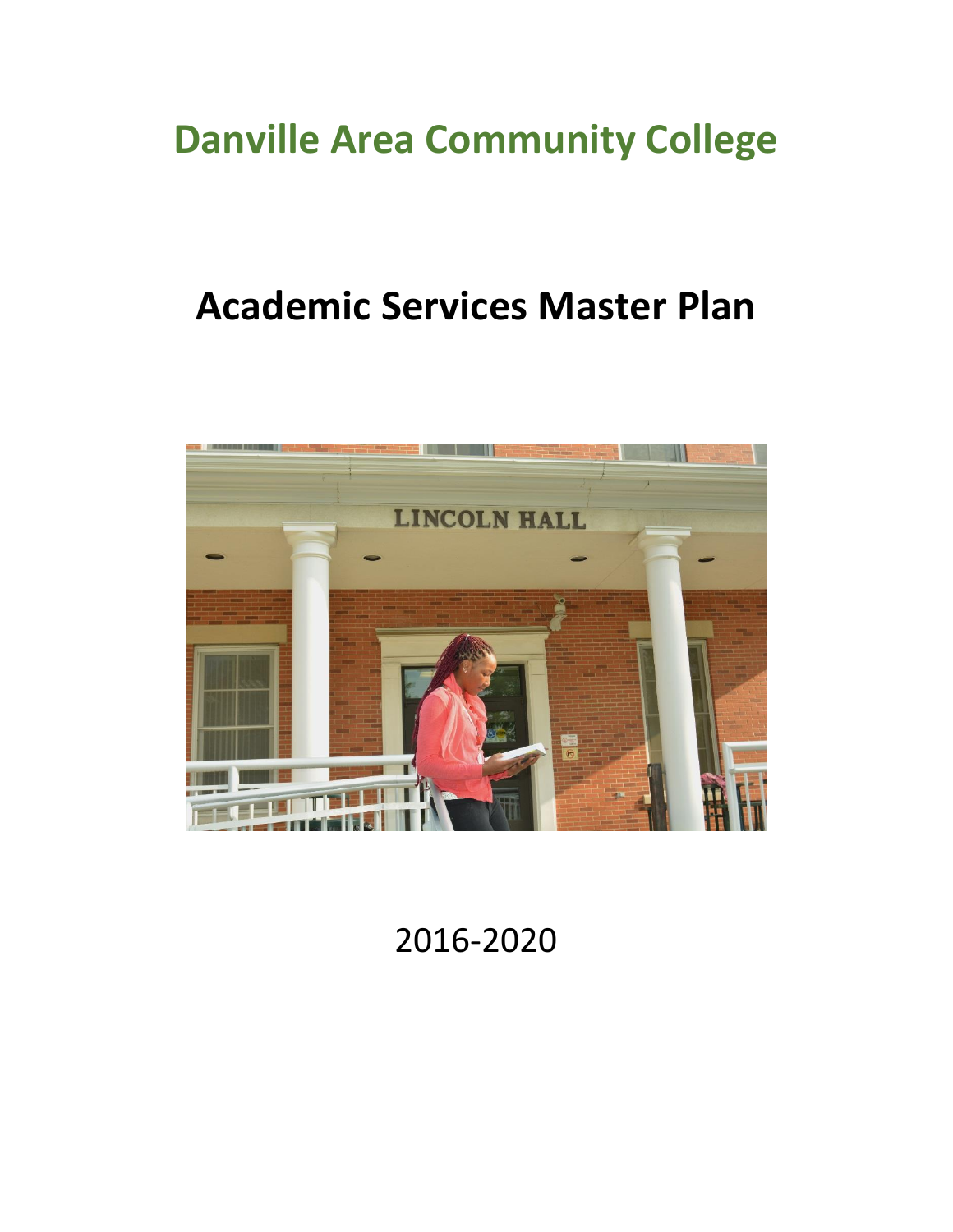# **Academic Services Master Plan 2016-2020**

# **Danville Area Community College**

#### **Dave Kietzmann**

Executive Vice President Instruction & Student Services

**Dr. Penny McConnell** Dean Liberal Arts & Library Services

**Bruce Rape** Dean Business & Technology

**Kathy Sturgeon** Dean Math, Sciences, & Health Professions

**Laura Hensgen Director** Community Education

**Brian Hensgen** Executive Director American Job Center **Karla Coon Director** Hoopeston Higher Learning Center

**Stephanie Yates Director** Corporate Education

**Laura Williams Director** Adult Education & Middle College

**Carol Nichols Director** Small Business Development Center

**Tim Bunton Director Athletics**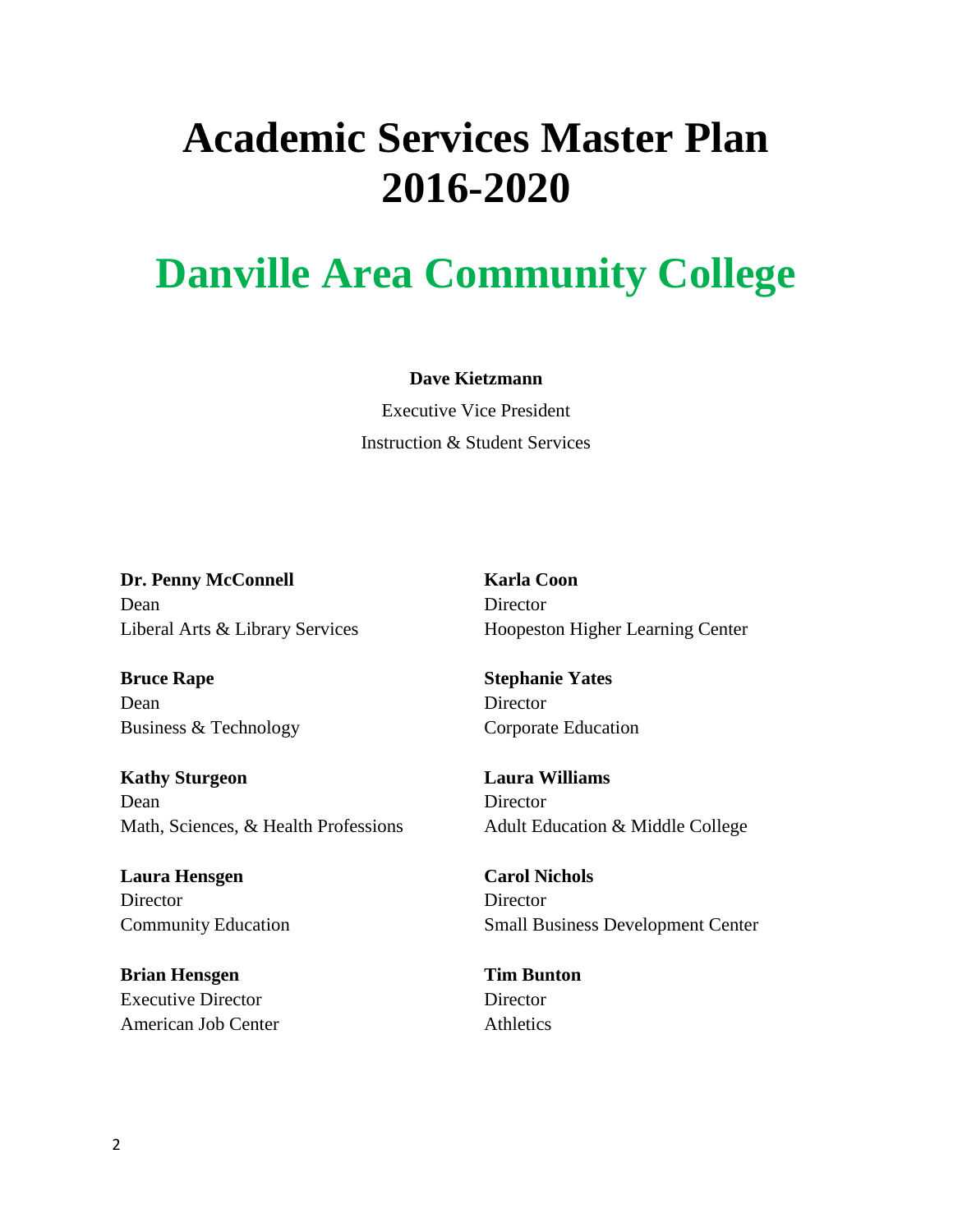#### **Contents**

- I. Introduction to Academic Services Master Plan
- II. Business & Technology
- III. Liberal Arts & Library Services
- IV. Math, Sciences, & Health Professions
- V. Community Education
- VI. American Job Center
- VII. Corporate Education
- VIII. Adult Education & Middle College
- IX. Small Business Development Center
- X. Hoopeston Higher Learning Center
- XI. Athletics
- XII. Appendix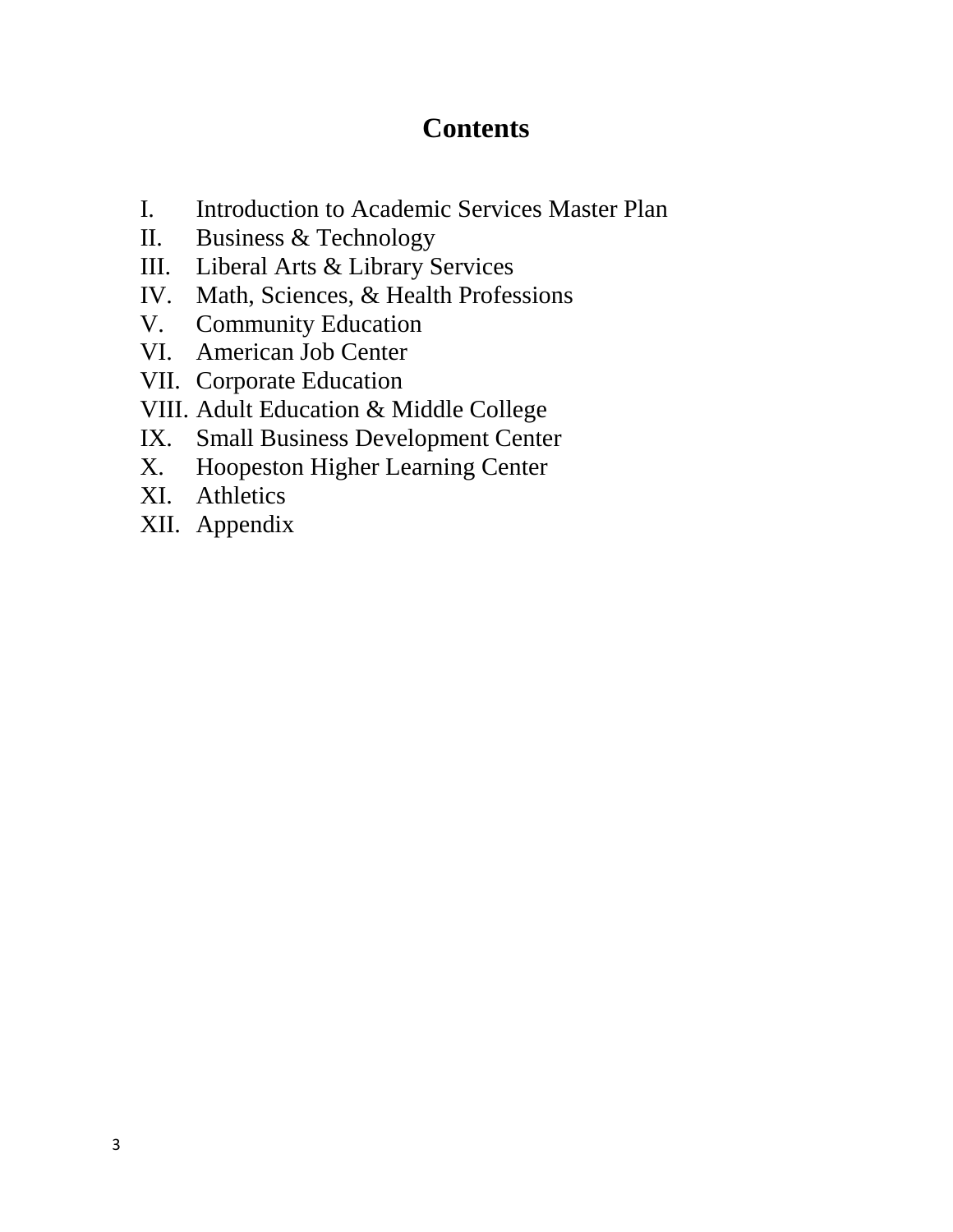#### **I. Introduction to Academic Services Master Plan**

Danville Area Community College's Academic Services Master Plan (ASMP) is designed to provide strategic and operational direction for credit and noncredit education over the years 2016 through 2020.

The plan represents a composite of the short-and-long-term plans from the division heads within the Department of Instruction and Student Services under Executive Vice President Dave Kietzmann. These divisions include eight of the following, which report directly to Mr. Kietzmann, as well as the American Job Center, which reports to President Stephen Nacco:

| <b>Business &amp; Technology</b>            |
|---------------------------------------------|
| <b>Liberal Arts &amp; Library Services</b>  |
| Math, Sciences, & Health Professions        |
| <b>Community Education</b>                  |
| <b>Corporate Education</b>                  |
| <b>American Job Center</b>                  |
| <b>Adult Education &amp; Middle College</b> |
| <b>Small Business Development Center</b>    |
| <b>Hoopeston Higher Learning Center</b>     |
|                                             |

A nationally recognized Achieving the Dream "Leader College," DACC is committed to empowering students to achieve their goals. To that end, the ASMP is concomitant to DACC's Student Success Master Plan in striving to improve student completion, retention, and persistence for all students, and with a special emphasis on those who are "at risk" or from underrepresented groups.

#### *Format of the ASMP*

The ASMP identifies strategic and operational priorities for the Department of Instruction and Student Services. Each of the divisions has developed strategic goals that support the College mission within the framework of the academic services they provide.

While the ASMP outlines the College's vision over multiple years, the College's Strategic Planning Matrix is a snapshot of a single year of DACC's key priorities, many of which are derived from the ASMP as well of the Student Success Master Plan. In the Appendix of this ASMP are two of these annual Matrices that the College's Office of Institutional Effectiveness develops each year over the course of several months. Besides ensuring that each Matrix draws from the ASMP and the Student Success Master Plan, the Institutional Effectiveness team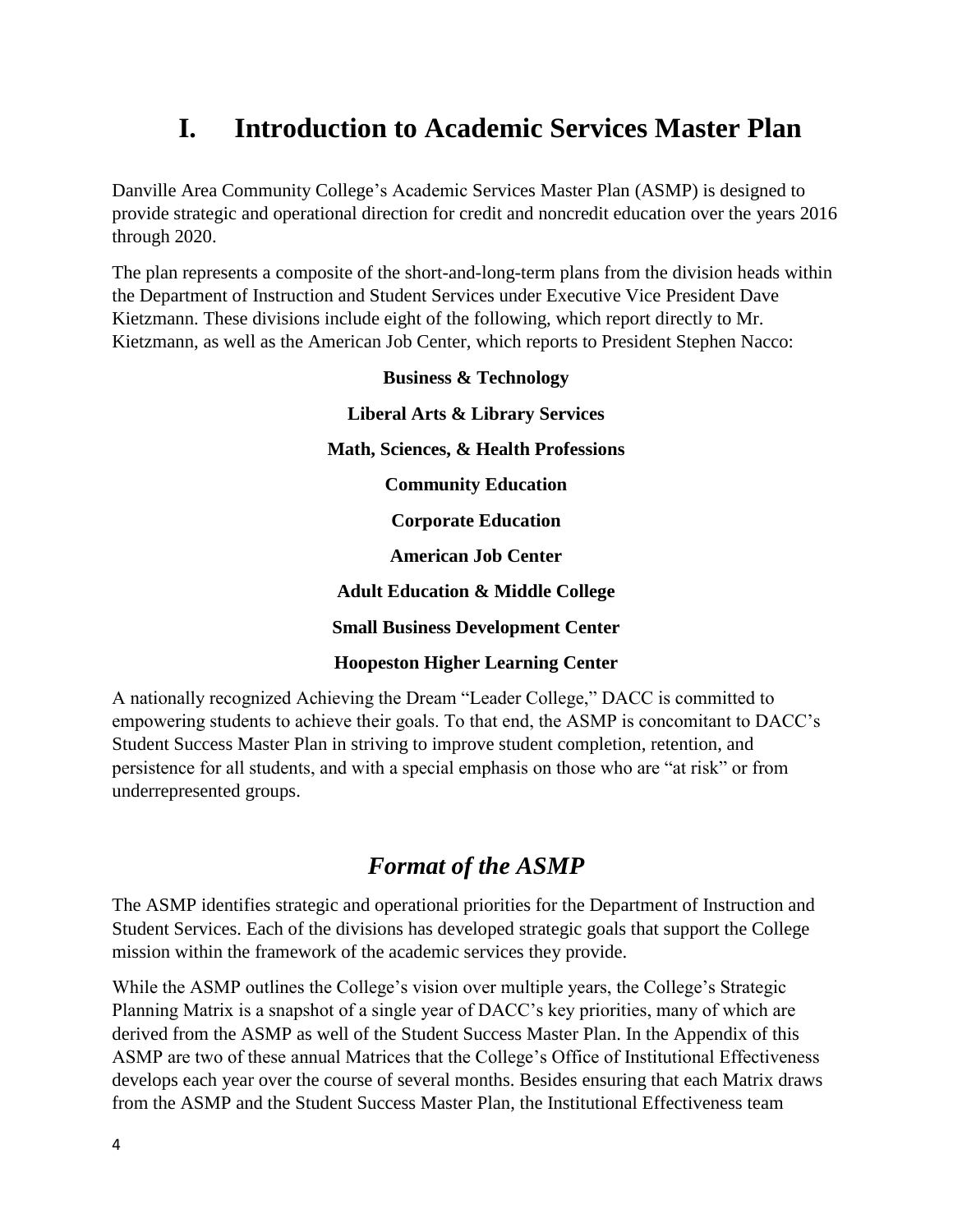ensures that all of the College's key stakeholders—from employees to Board Members to students—are afforded an opportunity to review the annual Matrix and provide input.

Also in the Appendix are excerpts from three other key planning documents that address how the College will allocate resources to support the priorities identified in the ASMP. These plans are the Facilities Master Plan, the Information Technology Strategic Plan, and the Grants Dashboard.

Within the context of the division plans, the overarching theme is to build on the College's current strengths and embrace new opportunities.

Regardless of whether the course is credit or noncredit, classroom or online, the ASMP identifies three core principles concerning the pedagogical and academic strategies that advance student success:



#### *Student Demand and Community Need*

The ASMP supports the DACC vision of student success by ensuring that curricula, programs, and individual courses are both current and relevant. Courses that attract students' interests and function as a viable pipeline to transfer or careers tend to retain students through to completion.

The College makes abundant use of data through environmental scanning and interaction with local, regional, and national trends, community needs, consumer demand, and industry needs as a basis for the development and expansion of academic and noncredit programs.

Moreover, the College adopts a fiscally sound approach to managing credit enrollment by increasing course sections for high-demand programs while curtailing or reducing those in low demand. As for noncredit courses, they are market-demand driven and far more nimble than credit courses in that they allow for flexible scheduling and variable pricing. That is, the noncredit division lends itself to entrepreneurial thinking and execution far more than credit programs and supports the College by necessarily generating a profit.

#### *Active Student Engagement*

Engaging students means providing a broad range of educational experiences both in and out of the classroom. Our programs and services must ensure excellence in teaching and learning. This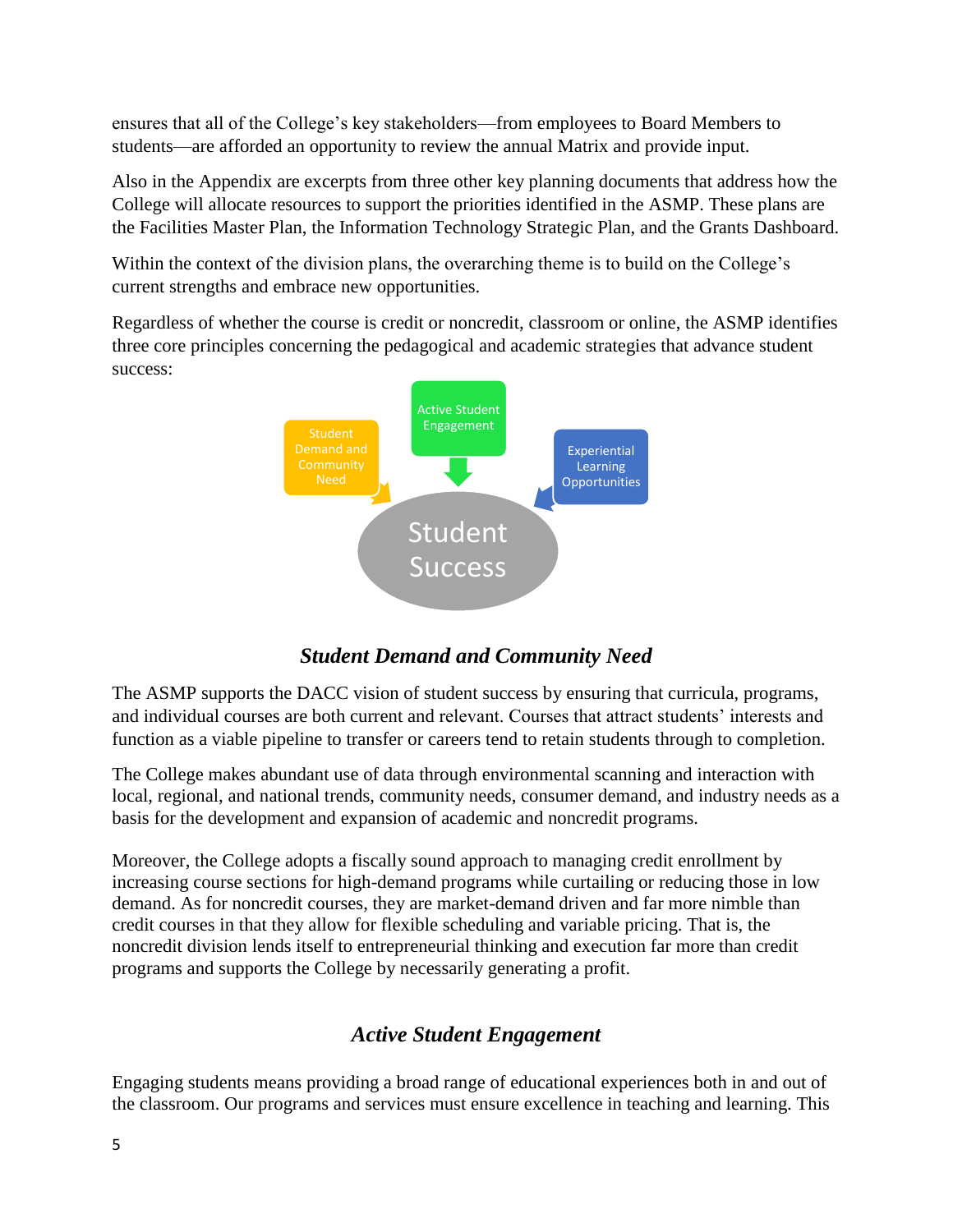requires having a structured curriculum, a culture of assessment, encouraging faculty to engage students through dynamic pedagogy, and offering students a broad range of academic milestones, such as certificates, on their way to completion.

DACC has identified national best practices in pedagogy to advance active and collaborative learning. These include the Faculty facilitating discussions either in class or through learningmanagement-system (online) threads; student presentations before a class or via the LMS; collaborative assignments among classmates that require interaction outside of the classroom or LMS; the use of students' personal smart phones and other technology to foster learning; peer tutoring or teaching; and community-based projects as part of a regular course.

#### *Experiential Learning Opportunities*

One way to better align curricula with professional practices is by increasing opportunities for students to learn in a milieu that extends beyond the traditional classroom or online LMS. This type of learning engages and retains students while keeping DACC connected to the needs of local residents, businesses, and the community at large.

Fieldtrips, observing people in professional settings, or interviewing professionals or people in the "real world" are all experiential activities that the ASMP will seek to build into many classes. Also experiential are any assignments that require students to build, create, produce, or teach something. In the classroom, guest speakers, lab work, scavenger hunts, debates, role-playing are all forms of experiential learning.

Both the ASMP and the Student Services Master Plan will promote Service Learning, which occurs when students are given the opportunity to do volunteer work in the community which is connected to course content and objectives in meaningful reflective activities.

#### *Fundamental Planning Strategies*

Each division's initiatives appear in the ASMP in a roughly chronological order to indicate the span of time required for planning, implementation, and assessment. Each goal will identify its context as one of the three core principles. The plan also identifies the underlying strategy that the division will employ to achieve the stated goal as well as the assessment tool for measuring whether the initiative was successful and for determining what follow-up tasks are required.

In projecting a five-year vision for the mission-critical educational services that each of the credit and noncredit divisions provide, the ASMP is a fundamentally dynamic document. That is, the College's external and internal environment undergoes inevitable change over the course of five years, so too must the ASMP adjust its focus as appropriate. In addition, as objectives are achieved and as the "closing the loop" process through reassessment may necessitate change, the ASMP needs to be regularly updated, as represented by the "status" column.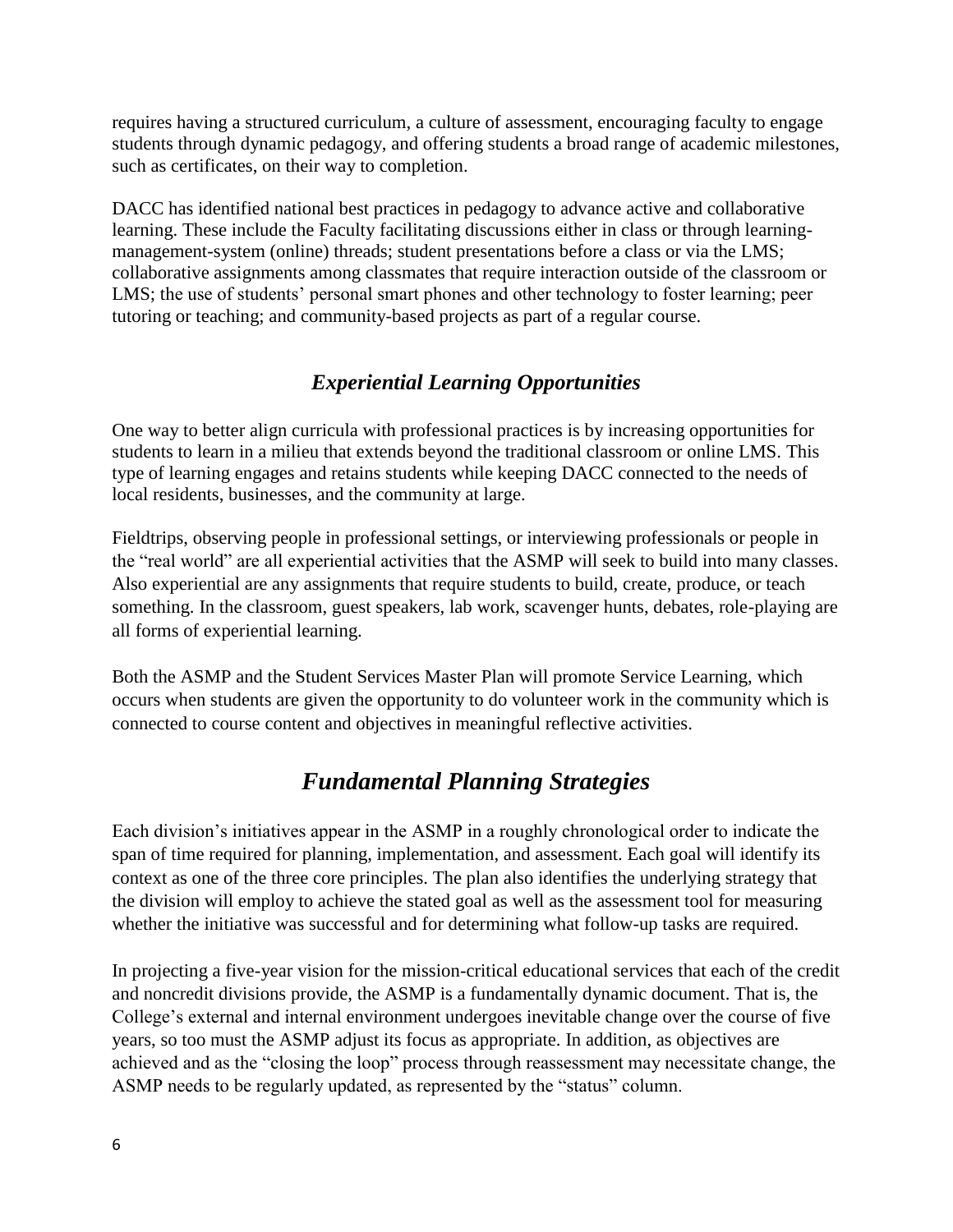| <b>Action</b><br><b>Plan</b><br><b>Year</b> | Program           | <b>Core</b><br><b>Principle</b>        | Goal                                                                                                 | <b>Strategic</b><br><b>Approach</b>                                                                                                                                                                                   | <b>Assessment</b>                 | <b>Status</b>                                                                                                  |
|---------------------------------------------|-------------------|----------------------------------------|------------------------------------------------------------------------------------------------------|-----------------------------------------------------------------------------------------------------------------------------------------------------------------------------------------------------------------------|-----------------------------------|----------------------------------------------------------------------------------------------------------------|
| 2016-<br>2020                               | All Academics     | Ensure<br>Quality                      | Develop a<br>succession<br>plan for<br>replacing<br>retiring<br>Academic<br>Admin.<br>And<br>Faculty | Team of academic<br>administrators,<br>with assistance<br>from others, to<br>evaluate the<br>current and future<br>needs of the<br>college and how<br>to best fill those<br>needs, focusing<br>on vacant<br>positions |                                   | ongoing                                                                                                        |
| 2016-<br>2017                               | Office<br>Systems | Student<br>Demand<br>Community<br>Need | Revise<br>Office<br>Systems<br>Curriculum                                                            | Fast team forward<br>to survey<br>community and<br>stake holders                                                                                                                                                      |                                   | Submit course name<br>changes to ICCB.<br>New BOFF courses<br>submitted and<br>approved by ICCB-<br>Fall 2017. |
| 2016-<br>2017                               | Marketing         | Student<br>Demand<br>Community<br>Need | Review<br>curriculum<br>to update                                                                    | Advisory<br>committee action<br>to change                                                                                                                                                                             |                                   | Name changes<br>submitted to ICCB.                                                                             |
| 2016-<br>2017                               | Accounting        | Student<br>Demand<br>Community<br>Need | Change<br>pre-<br>requisite<br>for CACC<br>101 Fall<br>2017                                          | Improve student<br>success                                                                                                                                                                                            | Evaluate end<br>of Fall 2017      | Results pending                                                                                                |
| 2016-<br>2017                               | Electronics       | Student<br>Demand<br>Community<br>Need | Update<br>curriculum                                                                                 | Create new ELEC<br>175 to improve<br>pass rate in ELEC<br>160                                                                                                                                                         | Evaluate end<br>of Fall 2017      | Results pending                                                                                                |
| 2016-<br>2017                               | Horticulture      | Student<br>Demand<br>Community<br>Need | Revise<br>curriculum<br>Improve<br>enrollment                                                        | Advisory<br>committee<br>$recommendations$                                                                                                                                                                            | Evaluate end<br>of Spring<br>2018 | Pending evaluation                                                                                             |
| 2016-<br>2017                               | Welding           | Student<br>Demand<br>Community<br>Need | Improve<br>enrollment<br>and<br>curriculum                                                           | Advisory<br>committee met<br>Spring 2017<br>Curriculum<br>changes                                                                                                                                                     | Pending                           | Pending                                                                                                        |

# **II. Business & Technology**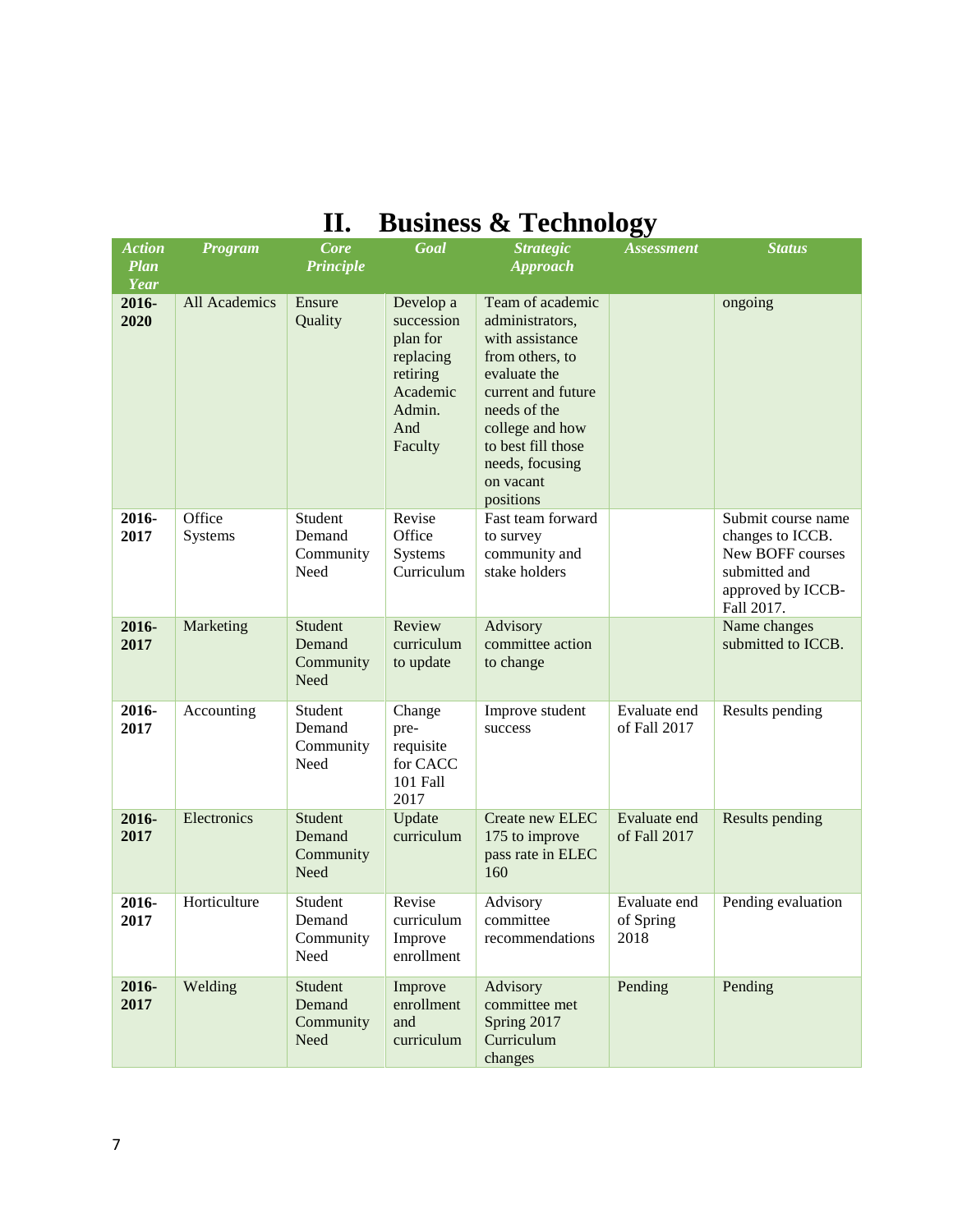| 2016-<br>2017 | Manufacturing                       | Student<br>Demand<br>Community<br>Need | Improve<br><b>CNC</b><br>equipment                                 | Develop bid specs<br>for new CNC<br>mills                                                             | Evaluate bids<br>and award<br>contract for<br>purchase | New equipment<br>received                                  |
|---------------|-------------------------------------|----------------------------------------|--------------------------------------------------------------------|-------------------------------------------------------------------------------------------------------|--------------------------------------------------------|------------------------------------------------------------|
| 2016-<br>2017 | Wind                                | Enrollment<br>management               | Improve<br>enrollment                                              | Recruit in local<br>schools-promote<br>Wind                                                           | Slight<br>increase.<br>More work to<br>do.             | Ongoing                                                    |
| 2016-<br>2017 | Automotive                          | Student<br>Demand<br>Community<br>Need | Improve<br>curriculum<br>and<br>enrollment                         | Encourage high<br>school college<br>express students<br>to return to<br>DACC after high<br>school.    |                                                        | Pending evaluation                                         |
| 2017-<br>2018 | Office<br>Systems                   | Student<br>Demand                      | Implement<br>new<br>curriculum                                     | One semester at a<br>time                                                                             |                                                        | New BOFF course<br>submitted approved<br>by ICCB Fall 2017 |
| 2017-<br>2018 | Electronics                         | Student<br>Demand<br>Community<br>Need | Implement<br>new<br>robotics<br>class                              | Manufacturing,<br>electronics, and<br>computer<br>instructors<br>develop course.                      |                                                        | Submitted to ICCB                                          |
| 2017-<br>2018 | Welding                             | Student<br>Demand                      | Revise<br>curriculum                                               | Develop short<br>term classes                                                                         |                                                        | Pending                                                    |
| 2017-<br>2018 | Manufacturing                       | Student<br>Demand<br>Community<br>Need | Curriculum<br>update                                               | New CNC Mills                                                                                         |                                                        | Pending                                                    |
| 2017-<br>2018 | Automotive                          | Student<br>Demand<br>Community<br>Need | Revise<br>current<br>curriculum.<br><b>New</b><br>faculty<br>hires | Recruit new<br>automotive<br>faculty                                                                  |                                                        | Pending                                                    |
| 2017-<br>2018 | Computer<br>Program &<br>Networking | Student<br>Demand<br>Community<br>Need | Review<br>Curriculum                                               | Subject matter                                                                                        | Survey grads<br>and<br>placement<br>info               | Pending                                                    |
| 2018-<br>2019 | Sustainability                      | Student<br>demand<br>Community<br>Need | Reestablish<br>a<br>sustainable<br>position                        | Merge<br>sustainability<br>position with<br>environmental<br>horticulture and<br><b>DACC</b> Land Lab |                                                        | Pending                                                    |
| 2018-<br>2019 | Horticulture                        | Student<br>demand                      | Increase<br>land lab<br>production                                 |                                                                                                       |                                                        |                                                            |
| 2018-<br>2019 | Manufacturing                       | Student<br>demand                      | <b>Become</b><br><b>NIMS</b><br>certified for<br><b>CNC</b>        | <b>Instructors</b> trained<br>and certified                                                           | Pass rate of<br><b>NIMS</b> test                       | Pending                                                    |
| 2018-<br>2019 | Automotive                          | Student<br>demand                      | Implement<br>new<br>curriculum                                     | Advisory<br>committee input                                                                           |                                                        | Pending                                                    |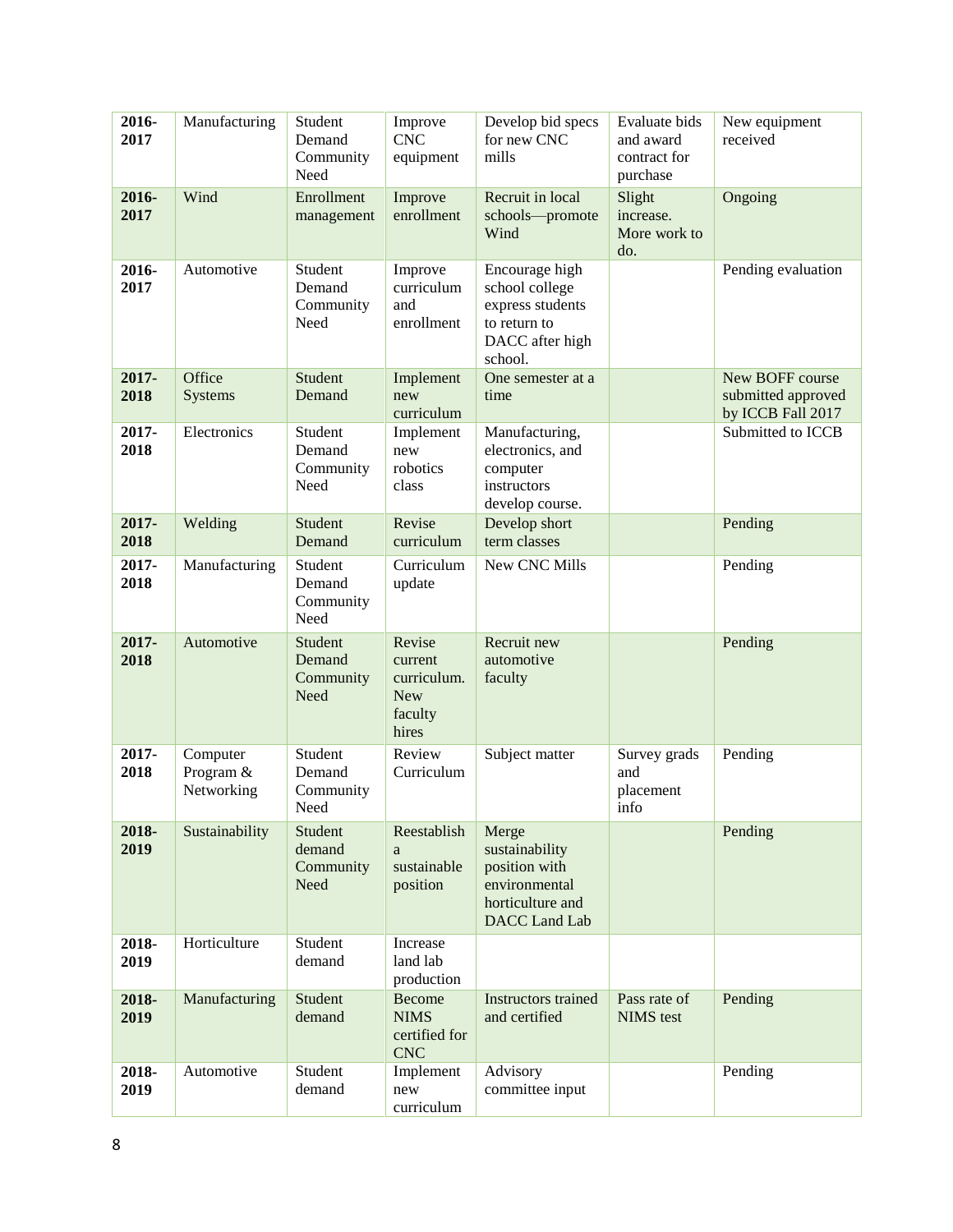| 2019- | Manufacturing | Student | New CNC | Develop specs  | Pending |
|-------|---------------|---------|---------|----------------|---------|
| 2020  |               | demand  | lathes  | Visit industry |         |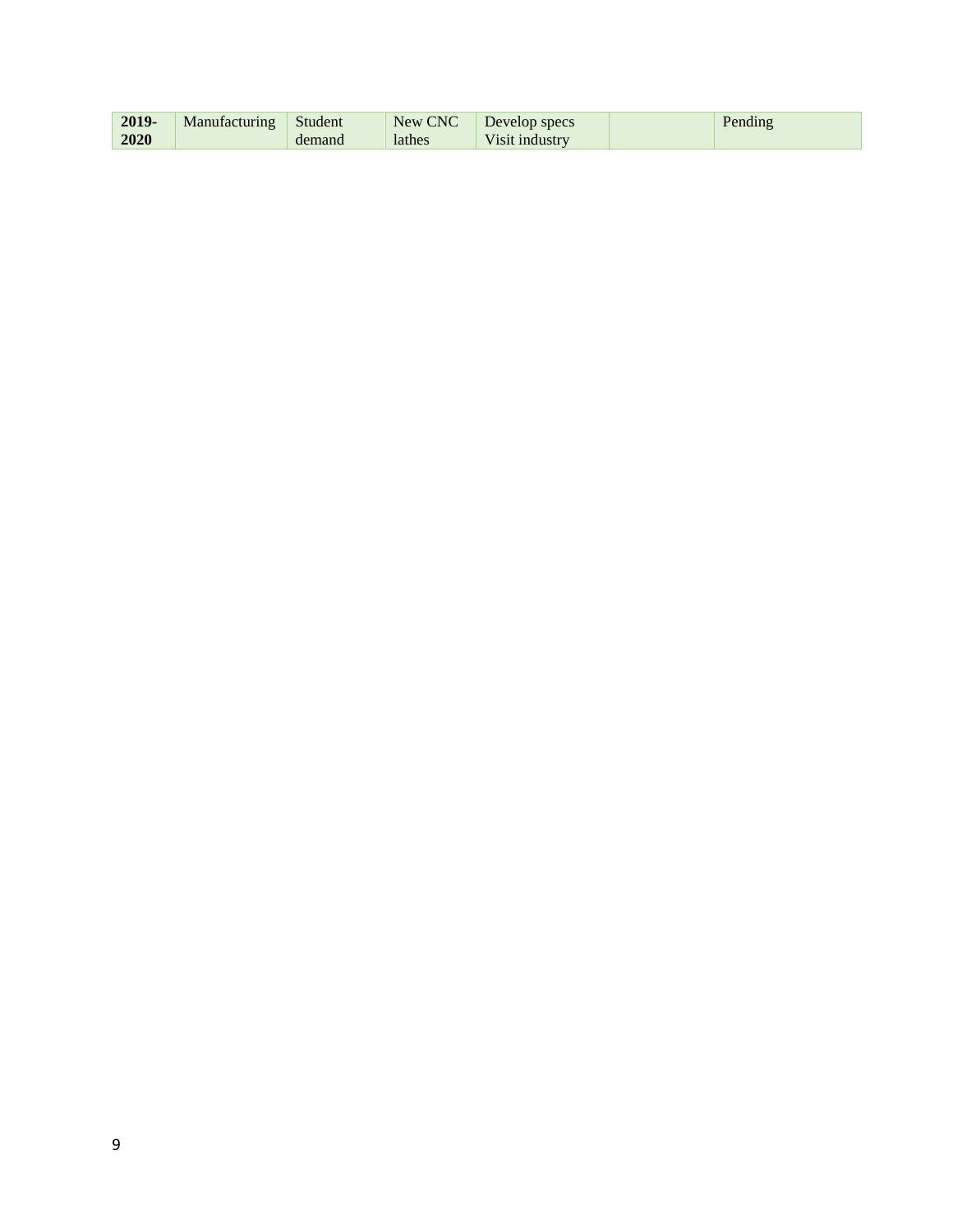| <b>Action</b><br><b>Plan</b><br><b>Year</b> | <b>Program</b>                  | <b>Core</b><br><b>Principle</b>            | Goal                                                                                                                                  | <b>Strategic Approach</b>                                                                                                                                                                                                                                                                                                                                                 | <b>Assessment</b>                                                                                                                                           | <b>Status</b>                                                                                                                                                                                                                                                                                                                                                                                                                                                                                                                                                                                                                                                             |
|---------------------------------------------|---------------------------------|--------------------------------------------|---------------------------------------------------------------------------------------------------------------------------------------|---------------------------------------------------------------------------------------------------------------------------------------------------------------------------------------------------------------------------------------------------------------------------------------------------------------------------------------------------------------------------|-------------------------------------------------------------------------------------------------------------------------------------------------------------|---------------------------------------------------------------------------------------------------------------------------------------------------------------------------------------------------------------------------------------------------------------------------------------------------------------------------------------------------------------------------------------------------------------------------------------------------------------------------------------------------------------------------------------------------------------------------------------------------------------------------------------------------------------------------|
| 2016-<br>17                                 | Early<br>Childhood<br>Education | Student<br>Demand and<br>Community<br>Need | Increase<br>opportunities<br>for<br>professionals<br>working in the<br>field to<br>complete their<br>AAS degree                       | Schedule education<br>classes so that over<br>the course of a five<br>year period every<br>education class<br>required for the<br>degree or certificate<br>is offered at least<br>one semester at<br>night, on a Friday<br>afternoon when<br>many working<br>professionals have<br>planning time and<br>can leave their<br>schools, or via an<br>online/hybrid<br>format. | The<br>number of<br>education<br>classes<br>available<br>online will<br>continue to<br>increase.                                                            | Day Care Administration<br>(EDUC 220) was moved to<br>an online format fall 2013,<br>Health and Nutrition for<br>Young Children (EDUC<br>260) spring 2014.<br>Children's Literature<br>(EDUC 207) fall 2015, and<br>Infant/Toddler Development<br>(EDUC 230) fall 2016.                                                                                                                                                                                                                                                                                                                                                                                                   |
| 2016-<br>17                                 | Criminal<br>Justice             | Student<br>Demand and<br>Community<br>Need | Increase the<br>number of<br>individuals<br>enrolling in<br>and<br>completing the<br>Criminal<br>Justice<br>Program at<br><b>DACC</b> | Develop ways to<br>make students and<br>prospective students<br>aware of the many<br>opportunities<br>available in the<br>criminal justice<br>field.                                                                                                                                                                                                                      | Audit how<br>the<br>program is<br>currently<br>being<br>marketed to<br>students<br>and<br>prospective<br>students in<br>order to<br>identify<br>next steps. | College representatives talk<br>to high school students<br>when visiting the high<br>schools and when the high<br>school students come to the<br>campus for Discover DACC<br>days; to parents at an annual<br>Career Services workshop<br>known as "Data, Desserts<br>and Decisions" and at<br><b>Financial Aid Awareness</b><br>workshops held several<br>times during the year; and to<br>military veterans who can<br>receive some college credit<br>for their service. The<br>program has a presence at<br>job fairs, career fairs, and<br>other special events such as<br>the AMBUCS expo. Faculty<br>regularly appear on the<br>DACC television and radio<br>shows. |
| 2016-<br>17                                 | Culinary<br>Arts                | Student<br>Demand and<br>Community<br>Need | Increase<br>occupational<br>preparedness<br>for individuals<br>in the Culinary<br>Arts program                                        | Explore additional<br>certification/degree<br>opportunities for<br><b>Culinary Arts</b><br>students                                                                                                                                                                                                                                                                       | Additional<br>certificatio<br>$n$ /degree<br>opportuniti<br>es will be<br>identified                                                                        | The advisory committee<br>members indicated that<br>there is a need for<br>individuals with the AAS<br>degree in Culinary Arts,<br>particularly in senior living<br>establishments, which are<br>increasing in number<br>annually.                                                                                                                                                                                                                                                                                                                                                                                                                                        |

## **III. Liberal Arts & Library Services**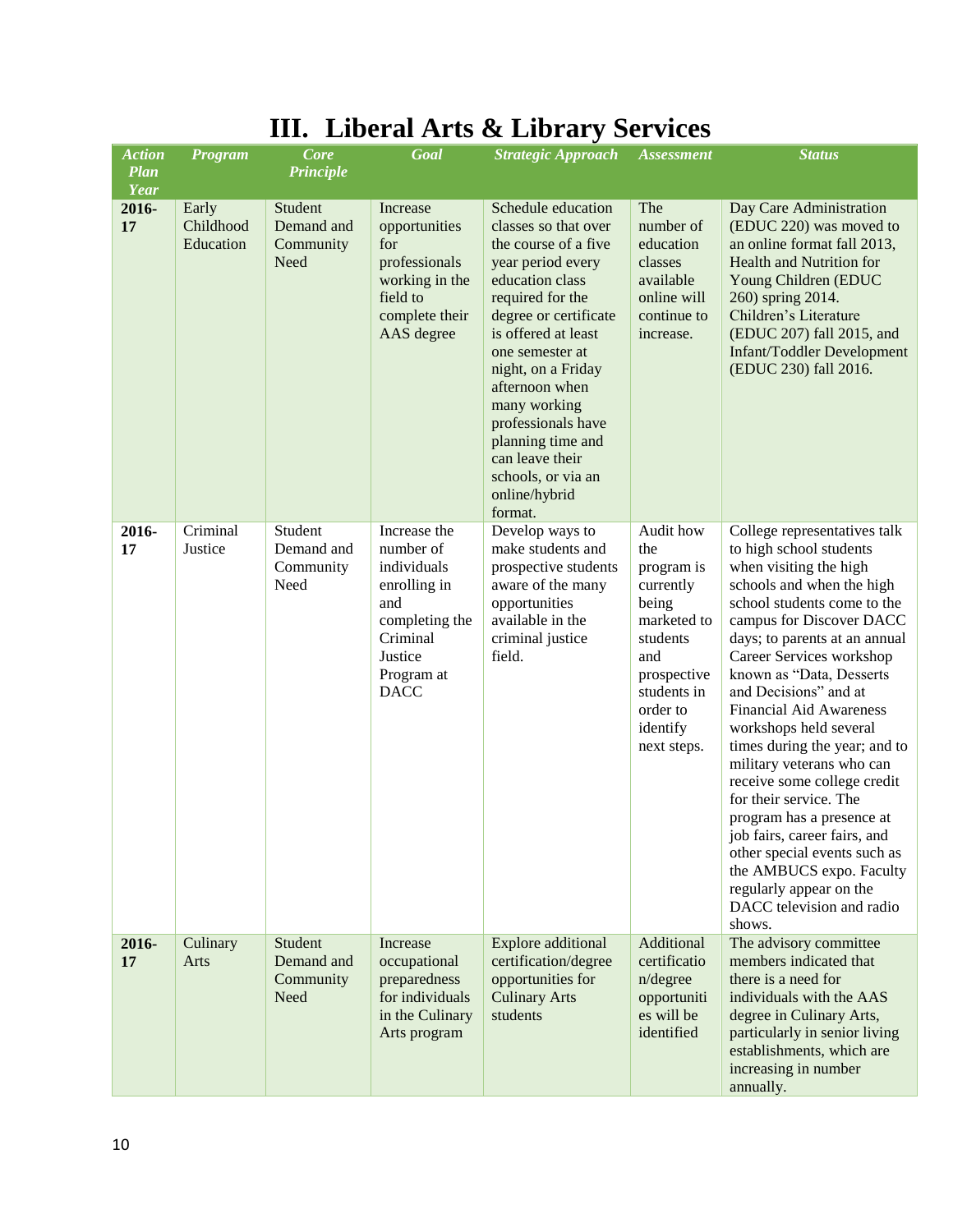| 2016-<br>17 | Culinary<br>Arts                     | Ensure<br>Quality                                                                       | Ensure<br>College<br><b>Express</b><br><b>Culinary Arts</b><br>curriculum is<br>meeting the<br>needs of<br>students | Verify Culinary Arts<br>courses offered via<br>College Express are<br>part of a pathway<br>leading to a degree<br>or certificate                                                                                                      | Review<br>Culinary<br>Arts course<br>sequence                                              | Dean reviewed course<br>sequence and determined<br>students in College Express<br>Culinary Arts were earning<br>12 credit hours not<br>applicable to any certificate<br>or degree. Took this to the<br>Advisory committee,<br><b>VVEDS</b> and lead instructor<br>and made curriculum<br>changes effective FY2017.                        |
|-------------|--------------------------------------|-----------------------------------------------------------------------------------------|---------------------------------------------------------------------------------------------------------------------|---------------------------------------------------------------------------------------------------------------------------------------------------------------------------------------------------------------------------------------|--------------------------------------------------------------------------------------------|-------------------------------------------------------------------------------------------------------------------------------------------------------------------------------------------------------------------------------------------------------------------------------------------------------------------------------------------|
| 2016-<br>17 | LAS & LS                             | Ensure<br>Quality                                                                       | Faculty<br>credential<br>review and<br>documentation                                                                | Dean will review<br>transcripts for all<br>faculty including<br>full-time, part-time<br>and dual enrollment.<br>Data base will be<br>developed for<br>division use and<br>document forms<br>created by HR to be<br>completed by Deans | HLC team<br>reviewed<br>and<br>compared<br>to samples<br>provided.<br><b>HLC</b><br>Review | Complete--Process was<br>developed after reviewing<br>other community college's<br>efforts.                                                                                                                                                                                                                                               |
| 2016-<br>17 | Arts $\&$<br>Humanities              | Student<br>Demand and<br>Community<br>Need<br>Experiential<br>Learning<br>Opportunities | Increase<br>opportunities<br>for students in<br>the visual and<br>performing<br>arts                                | Explore how<br>Carnegie Library<br>could be used in<br>conjunction with<br>ARTS classes and<br>the DACC Players                                                                                                                       | Dean and<br>appropriate<br>faculty will<br>collaborate                                     | Dean and appropriate<br>faculty in the Liberal Arts<br>toured with Carnegie<br>Library with then President<br>Dr. Jacobs, Executive<br>Director of the Foundation<br>Tracy Wahlfeldt and<br>potential donors to<br>conceptualize how the<br>facility could be used if<br>assumed by DACC and<br>renovated                                 |
| 2016-<br>17 | Social and<br>Behavioral<br>Sciences | Student<br>Demand and<br>Community<br>Need                                              | Explore<br>opportunities<br>in mental<br>health (the<br>health related<br>field of the<br>behavioral<br>sciences)   | Participate in panels,<br>discussion groups,<br>forums related to the<br>field of mental<br>health                                                                                                                                    | Dean                                                                                       | As a member of the United<br>Way Board participated in<br>the Community day where<br>local agencies make their<br>case for why they need<br>United Way funds. Mental<br>health concerns in<br>Vermilion County were<br>primary to all of the larger<br>agencies. Is an ongoing<br>concern in the area?                                    |
| 2016-<br>17 | Communic<br>ations                   | Student<br>Demand and<br>Community<br>Development                                       | Revitalize the<br>journalism<br>program to be<br>more reflective<br>of today's<br>mass media                        | Review journalism<br>programs and other<br>two- and four-year<br>institutions and with<br>IAI to determine<br>what a program<br>should look like                                                                                      | Dean and<br>appropriate<br>faculty                                                         | JRNM 112 Mass Media was<br>revised in spring 2016 and<br>offered in an online format<br>for the first time. Student<br>interest doubled. The course<br>was offered again in the fall<br>2016 and spring 2017 with<br>high interest. The faculty<br>member teaching the course<br>attended a conference on<br>media and literacy in spring |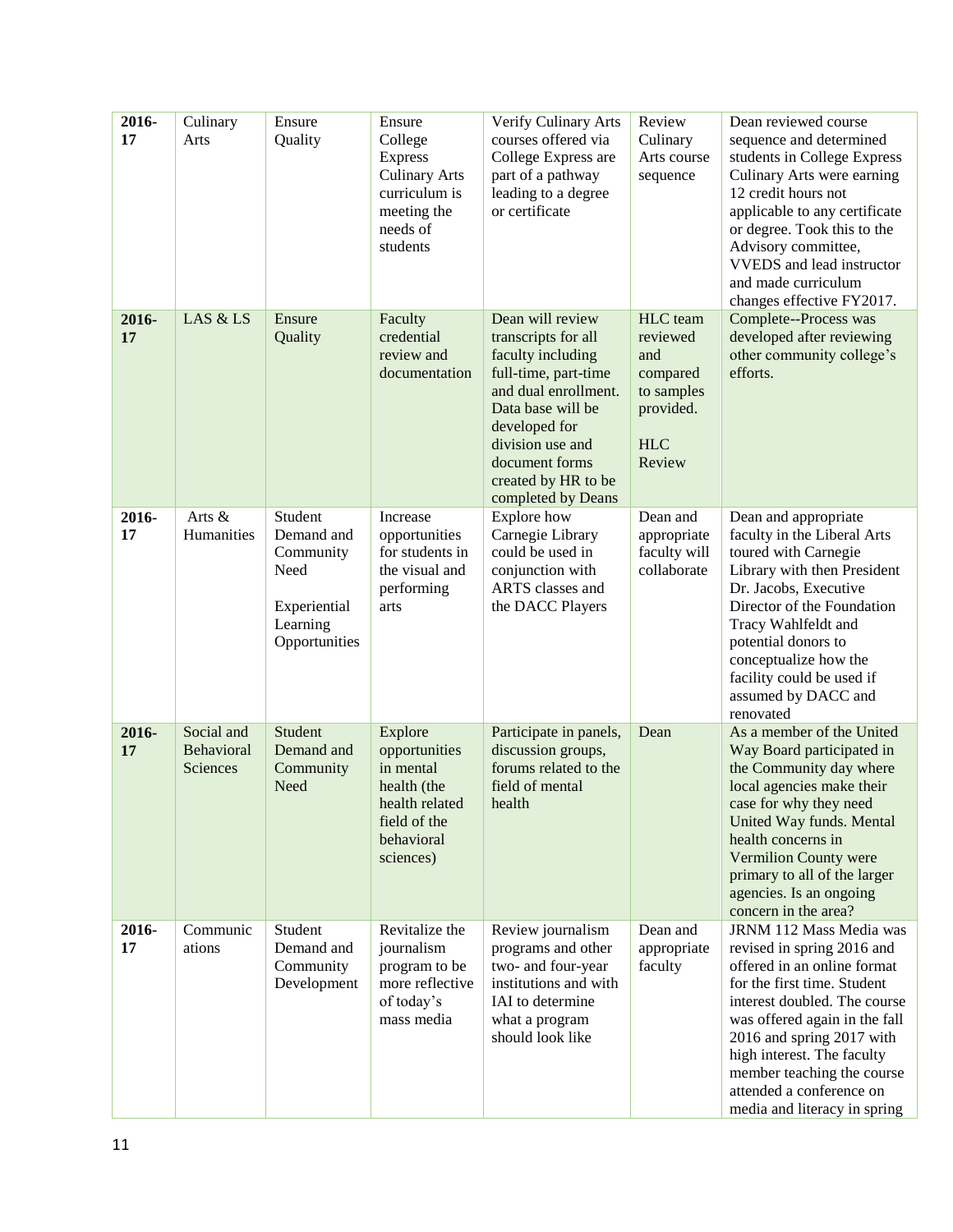|             |                                 |                                                   |                                                                                                                                           |                                                                                                                                                                                                                                                                                                                                                                                                                                          |                                                                                                                                                        | 2017 and will be developing<br>a course on this topic.                                                                                                                                                                                                                                                                                                    |
|-------------|---------------------------------|---------------------------------------------------|-------------------------------------------------------------------------------------------------------------------------------------------|------------------------------------------------------------------------------------------------------------------------------------------------------------------------------------------------------------------------------------------------------------------------------------------------------------------------------------------------------------------------------------------------------------------------------------------|--------------------------------------------------------------------------------------------------------------------------------------------------------|-----------------------------------------------------------------------------------------------------------------------------------------------------------------------------------------------------------------------------------------------------------------------------------------------------------------------------------------------------------|
| 2017-<br>18 | LAS                             | Ensure<br>Quality                                 | Review syllabi<br>for all courses<br>to ensure<br>quality and<br>requirements<br>are being met.                                           | Full-time faculty<br>will submit syllabus<br>for every course<br>taught in format<br>approved by Office<br>of Instruction and<br>Academic Affairs.<br>Part-time faculty<br>who are the only<br>ones who teach a<br>course will submit<br>the syllabus for that<br>course following the<br>required format.<br>Part-time faculty<br>who teach courses<br>taught by full-time<br>faculty will be made<br>aware of syllabus<br>requirements | Dean<br>Review                                                                                                                                         | Syllabi are being reviewed<br>and pending revisions will<br>be uploaded to DACC<br>website. Dean will update<br>part-time faculty on new<br>requirements at Part-time<br><b>Faculty Academy January</b><br>2018                                                                                                                                           |
| 2017-<br>18 | LAS                             | Ensure<br>Quality                                 | Conduct credit<br>hour review<br>for all courses<br>to verify<br>requirements<br>are met no<br>matter where<br>taught, how, or<br>by whom | Every faculty<br>member, full- and<br>part-time, will<br>complete a credit<br>hour review sheet<br>for each course<br>taught in every<br>format and every<br>location.                                                                                                                                                                                                                                                                   | Dean<br>Review                                                                                                                                         | Faculty worked on credit<br>hour review sheets at<br>October and January in-<br>services. Part-time faculty<br>will be informed of the new<br>process at the Part-time<br>Faculty Academy in January<br>2018. Many full-time<br>faculty have already<br>completed their credit hour<br>review forms and have<br>submitted them to the dean<br>for review. |
| 2017-<br>18 | Early<br>Childhood<br>Education | Student<br>Demand and<br>Community<br><b>Need</b> | Increase<br>opportunities<br>for<br>professionals<br>working in the<br>field to<br>complete their<br>AAS degree.                          | Schedule education<br>classes so that over<br>the course of a five<br>year period every<br>education class<br>required for the<br>degree or certificate<br>is offered at least<br>one semester at<br>night, on a Friday<br>afternoon when<br>many working<br>professionals have                                                                                                                                                          | Review<br>schedules<br>from fall<br>2013<br>through<br>spring 2018<br>to verify<br>every<br>education<br>class<br>required for<br>the ECE<br>degree or | Schedule review in progress                                                                                                                                                                                                                                                                                                                               |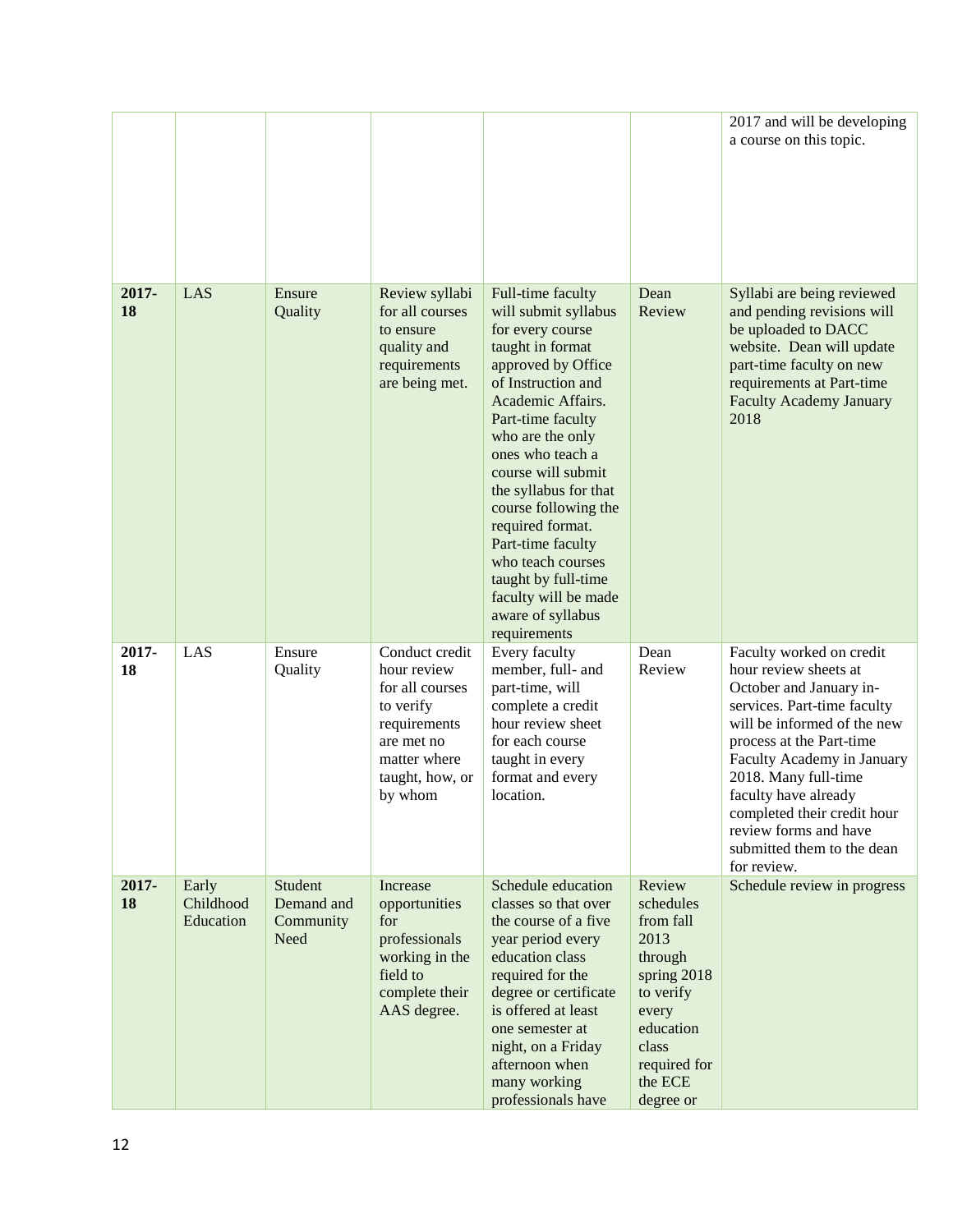|             |                     |                                            |                                                                                                                                                                 | planning time and<br>can leave their<br>schools, or via an<br>online/hybrid<br>format.                                                                      | certificate<br>was offered<br>at night, on<br>a Friday<br>afternoon<br>or online<br>over the<br>five-year<br>period.                              |                                                                                                                                                                                                                                                                                                                                                                                                                                                                                                                                                                                                                           |
|-------------|---------------------|--------------------------------------------|-----------------------------------------------------------------------------------------------------------------------------------------------------------------|-------------------------------------------------------------------------------------------------------------------------------------------------------------|---------------------------------------------------------------------------------------------------------------------------------------------------|---------------------------------------------------------------------------------------------------------------------------------------------------------------------------------------------------------------------------------------------------------------------------------------------------------------------------------------------------------------------------------------------------------------------------------------------------------------------------------------------------------------------------------------------------------------------------------------------------------------------------|
| 2017-<br>18 | Education           | Student<br>Demand and<br>Community<br>Need | Increase<br>opportunities<br>for individuals<br>to earn their<br>bachelor<br>degree in<br>education and<br>teaching<br>credential<br>locally and<br>affordably. | Explore<br>opportunities to<br>develop $2+2$ and/or<br>$3+1$ agreements in<br>education with four-<br>year institutions                                     | At least<br>one<br>agreement<br>will be<br>articulated<br>this<br>academic<br>year.                                                               | The Transfer Articulation<br>Coordinator and Dean of<br>Liberal Arts met with<br>representatives from<br>Greenville University and<br>identified two courses<br>DACC must develop before<br>a final articulation<br>agreement for elementary<br>education can be put into<br>place. The Dean of Liberal<br>Arts is developing a<br><b>Multicultural Education</b><br>class and an instructor in<br>Math is developing a second<br>semester Math for teachers<br>class. Once developed the<br>classes will be articulated<br>with a minimum of 3 four-<br>year institutions and then<br>submitted to ICCB for<br>approval. |
| 2017-<br>18 | Criminal<br>Justice | Student<br>Demand and<br>Community<br>Need | Increase the<br>number of<br>individuals<br>enrolling in<br>and<br>completing the<br>Criminal<br>Justice<br>Program at<br><b>DACC</b>                           | Develop new ways<br>to make students<br>and prospective<br>students aware of<br>the many<br>opportunities<br>available in the<br>criminal justice<br>field. | Review<br>previous<br>year's audit<br>of how the<br>program<br>has been<br>marketed in<br>the past<br>and<br>identify<br>additional<br>strategies | Strategies identified include<br>developing a webpage<br>exclusively for the program;<br>designing a brochure to<br>hand out at all college<br>recruitment events; posting<br>information about the<br>program to social media via<br>the DACC Marketing<br>Department; marketing the<br>program more aggressively<br>to veterans; hosting a panel<br>of experts in the field to<br>meet with students; holding<br>a Careers in Public Service<br>day; developing more $2+2$<br>and/or $3+1$ agreements with<br>four-year institutions.                                                                                   |
| 2017-<br>18 | Culinary<br>Arts    | Student<br>Demand and<br>Community<br>Need | Increase<br>occupational<br>preparedness<br>for individuals<br>in the Culinary<br>Arts program                                                                  | Explore additional<br>certification/degree<br>opportunities for<br><b>Culinary Arts</b><br>students                                                         | Assess<br>feasibility<br>of offering<br>an AAS in<br>Culinary<br>Arts                                                                             | Dean reviewed AAS in<br><b>Culinary Arts requirements</b><br>and determined the addition<br>of just 3 credit hours to the<br>Culinary curriculum would<br>be needed. Received                                                                                                                                                                                                                                                                                                                                                                                                                                             |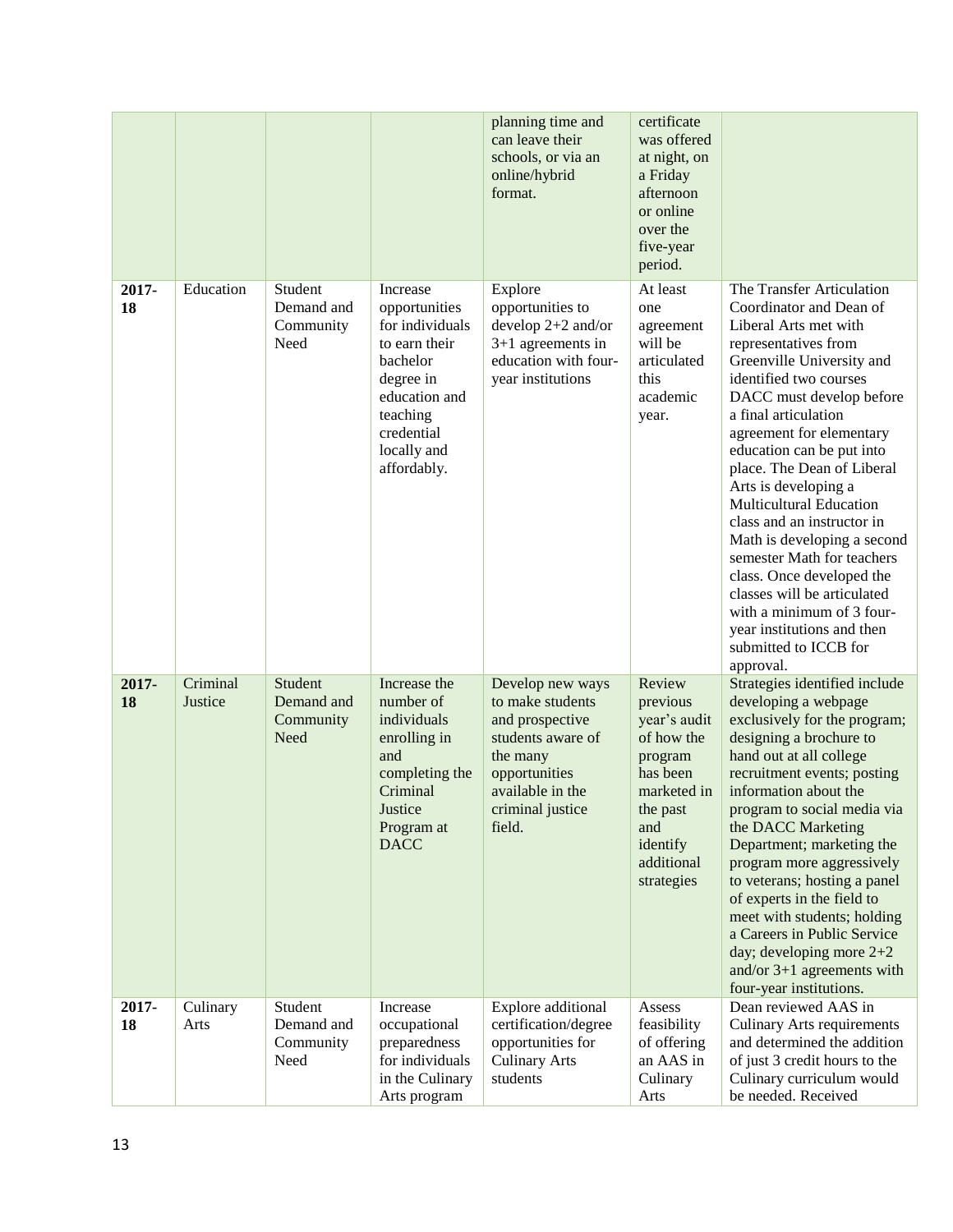|             |                  | Experiential<br>Learning<br>Opportunities<br>Active<br>Student<br>Engagement            |                                                                                                                             |                                                                                                                                                       |                                                                                                                                                                                                                                                       | approval from Academic<br>Affairs and Office of<br>Instruction to develop a 3<br>credit hour internship in<br>Culinary Arts. Internship<br>sites have been identified,<br>including senior living<br>establishment in<br>Hoopeston/Milford and<br>bakery in Danville. Based<br>on input from Advisory<br>Committee in April<br>determined need to add<br>Employment Seminar (1<br>credit hour). Course must be<br>approved at DACC and then<br>next step is to submit AAS<br>to 4 years schools for<br>articulation and to ICCB for<br>approval. |
|-------------|------------------|-----------------------------------------------------------------------------------------|-----------------------------------------------------------------------------------------------------------------------------|-------------------------------------------------------------------------------------------------------------------------------------------------------|-------------------------------------------------------------------------------------------------------------------------------------------------------------------------------------------------------------------------------------------------------|--------------------------------------------------------------------------------------------------------------------------------------------------------------------------------------------------------------------------------------------------------------------------------------------------------------------------------------------------------------------------------------------------------------------------------------------------------------------------------------------------------------------------------------------------|
| 2017-<br>18 | Culinary<br>Arts | Ensure<br>Quality                                                                       | Ensure<br>College<br><b>Express</b><br><b>Culinary Arts</b><br>curriculum is<br>meeting the<br>needs of<br>students         | Verify Culinary Arts<br>courses offered via<br>College Express are<br>part of a pathway<br>leading to a degree<br>or certificate                      | Revise<br>College<br><b>Express</b><br>Culinary<br>Arts<br>curriculum<br>deleting<br><b>CULA 305,</b><br>310, 315,<br>and 320<br>and<br>offering<br>instead<br><b>CULA 410,</b><br>415, and<br>420, and<br>one other<br>course to<br>be<br>determined | In Fall 2017 College<br><b>Express Culinary Arts</b><br>students took CULA 420<br>Bakeshop and in spring<br>2018 will take CULA 415<br>Cooking Methods and<br>Principles. CULA 410<br>Cooking Essentials will be<br>offered Fall 2018.                                                                                                                                                                                                                                                                                                           |
| 2017-<br>18 | Fire<br>Science  | Student<br>Demand and<br>Community<br>Need<br>Experiential<br>Learning<br>Opportunities | Determine if<br>Fire Science<br>AAS and<br>certificate<br>continue to<br>meet the needs<br>of students and<br>the community | Complete ICCB<br>program review for<br>Fire Science<br>program with input<br>from Fire Science<br>Advisory<br>Committee,<br>community and<br>students | Dean<br>Review                                                                                                                                                                                                                                        | In progress -                                                                                                                                                                                                                                                                                                                                                                                                                                                                                                                                    |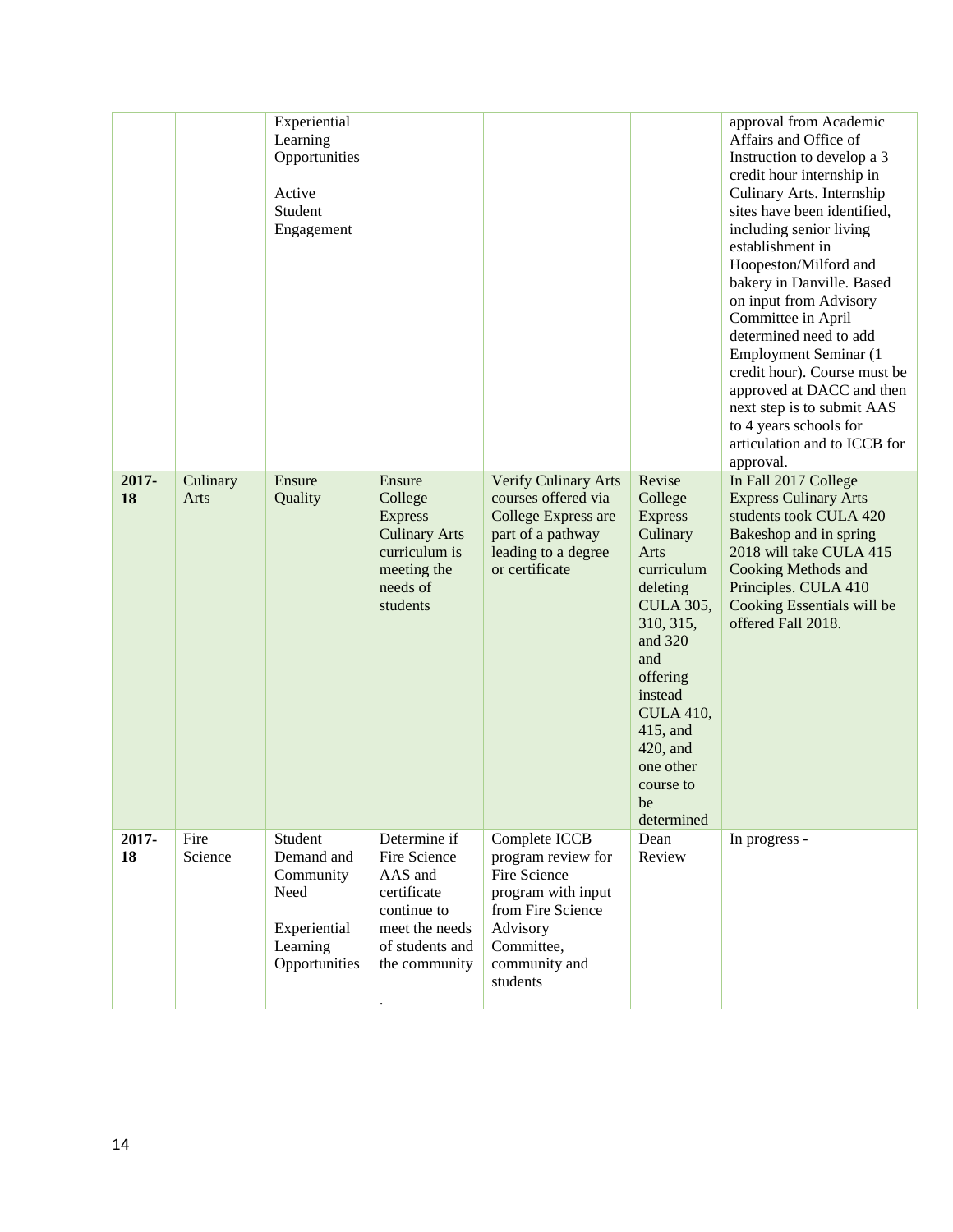| 2017-<br>18 | Arts &<br>Humanities               | Student<br>Demand and<br>Community<br>Need<br>Experiential<br>Learning<br>Opportunities | Increase<br>opportunities<br>for students in<br>the visual and<br>performing<br>arts                              | <b>Explore</b> how<br>Carnegie Library<br>can be used in<br>conjunction with<br><b>ARTS</b> classes and<br>the DACC Players                                                     | Determine<br>what needs<br>to be done<br>to make<br>Jacobs Hall<br>useable,<br>how much<br>this would<br>cost, and<br>how it<br>would be<br>funded | In progress                                                                                                                                                                                                                                                                                                                                                                                                                                                                                                                                                                                                                                                                   |
|-------------|------------------------------------|-----------------------------------------------------------------------------------------|-------------------------------------------------------------------------------------------------------------------|---------------------------------------------------------------------------------------------------------------------------------------------------------------------------------|----------------------------------------------------------------------------------------------------------------------------------------------------|-------------------------------------------------------------------------------------------------------------------------------------------------------------------------------------------------------------------------------------------------------------------------------------------------------------------------------------------------------------------------------------------------------------------------------------------------------------------------------------------------------------------------------------------------------------------------------------------------------------------------------------------------------------------------------|
| 2017-<br>18 | Social &<br>Behavioral<br>Sciences | Student<br>Demand and<br>Community<br>Need                                              | Explore<br>opportunities<br>in mental<br>health (the<br>health related<br>field of the<br>behavioral<br>sciences) | Participate in panels,<br>discussion groups,<br>forums related to the<br>field of mental<br>health. Explore<br>articulation<br>opportunities with<br>four-year<br>institutions. | Dean                                                                                                                                               | The dean participated in the<br>Vermilion County Health<br>Department 5-year strategic<br>planning meeting. Mental<br>Health was added to the top<br>areas of concern. The dean<br>also participated in the<br>Global Summit where<br>mental health was identified<br>as a major area of concern.<br>The Liberal Arts will<br>participate in the Health<br>Careers Day sponsored by<br>the MSHP division in<br>February 2018. The dean<br>has met with individuals<br>from Greenville University,<br>Eastern Illinois University,<br>and Western Illinois<br>University to discuss how<br>DACC programs can<br>articulate with their<br>programs related to mental<br>health. |
| 2017-<br>18 | Communic<br>ations                 | Student<br>Demand and<br>Community<br>Need                                              | Revitalize the<br>journalism<br>program to be<br>more reflective<br>of today's<br>mass media                      | <b>Review DACC</b><br>journalism<br>curriculum and<br>revise as indicated                                                                                                       | Dean and<br>appropriate<br>faculty                                                                                                                 | The dean recruited a full-<br>time faculty member to<br>revise and team teach<br>JRNM 110 Intro to<br><b>Television Production with</b><br>a local TV celebrity. The<br>class is on the spring<br>schedule and has 16<br>students (compared to 4 the<br>last time it was offered).<br>Academic Affairs and<br>Office of Instruction have<br>approved the development<br>of a "new" journalism<br>course based on media<br>literacy.                                                                                                                                                                                                                                           |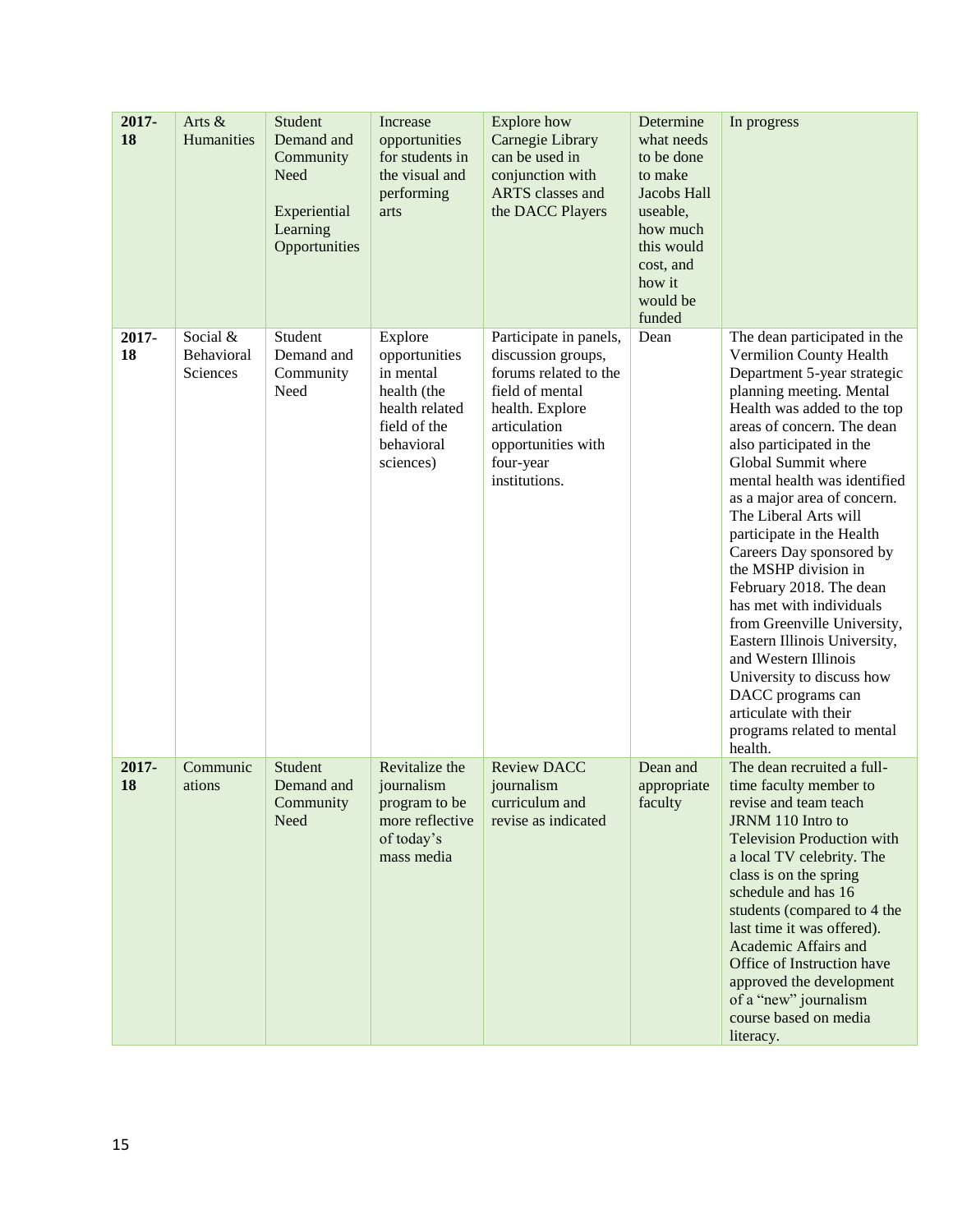| 2018-<br>19 | Fire<br>Science                 | Student<br>Demand and<br>Community<br>Need | Determine if<br>Fire Science<br>AAS and<br>certificate<br>continue to<br>meet the needs<br>of students and<br>the community                                    | Complete ICCB<br>program review for<br>Fire Science<br>program with input<br>from Fire Science<br>Advisory<br>Committee,<br>community and<br>students                                                                                                                                  | Based on<br>results of<br><b>ICCB</b><br>program<br>review<br>Dean will<br>make<br>recommend<br>ations for<br>changes to<br>the<br>program | To be determined                                                                                                                                                                                                                                             |
|-------------|---------------------------------|--------------------------------------------|----------------------------------------------------------------------------------------------------------------------------------------------------------------|----------------------------------------------------------------------------------------------------------------------------------------------------------------------------------------------------------------------------------------------------------------------------------------|--------------------------------------------------------------------------------------------------------------------------------------------|--------------------------------------------------------------------------------------------------------------------------------------------------------------------------------------------------------------------------------------------------------------|
| 2018-<br>19 | LAS                             | Ensure<br>Quality                          | Review syllabi<br>for all courses<br>to ensure<br>quality and<br>requirements<br>are being met                                                                 | Full-time faculty<br>will submit syllabus<br>and/or outline as<br>required for every<br>course taught in the<br>format approved by<br>Office of Instruction<br>and Academic<br>Affairs. Part-time<br>faculty will submit<br>their course outlines<br>following the<br>required format. | Dean<br>Review                                                                                                                             | In progress - Dean will<br>verify that all syllabi on<br>DACC website meet quality<br>standards and requirements<br>and that all course outlines<br>meet the standards and<br>requirements approved by<br>the Office of Instruction and<br>Academic Affairs. |
| 2018-<br>19 | LAS                             | Ensure<br>Quality                          | Conduct credit<br>hour review<br>for all courses<br>to verify<br>requirements<br>are met no<br>matter where<br>taught, how, or<br>by whom                      | Every faculty<br>member, full- and<br>part-time, will<br>complete a credit<br>hour review sheet<br>for each course<br>taught in every<br>format and at every<br>location.                                                                                                              | Dean<br>Review                                                                                                                             | In progress - Dean will<br>verity that faculty members<br>have completed the required<br>credit hour review sheets<br>and that the sheets assure<br>courses meet the credit hour<br>requirements established by<br><b>ICCB</b>                               |
| 2018-<br>19 | Early<br>Childhood<br>Education | Student<br>Demand and<br>Community<br>Need | Increase<br>opportunities<br>for<br>professionals<br>working in the<br>field to<br>complete their<br><b>Bachelor</b><br>degree                                 | Explore<br>opportunities to<br>develop $2+2$ and/or<br>$3+1$ agreements<br>with four-year<br>institutions.                                                                                                                                                                             | The<br>number of<br>$2+2$ and/or<br>$3 + 1$<br>agreements<br>for Early<br>Childhood<br>Education<br>will<br>increase.                      | As of FY 2017/18 there<br>were just two agreements<br>(EIU and Kaplan).                                                                                                                                                                                      |
| 2018-<br>19 | Education                       | Ensure<br>Quality                          | Increase<br>opportunities<br>for individuals<br>to earn their<br>bachelor<br>degree in<br>education and<br>teaching<br>credential<br>locally and<br>affordably | Monitor the<br>effectiveness of the<br>agreement with<br>Greenville.                                                                                                                                                                                                                   | Students<br>will be<br>participatin<br>g in the<br>program<br>with<br>Greenville<br>and will be<br>progressing<br>towards<br>their         | As of FY2017/18 there was<br>just one such agreement<br>(Greenville). Began<br>discussions with District<br>118 and EIU to bring cohort<br>model back for elementary<br>education.                                                                           |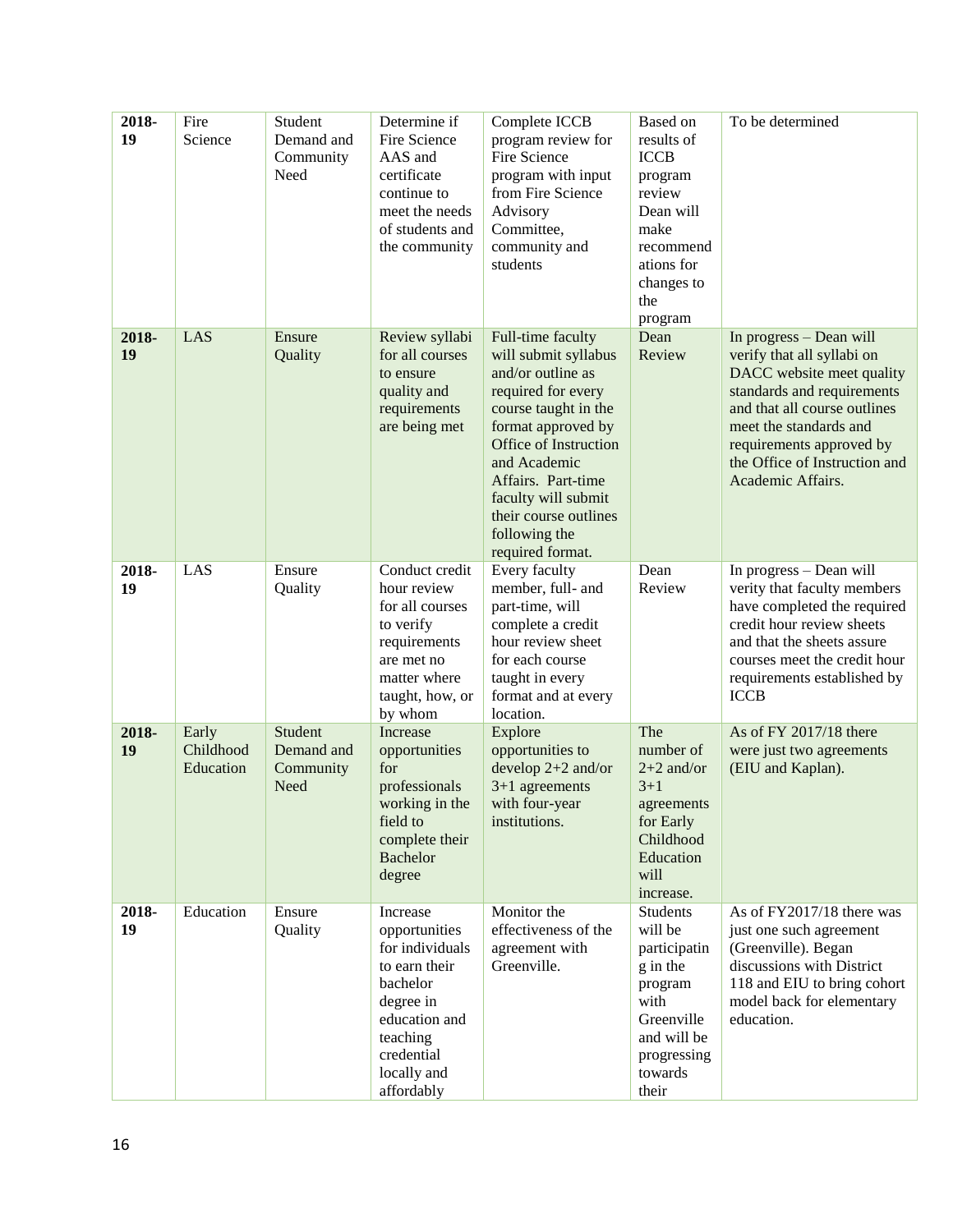|             |                     |                                            |                                                                                                                                                                                  |                                                                                                                                            | education<br>degree.                                                                                                                                     |                                                                                                                                                                                                                                                                                                                                                                                           |
|-------------|---------------------|--------------------------------------------|----------------------------------------------------------------------------------------------------------------------------------------------------------------------------------|--------------------------------------------------------------------------------------------------------------------------------------------|----------------------------------------------------------------------------------------------------------------------------------------------------------|-------------------------------------------------------------------------------------------------------------------------------------------------------------------------------------------------------------------------------------------------------------------------------------------------------------------------------------------------------------------------------------------|
| 2018-<br>19 | Education           | Student<br>Demand and<br>Community<br>Need | Increase<br>opportunities<br>for individuals<br>to earn their<br>bachelor<br>degree in<br>education and<br>teaching<br>credential<br>locally and<br>affordably                   | <b>Explore</b> additional<br>opportunities to<br>develop $2+2$ and/or<br>$3+1$ agreements in<br>education with four-<br>year institutions. | The<br>number of<br>agreements<br>will<br>increase.                                                                                                      | As of FY2017/18 there was<br>just one such agreement.                                                                                                                                                                                                                                                                                                                                     |
| 2018-<br>19 | Criminal<br>Justice | Student<br>Demand and<br>Community<br>Need | Increase the<br>number of<br>individuals<br>enrolling in<br>and<br>completing the<br>Criminal<br>Justice<br>Program at<br>DACC and<br>transferring to<br>a 4-year<br>institution | Develop 2+2 and<br>$3+1$ agreements in<br>Criminal Justice<br>with four-year<br>institutions                                               | The<br>number of<br>$2+2$ and<br>$3 + 1$<br>agreements<br>in Criminal<br>Justice with<br>four-year<br>institutions<br>will<br>increase                   | As of FY 2017/18 there<br>were ??? agreements in<br>place Discussions have<br>already begun with Western<br>Illinois University and<br><b>Eastern Illinois University</b>                                                                                                                                                                                                                 |
| 2018-<br>19 | Criminal<br>Justice | Student<br>Demand and<br>Community<br>Need | Increase the<br>number of<br>individuals<br>enrolling in<br>and<br>completing the<br>Criminal<br>Justice<br>Program at<br><b>DACC</b>                                            | Develop and<br>implement<br>marketing strategies<br>based on ideas<br>generated FY2017-<br>18                                              | $\overline{A}$<br>minimum<br>of three of<br>the<br>strategies<br>identified<br>in FY2017-<br>18 will be<br>developed<br>and<br>implemente<br>$\mathbf d$ | The Marketing department<br>will assist in the<br>development of a Criminal<br>Justice brochure and will<br>assist with marketing the<br>program via social media.<br>The website will be updated<br>to reflect new program<br>information.                                                                                                                                               |
| 2018-<br>19 | Culinary<br>Arts    | Student<br>Demand and<br>Community<br>Need | Increase<br>occupational<br>certifications<br>for individuals<br>in the Culinary<br>Arts program                                                                                 | Create additional<br>certification/degree<br>opportunities for<br><b>Culinary Arts</b><br>students                                         | The new 12<br>hour<br>certificate<br>and an<br>AAS<br>degree that<br>were<br>developed<br>FY 2018<br>will be<br>formally<br>approved.                    | The Dean finalized<br>certificate and degree<br>requirements and submitted<br>to Advisory Committee,<br>Academic Affairs, Office of<br>Instruction in FY2018.<br>Updated certificates and<br>degrees will be articulated<br>with four-year institutions<br>and submitted to ICCB as<br>needed. Information will be<br>updated in College Catalog,<br>on the website, and in<br>brochures. |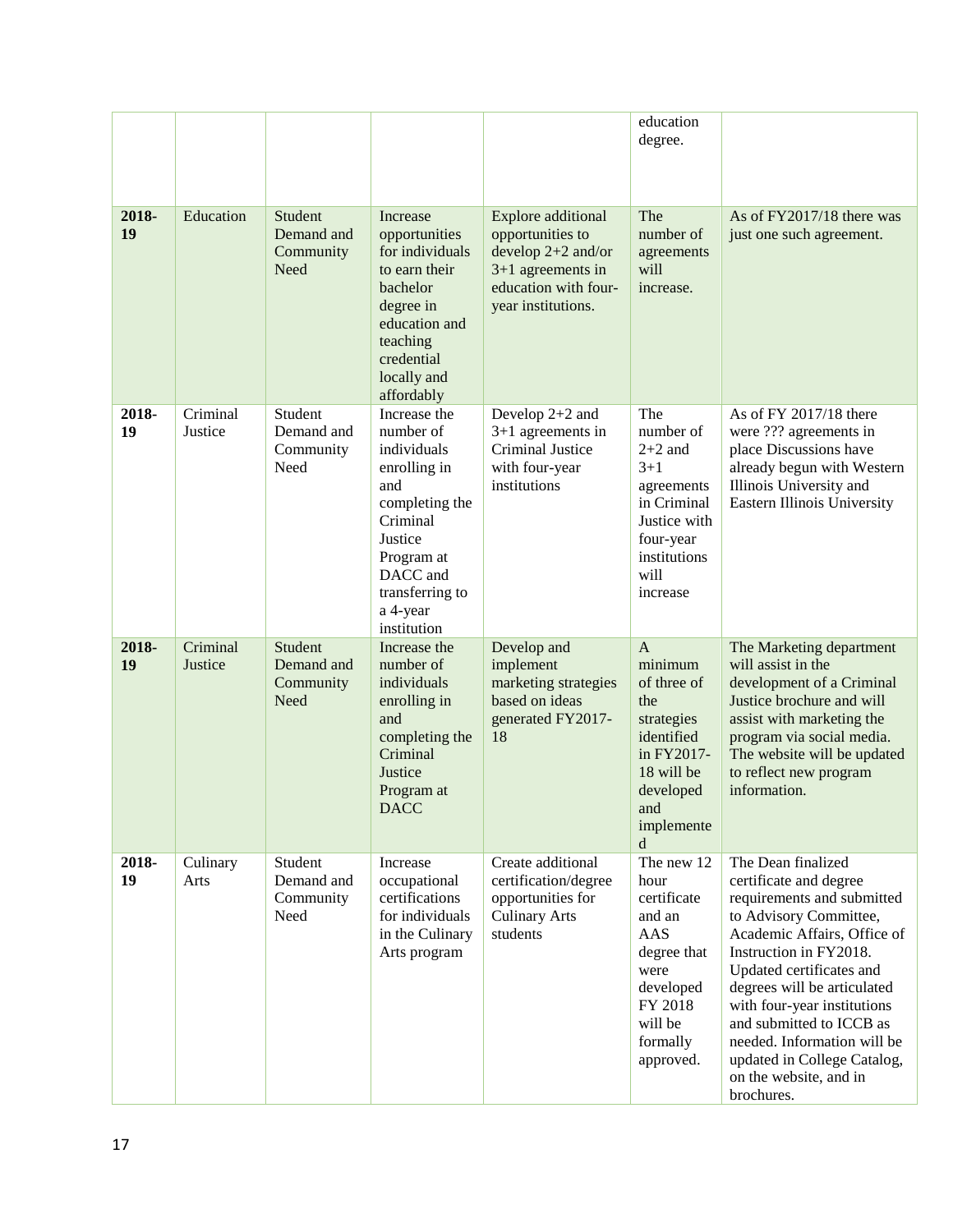| 2018-<br>19 | Arts &<br>Humanities                 | Student<br>Demand and<br>Community<br>Need                                              | Increase<br>opportunities<br>for students in<br>the visual and<br>performing<br>arts                                                                           | Determine new<br>curriculum<br>opportunities in the<br>Arts & Humanities<br>based on a<br>renovated Jacobs<br>Hall                                                                                                             | Dean and<br>appropriate<br>faculty will<br>review<br>visual and<br>performing<br>arts<br>programs at<br>other<br>institutions<br>and consult<br>with<br>community<br>leaders and<br>students | In progress                                                                                                                                                                                                                           |
|-------------|--------------------------------------|-----------------------------------------------------------------------------------------|----------------------------------------------------------------------------------------------------------------------------------------------------------------|--------------------------------------------------------------------------------------------------------------------------------------------------------------------------------------------------------------------------------|----------------------------------------------------------------------------------------------------------------------------------------------------------------------------------------------|---------------------------------------------------------------------------------------------------------------------------------------------------------------------------------------------------------------------------------------|
| 2018-<br>19 | Communic<br>ations                   | Student<br>Demand and<br>Community<br>Need<br>Experiential<br>Learning<br>Opportunities | Revitalize the<br>journalism<br>program to be<br>more reflective<br>of today's<br>mass media                                                                   | Develop Certificate<br>and AAS in Media<br>Studies based on job<br>outlook data.<br>Monitor enrollment<br>in Media Studies<br>classes to determine<br>if there is<br>justification for a<br>full-time faculty<br>positon.      | Dean and<br>appropriate<br>faculty                                                                                                                                                           | Develop and submit to<br>ICCB for approval 9 new<br>MDIA courses for inclusion<br>in the Media Studies<br>Certificate and Degree<br>Program. Update the studio<br>lab and classroom to<br>accommodate Media<br><b>Studies Program</b> |
| 2018-<br>19 | Social and<br>Behavioral<br>Sciences | Student<br>Demand and<br>Community<br>Development                                       | Explore<br>opportunities<br>in mental<br>health (the<br>health related<br>field of the<br>behavioral<br>sciences                                               | Conduct a feasibility<br>study to determine if<br>there is a<br>need/interest to re-<br>vitalize the Human<br>Services and<br><b>Substance Abuse</b><br>programs to help<br>meet the mental<br>health needs in the<br>district | Dean will<br>work with<br>new<br>Behavioral<br>Sciences<br>instructor<br>and local<br>mental<br>health<br>professiona<br>Is and the<br>American<br><b>Job Center</b>                         | In progress                                                                                                                                                                                                                           |
| 2019-<br>20 | Education                            | Student<br>Demand and<br>Community<br>Need                                              | Increase<br>opportunities<br>for individuals<br>to earn their<br>bachelor<br>degree in<br>education and<br>teaching<br>credential<br>locally and<br>affordably | Monitor the<br>effectiveness of the<br>agreement with<br>Greenville and any<br>other agreements<br>added in 2018/19                                                                                                            | <b>Students</b><br>will be<br>participatin<br>g in the<br>program<br>with<br>Greenville<br>and any<br>other<br>programs<br>added in<br>2018/19                                               | How many students are<br>participating in each<br>program?<br>How many students have<br>completed/are on track to<br>complete?                                                                                                        |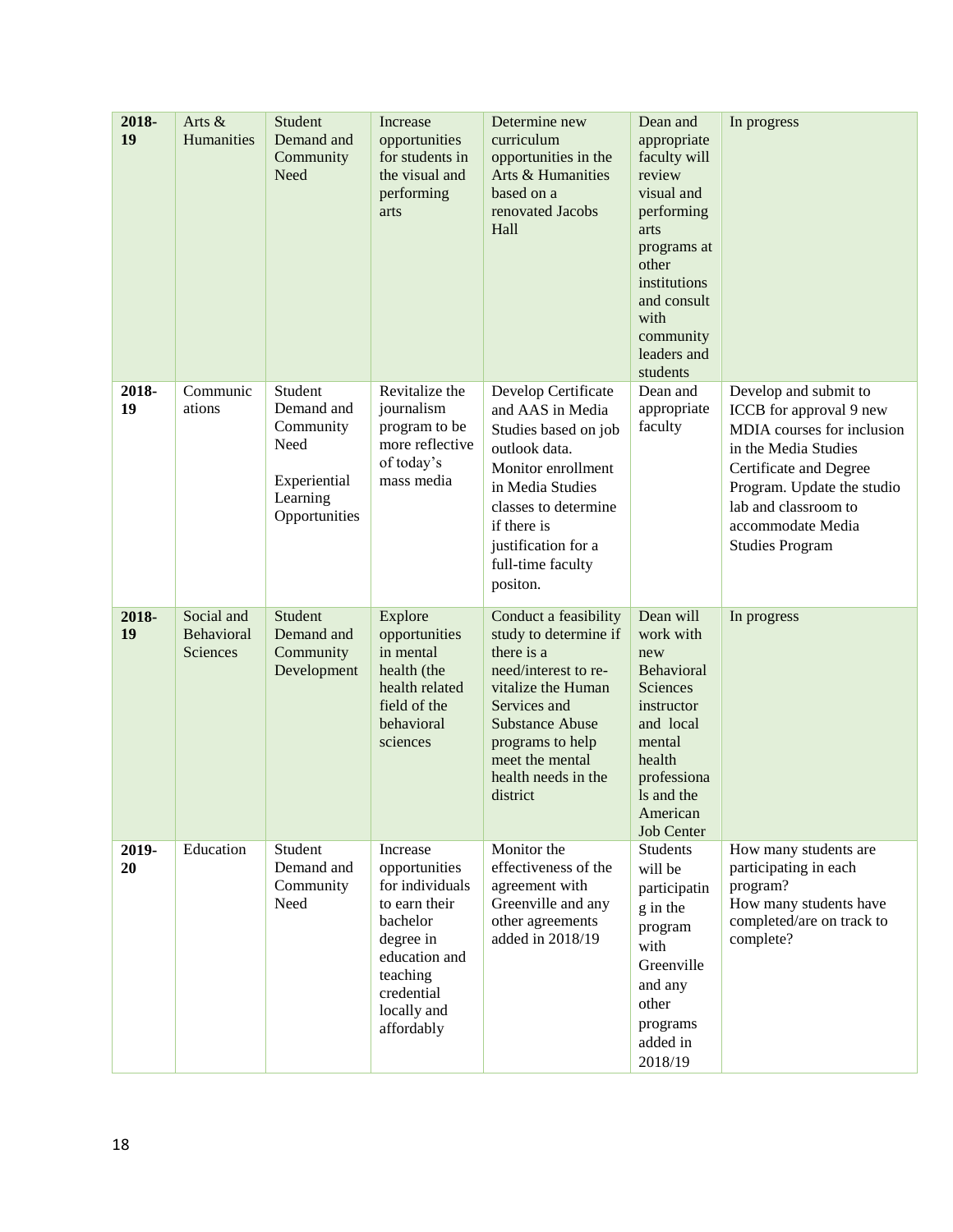|             |                     |                                            |                                                                                                                                                                                                   |                                                                                                                                                                                    | and making<br>progress                                                                                                                                                                                                                                                                                                        |                                                                                                                                                                                                                                                               |
|-------------|---------------------|--------------------------------------------|---------------------------------------------------------------------------------------------------------------------------------------------------------------------------------------------------|------------------------------------------------------------------------------------------------------------------------------------------------------------------------------------|-------------------------------------------------------------------------------------------------------------------------------------------------------------------------------------------------------------------------------------------------------------------------------------------------------------------------------|---------------------------------------------------------------------------------------------------------------------------------------------------------------------------------------------------------------------------------------------------------------|
| 2019-<br>20 | Criminal<br>Justice | Ensure<br>Quality                          | Increase the<br>number of<br>individuals<br>enrolling in<br>and<br>completing the<br>Criminal<br>Justice<br>Program at<br>DACC and the<br>number<br>transferring to<br>a four-year<br>institution | Monitor the<br>effectiveness of the<br>marketing efforts<br>and $2+2$ or $3+1$<br>agreements with<br>four year institutions                                                        | The<br>number of<br>students<br>enrolling in<br>and<br>completing<br>the<br>Criminal<br>Justice<br>degree at<br>DACC will<br>increase.<br><b>Students</b><br>will be<br>participatin<br>g in the<br>$2+2$ and<br>$3 + 1$<br>agreements<br>in effect in<br>2018/19<br>and will be<br>progressing<br>towards<br>their<br>degree | To be determined - How<br>many students are enrolled<br>and completing or on track<br>to complete compared to<br>2017? How many students<br>are participating in one of<br>the $2+2$ or $3+1$ agreements<br>and making progress<br>towards degree completion? |
| 2019-<br>20 | Culinary<br>Arts    | Ensure<br>Quality                          | Increase<br>occupational<br>certifications<br>for individuals<br>in the Culinary<br>Arts program                                                                                                  | Monitor impact<br>creation of<br>additional<br>certificates and<br>degrees have had on<br>students in Culinary<br>Arts program<br>(College Express<br>and traditional<br>students) | The<br>number of<br>students<br>enrolling<br>in,<br>persisting,<br>and<br>completing<br>the<br>Culinary<br>Arts<br>program<br>will<br>increase                                                                                                                                                                                | To be determined - How<br>many students are enrolled<br>and completing or on track<br>to complete compared to<br>2017?                                                                                                                                        |
| 2019-<br>20 | Communic<br>ations  | Student<br>Demand and<br>Community<br>Need | Revitalize the<br>journalism<br>program to be<br>more reflective<br>of today's<br>mass media                                                                                                      | Monitor enrollment<br>in Media Studies to<br>determine if there is<br>demand for full-time<br>instructor                                                                           | Dean and<br>appropriate<br>faculty                                                                                                                                                                                                                                                                                            | In progress                                                                                                                                                                                                                                                   |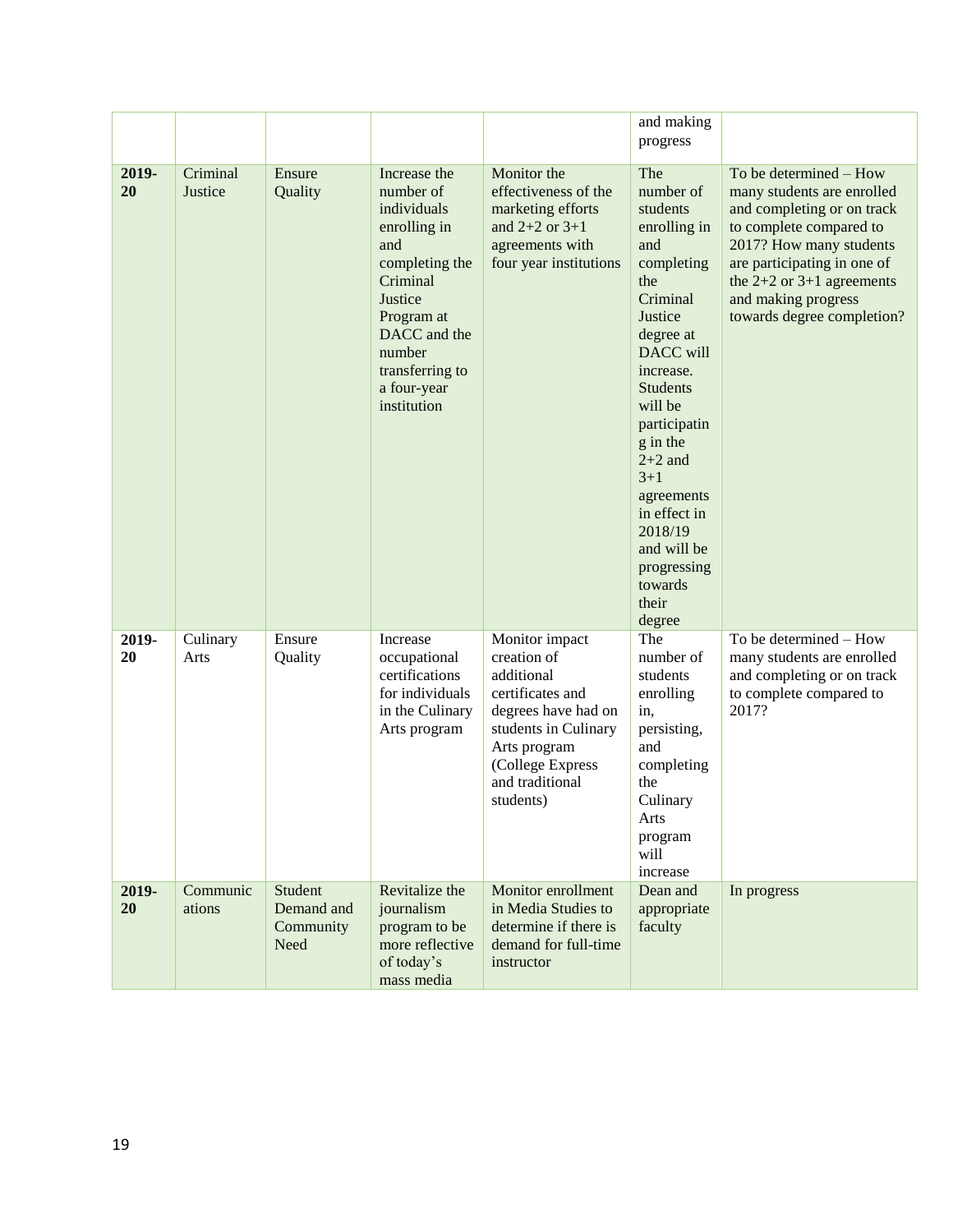| <b>Action</b><br>Plan<br>Year | Program     | Core<br><b>Principle</b>                                                      | Goal                                                                                                       | <b>Strategic Approach</b>                                                                                                                                                                                                                                    | <b>Assessment</b>                                                                                                                             | <b>Status</b>                                                                                                                                                                                                                                                                                                                                                                                             |
|-------------------------------|-------------|-------------------------------------------------------------------------------|------------------------------------------------------------------------------------------------------------|--------------------------------------------------------------------------------------------------------------------------------------------------------------------------------------------------------------------------------------------------------------|-----------------------------------------------------------------------------------------------------------------------------------------------|-----------------------------------------------------------------------------------------------------------------------------------------------------------------------------------------------------------------------------------------------------------------------------------------------------------------------------------------------------------------------------------------------------------|
| 2016-<br>17                   | <b>AGRI</b> | Student<br>Demand and<br>Community<br>Need                                    | Review<br>curriculum<br>with the intent<br>$\sigma$ f<br>modernizing<br>the program<br>curriculum          | Review by subject<br>matter faculty of<br>syllabi, changing<br>content to include<br>modern technology<br>and terminology<br>Review food science<br>curriculum from 4-<br>year institution to<br>determine if it is<br>viable offering within<br>Ag Program. |                                                                                                                                               | AGRI109 Ag Tech was<br>submitted to ICCB. ICCB<br>approval was granted and<br>course was offered in<br>2017fa.<br>Food Science curriculum<br>from University of Illinois<br>and Purdue were charted<br>and reviewed by a 4-<br>member committee for<br>feasibility. Cost of the<br>program and job outlook<br>data suggested the<br>curriculum was not a<br>viable offering. Decision<br>confirmed by OI. |
| 2016-<br>17                   | <b>CHEM</b> | Student<br>Demand and<br>Community<br>Need                                    | Review faculty<br>and course<br>offerings<br>within DHS<br>for possible<br>dual<br>enrollment<br>chemistry | Faculty credentials<br>and course syllabi to<br>be reviewed by<br>DACC subject<br>faculty and Dean                                                                                                                                                           | Credentials<br>were<br>reviewed<br>according the<br>DACC policy<br><b>Outcomes</b><br>(lecture and<br>lab) reviewed<br>using IAI<br>criteria  | It was determined that<br>DHS could offer dual<br>enrollment with a few<br>curriculum changes.                                                                                                                                                                                                                                                                                                            |
| 2016-<br>17                   | <b>HIT</b>  | Student<br>Demand and<br>Community<br>Need                                    | Create new<br>Data Analyst<br>Certificate                                                                  | Director will research<br>required curriculum<br>and national level<br>credentials/exam for<br>data analyst and new<br>HIT curriculum.                                                                                                                       | Increase<br>graduation<br>completion<br>numbers with<br>completion of<br>associates,<br>coding<br>certificate,<br>Data Analyst<br>Certificate | New Data Analyst<br>Certificate has been<br>approved by ICCB and is<br>currently offered as an<br>additional certificate option<br>in HIT program.                                                                                                                                                                                                                                                        |
| 2016-<br>17                   | <b>HIT</b>  | Student<br>Demand and<br>Community<br>Need<br>Active<br>Student<br>Engagement | Complete a<br>gap analysis<br>for new HIT<br>curriculum<br>requirements                                    | Director will research<br>required curriculum<br>and national level<br>credentials/exam for<br>data analyst and new<br>HIT curriculum.                                                                                                                       | Maintain<br>current<br>accreditation<br>level                                                                                                 | Gap analysis of curriculum<br>completed.                                                                                                                                                                                                                                                                                                                                                                  |

### **IV. Math, Sciences, & Health Professions**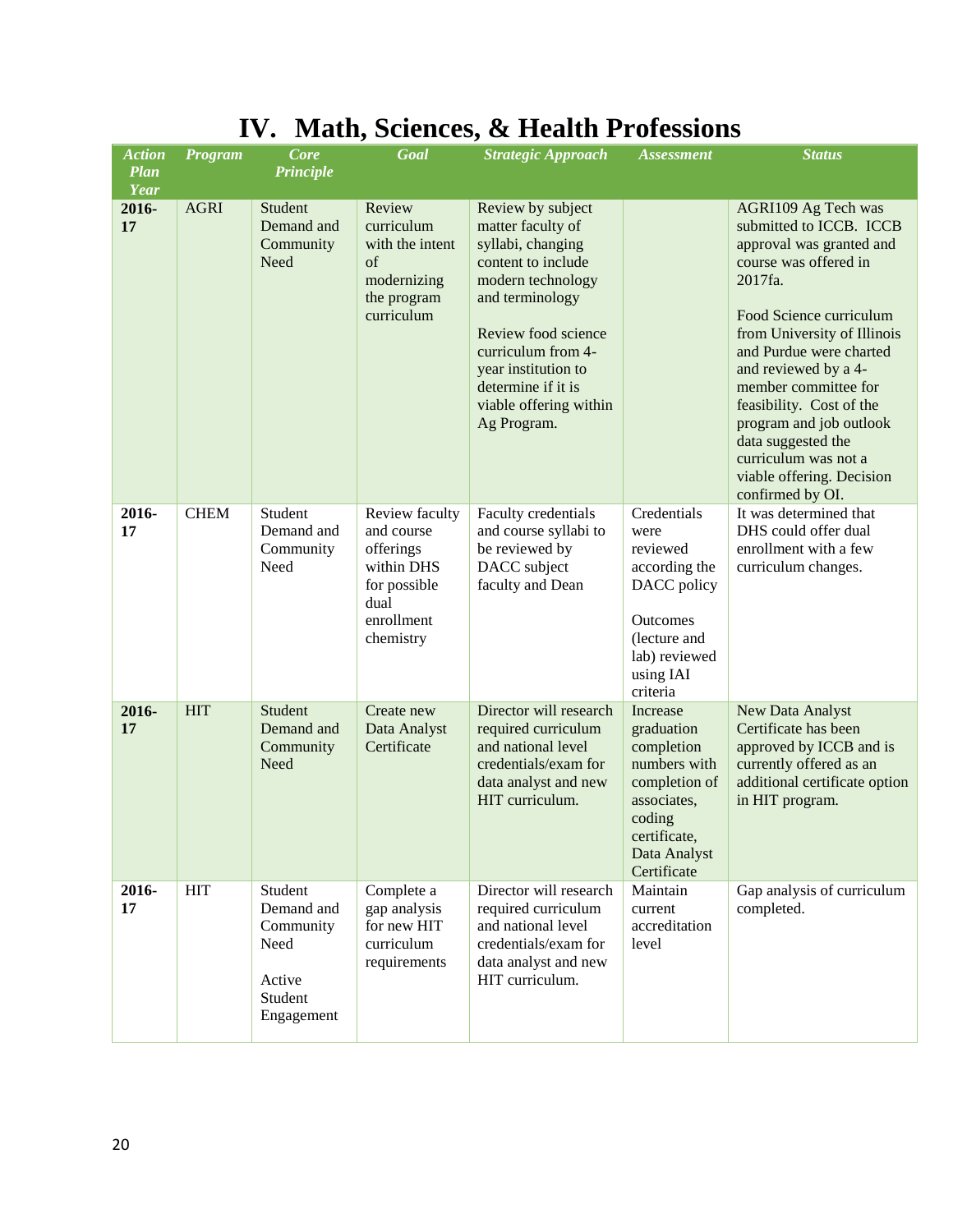| 2016-<br>17 | <b>MSHP</b> | Ensure<br>Quality                          | Faculty<br>credential<br>review and<br>documentation                        | Dean will review<br>transcripts for all<br>faculty including full-<br>time, part-time and<br>dual enrollment.<br>Data base will be<br>developed for<br>division use and<br>document forms<br>created by HR to be<br>completed by Deans                                                                                                                                                                                                                                                                                                                   | HLC team<br>reviewed and<br>compared to<br>samples<br>provided.<br><b>HLC</b> Review | Complete--Process was<br>developed after reviewing<br>other community college's<br>efforts.                                                                                                                                                                                                                                                                                                                                                                                                                                                        |
|-------------|-------------|--------------------------------------------|-----------------------------------------------------------------------------|----------------------------------------------------------------------------------------------------------------------------------------------------------------------------------------------------------------------------------------------------------------------------------------------------------------------------------------------------------------------------------------------------------------------------------------------------------------------------------------------------------------------------------------------------------|--------------------------------------------------------------------------------------|----------------------------------------------------------------------------------------------------------------------------------------------------------------------------------------------------------------------------------------------------------------------------------------------------------------------------------------------------------------------------------------------------------------------------------------------------------------------------------------------------------------------------------------------------|
| 2016-<br>17 | <b>MSHP</b> | Enrollment<br>Management                   | Develop<br>division wide<br>marketing<br>strategy                           | A marketing strategy<br>team will be hosted<br>to review current<br>marketing strategies<br>and brainstorm new<br>strategies.<br>Team identify action<br>items:<br>Review events hosted<br>for expansion of<br>marketing within<br>current events<br>Develop career<br>posters, career cards<br>and division flyer<br>resulting in a<br>coordinated<br>marketing effort<br>Develop market table<br>for each program<br>Develop a Facebook<br>culture<br>Restructure webpage<br>to align with<br>recommendations<br>from Redesigning<br>Community College | Data related<br>to Facebook<br>Ads<br>Number of<br>flyers<br>distributed             | Proposed the addition of<br><b>Health Professions Day</b><br><b>Attended DACC Discover</b><br>Days and hosted a Boys &<br>Girls Club Campus Tour<br>workshop<br>Added marketing<br>placemats to Ag and<br>division table to all events<br>Designed and printed<br>posters, career cards, and<br>division flyer<br>Designed marketing table<br>banners and purchased<br>appropriate materials<br>Encouraged faculty to take<br>pictures for use on<br>Facebook and Facebook<br>ads were purchased for low<br>enrollment program<br>Revamped webpage |
| 2016-<br>17 | <b>NURS</b> | Student<br>Demand and<br>Community<br>Need | Conduct<br>feasibility<br>study for an<br>additional<br>LPN to RN<br>cohort | Cost and revenue will<br>be reviewed for<br>various cohort sizes                                                                                                                                                                                                                                                                                                                                                                                                                                                                                         |                                                                                      | Feasibility study completed<br>and cohort of 16 was<br>selected for a PT program.<br>Program proposal was<br>submitted to Academic<br>Affairs, Office of<br><b>Instruction and President.</b><br>Cohort was offered in<br>2017fa.                                                                                                                                                                                                                                                                                                                  |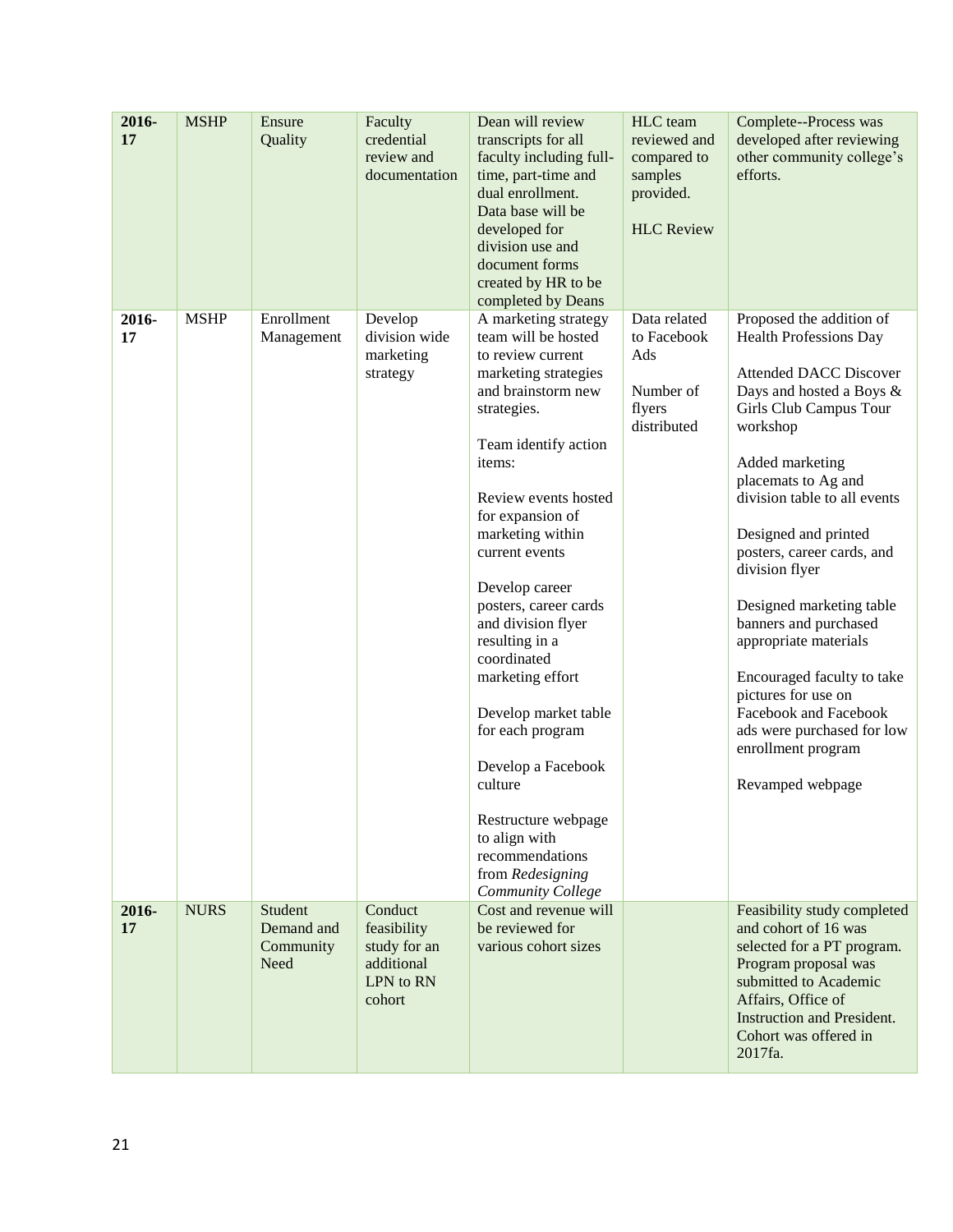| 2016- | <b>NURS</b> | Student    | To establish a | 1. Inventory current | 1. Determine       | 1. Existing equipment       |
|-------|-------------|------------|----------------|----------------------|--------------------|-----------------------------|
| 17    |             | Demand and | dedicated      | equipment            | d location,        | and its component           |
|       |             | Community  | simulation     | 2. Inventory faculty | completen          | parts were located and      |
|       |             | Need       | education      | knowledge of         | ess, and           | cohorted. They were         |
|       |             |            | center by      | simulation as a      | level of           | checked for electronics     |
|       |             |            | <b>FY17</b>    | learning modality    | fidelity of        | and usability.              |
|       |             |            |                | 3. Partner with      | current            | 2. FT Faculty are           |
|       |             |            |                | vendors (Laerdal     | simulation         | acquainted with             |
|       |             |            |                | and Gaumard) to      | equipment          | simulation but not          |
|       |             |            |                | determine program    | inventory          | proficient with it. One     |
|       |             |            |                | needs.               | 2. Discussed       | PT lab faculty has          |
|       |             |            |                | 4. Begin initial     | simulation         | simulation experience.      |
|       |             |            |                | clinical simulation  | with               | 3. The vendor reps each     |
|       |             |            |                | experiences with     | faculty            | reviewed their              |
|       |             |            |                | students.            | and                | equipment and               |
|       |             |            |                |                      | assessed           | software was updated,       |
|       |             |            |                |                      | knowledge          | parts were identified,      |
|       |             |            |                |                      | base               | and level of fidelity       |
|       |             |            |                |                      | 3. Met with        | was determined.             |
|       |             |            |                |                      | Laerdal            | 4. NURS 192 students        |
|       |             |            |                |                      | and                | were taken to the VA        |
|       |             |            |                |                      | Gaumard            | Illiana's Simulation        |
|       |             |            |                |                      | reps and           | <b>Education Center and</b> |
|       |             |            |                |                      | discussed          | participated in the         |
|       |             |            |                |                      | the                | clinical simulation         |
|       |             |            |                |                      | functionali        | experience. Faculty         |
|       |             |            |                |                      | ty of the          | was able to observe         |
|       |             |            |                |                      | current            | this process.               |
|       |             |            |                |                      | manikins           |                             |
|       |             |            |                |                      | 4. DACC            |                             |
|       |             |            |                |                      | was not<br>able to |                             |
|       |             |            |                |                      | conduct            |                             |
|       |             |            |                |                      | clinical           |                             |
|       |             |            |                |                      | simulation         |                             |
|       |             |            |                |                      | on site            |                             |
|       |             |            |                |                      | during the         |                             |
|       |             |            |                |                      | 2016-2017          |                             |
|       |             |            |                |                      | school             |                             |
|       |             |            |                |                      | year.              |                             |
|       |             |            |                |                      | Therefore          |                             |
|       |             |            |                |                      | the DACC           |                             |
|       |             |            |                |                      | Nursing            |                             |
|       |             |            |                |                      | Program            |                             |
|       |             |            |                |                      | partnered          |                             |
|       |             |            |                |                      | with VA            |                             |
|       |             |            |                |                      | Illiana            |                             |
|       |             |            |                |                      | Health             |                             |
|       |             |            |                |                      | Care               |                             |
|       |             |            |                |                      | System to          |                             |
|       |             |            |                |                      | use their          |                             |
|       |             |            |                |                      | Simulation         |                             |
|       |             |            |                |                      | Education          |                             |
|       |             |            |                |                      | Center for         |                             |
|       |             |            |                |                      | two days.          |                             |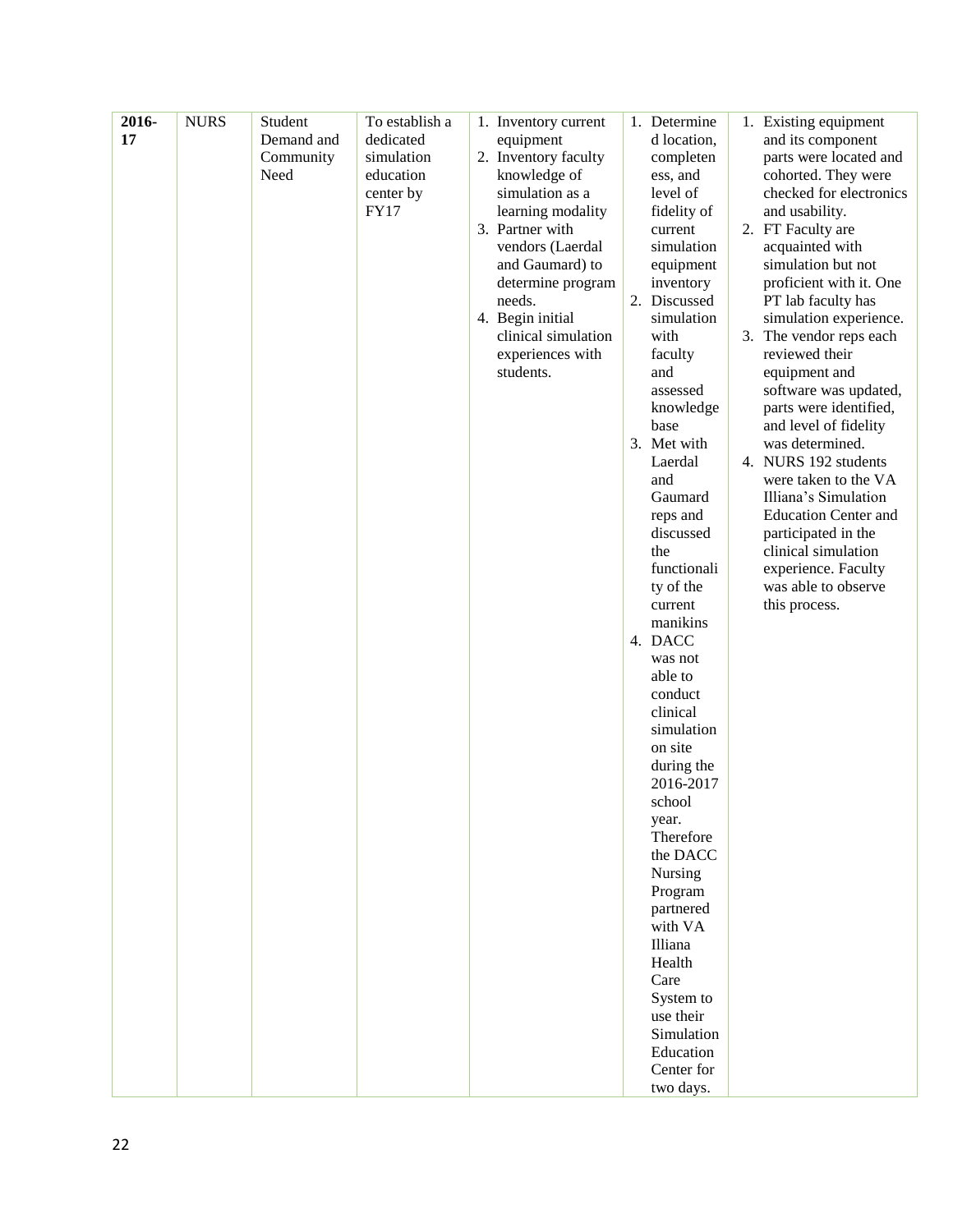| 2016-<br>17 | <b>PEMW</b> | Student<br>Demand and<br>Community<br>Need                                                                                 | Develop a<br>Personal<br>Training<br>Certificate                                                                                              | In 2015-16, a<br>personal training<br>certificate was<br>determined to be<br>feasible. Subject-<br>matter faculty and<br>Dean will review<br>curriculum offering<br>from other<br>community colleges<br>to develop<br>curriculum plan.<br>Dean will work with<br><b>DACC</b> articulation<br>officer and EIU for 2<br>x 2 articulation plan. |                                                                    | Completed--Implementing<br>in fall of 2017.                                                                                                                                                   |
|-------------|-------------|----------------------------------------------------------------------------------------------------------------------------|-----------------------------------------------------------------------------------------------------------------------------------------------|----------------------------------------------------------------------------------------------------------------------------------------------------------------------------------------------------------------------------------------------------------------------------------------------------------------------------------------------|--------------------------------------------------------------------|-----------------------------------------------------------------------------------------------------------------------------------------------------------------------------------------------|
| 2016-<br>17 | MI          | Student<br>Demand and<br>Community<br>Need                                                                                 | Review<br>curriculum of<br>all three<br>imaging<br>programs<br>considering I<br>have 50% new<br>faculty.<br>Mentor new<br>faculty<br>members. | Review by<br>subject/faculty<br>strength ensuring all<br>components are<br>applicable with<br>accrediting agencies.                                                                                                                                                                                                                          | Observations,<br>student<br>evaluations,<br>and mentors<br>review. | Continue to meet with<br>faculty each semester to<br>see where weakness and<br>strengths are.<br>Processes are in place for<br>new faculty to ensure<br>success for them and our<br>students. |
| 2017-<br>18 | <b>AGRI</b> | Ensure<br>Quality                                                                                                          | <b>Review Dual</b><br>Enrollment<br>Syllabi to<br>ensure quality<br>and<br>requirements<br>are being met.                                     | DACC subject matter<br>faculty will visit high<br>schools to review<br>syllabi.<br>Dean will require that<br>revised syllabi are<br>submitted by May<br>2018 for records.                                                                                                                                                                    | Dean Review                                                        | February 2018 Ag<br>instructor visit with each to<br>ensure syllabi and credit<br>forms were complete and<br>in compliance.                                                                   |
| 2017-<br>18 | <b>HIT</b>  | Student<br>Demand and<br>Community<br>Need<br>Experiential<br>Learning<br>Opportunities<br>Active<br>Student<br>Engagement | <b>New</b><br>curriculum<br>requirements<br>as of fall 2017,<br>required by<br>CAHIIM.                                                        | Adjusting course<br>content, textbooks,<br>and created new<br>assessment tools to<br>continue to analyze<br>new curriculum<br>implementation.                                                                                                                                                                                                | Maintain<br>current<br>accreditation<br>level                      | Tracking curriculum<br>change success/failures.                                                                                                                                               |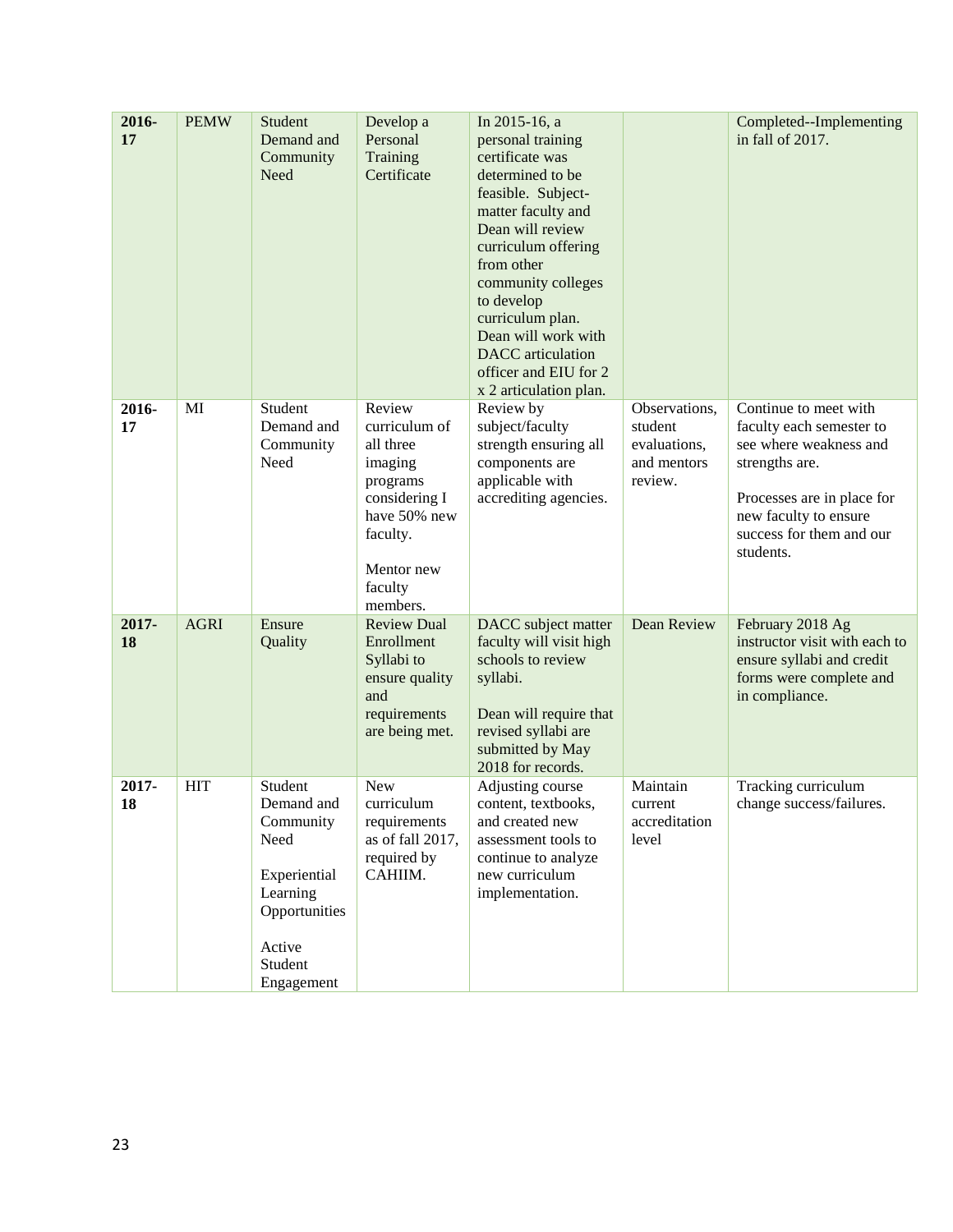| 2017-<br>18 | <b>HIT</b>  | Student<br>Demand and<br>Community<br>Need                                                                                 | Develop<br>articulation<br>agreements<br>with Franklin<br>University, St.<br>Joseph's<br>College, and<br><b>Illinois State</b>                                | New curriculum<br>alignment<br>comparison between<br>DACC and<br>universities.                                                                                                                                                                                                                                                                                                                                        | Articulation<br>Officer<br>Review                                                                                                                                                                                                                                                                  | <b>Articulation with Franklin</b><br>University is pending<br>approval.<br>St. Joseph's is being<br>finalized.<br>ISU is in the beginning<br>stages.                                                                                                                                                        |
|-------------|-------------|----------------------------------------------------------------------------------------------------------------------------|---------------------------------------------------------------------------------------------------------------------------------------------------------------|-----------------------------------------------------------------------------------------------------------------------------------------------------------------------------------------------------------------------------------------------------------------------------------------------------------------------------------------------------------------------------------------------------------------------|----------------------------------------------------------------------------------------------------------------------------------------------------------------------------------------------------------------------------------------------------------------------------------------------------|-------------------------------------------------------------------------------------------------------------------------------------------------------------------------------------------------------------------------------------------------------------------------------------------------------------|
| 2017-<br>18 | <b>HIT</b>  | Student<br>Demand and<br>Community<br>Need<br>Experiential<br>Learning<br>Opportunities                                    | Program<br>director serve<br>on national<br>curriculum<br>development<br>committee for<br>a new<br>credential/prog<br>ram being<br>offered by<br><b>AHIMA</b> | Curriculum<br>committee completed<br>curriculum/learning<br>requirements, served<br>on a test writing<br>committee that<br>created a national<br>exam.                                                                                                                                                                                                                                                                | Feasibility<br>study and<br>curriculum<br>comparison<br>to determine<br>if a new<br>program can<br>be feasibly<br>developed                                                                                                                                                                        | Program direction has<br>served on the team.<br>Have selected past<br>graduates to beta-test the<br>new credential exam.<br>Waiting on beta to<br>determine outcome of<br>exam success.                                                                                                                     |
| 2017-<br>18 | <b>MSHP</b> | Student<br>Demand and<br>Community<br>Need                                                                                 | Health<br>Professions<br>Day                                                                                                                                  | Dean will work with<br>subject-matter faculty<br>and VVEDs to<br>develop the activity.                                                                                                                                                                                                                                                                                                                                | Webpage hits<br>(need to work<br>with Maggie)                                                                                                                                                                                                                                                      | WIP--February 23, 2018 is<br>the proposed date.                                                                                                                                                                                                                                                             |
| 2017-<br>18 | <b>NURS</b> | Student<br>Demand and<br>Community<br>Need<br>Experiential<br>Learning<br>Opportunities<br>Active<br>Student<br>Engagement | To integrate<br>clinical<br>simulation into<br>each course<br>within the<br>nursing<br>curriculum                                                             | 1. Classroom space<br>was obtained for a<br>dedicated<br>simulation<br>education center.<br>2. High fidelity<br>manikin was<br>purchased.<br>3. Software was<br>purchased to<br>upgrade existing<br>Gaumard<br>manikin.<br>4. Audio-Visual<br>equipment was<br>reviewed for<br>integration with<br>DACC electronic<br>infrastructure by<br>the IT department.<br>It was selected by<br>the level of<br>compatibility. | 1. Room<br>was set<br>up to<br>accommo<br>date<br>clinical<br>simulatio<br>n.<br>2. SimMan<br><b>ALS</b><br>installed.<br>3. All<br>manikins<br>are<br>functionin<br>g.<br>4. A-V<br>equipmen<br>t<br>purchased<br>and<br>installed<br>with<br>coordinati<br>on with<br>DACC IT<br>Departme<br>nt. | 1. Clinical simulation was<br>used in NURS 195 and<br>NURS 296 during<br>Spring 17 in the<br>Nursing Skills Lab.<br>2. Clinical simulation was<br>used in NURS 192 and<br>NURS 296 in the<br><b>Simulation Education</b><br>Center during Fall 17.<br>3. A-V equipment<br>installed October 23-<br>26, 2017 |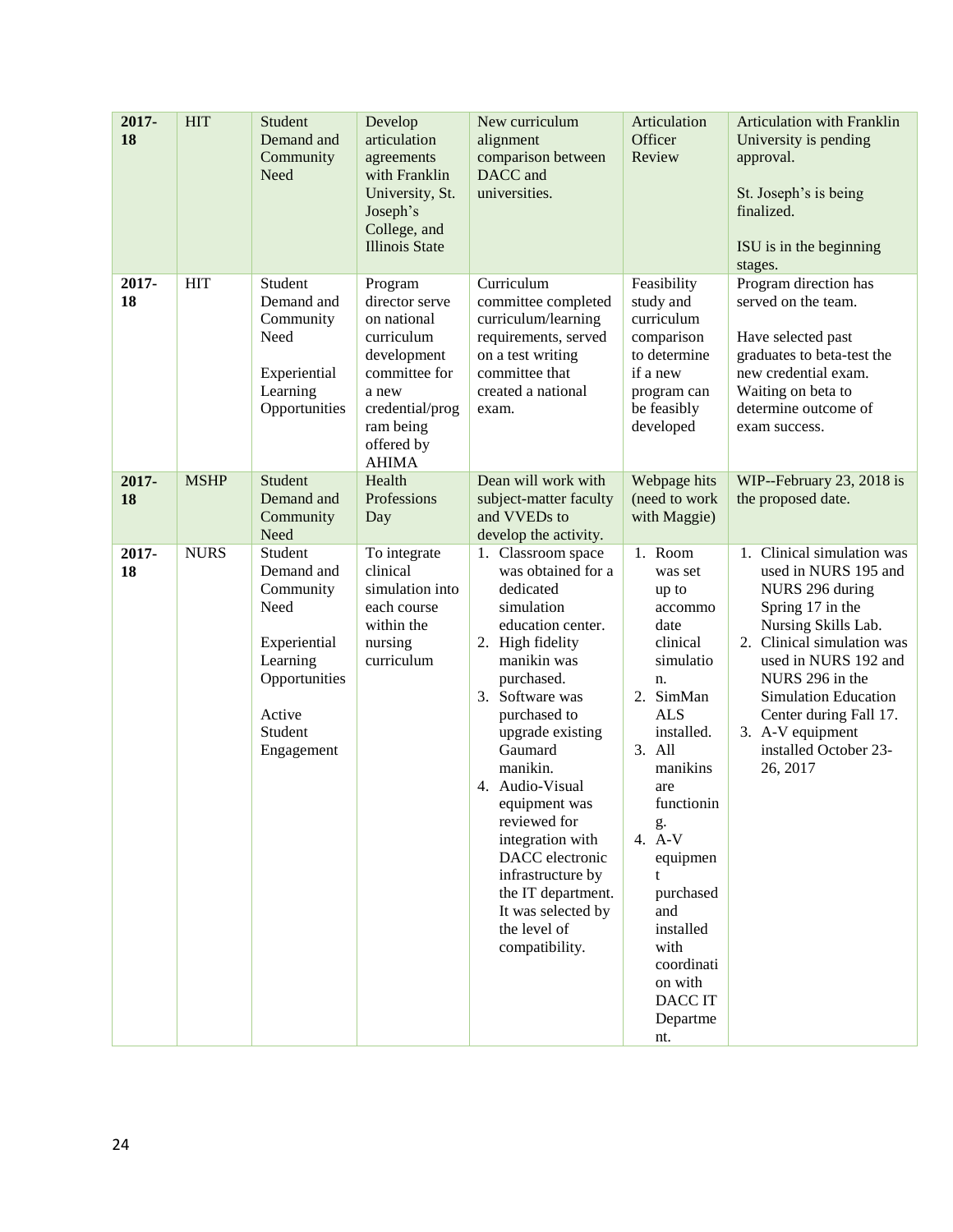| $2017 -$<br>18 | <b>PEMW</b> | Student<br>Demand and<br>Community<br>Need                                              | Implement<br>Personal<br>Training<br>Certificate                                                                                                                                                                                                                                                                                                                               | Subject-matter<br>faculty will review<br>the ACE exam and<br>develop course<br>outcomes, activities,<br>and evaluation<br>techniques.                                                                                                     | Student<br>evaluations<br>and student<br>performance<br>on ACE exam                                                                                                                                                            | <b>WIP</b>               |
|----------------|-------------|-----------------------------------------------------------------------------------------|--------------------------------------------------------------------------------------------------------------------------------------------------------------------------------------------------------------------------------------------------------------------------------------------------------------------------------------------------------------------------------|-------------------------------------------------------------------------------------------------------------------------------------------------------------------------------------------------------------------------------------------|--------------------------------------------------------------------------------------------------------------------------------------------------------------------------------------------------------------------------------|--------------------------|
| 2017-<br>18    | MI          | Student<br>Demand and<br>Community<br>Need<br>Experiential<br>Learning<br>Opportunities | Host an<br>advisory<br>meeting to<br>discuss current<br>needs of our<br>community,<br>curriculum,<br>and our<br>assessment.<br>Attend<br>national<br><b>ACERT</b><br>conference in<br>January.<br>Investigate<br>accreditation<br>for the Sono<br>and Echo<br>programs.<br>Attend<br><b>JRCERT</b><br>meetings to<br>become more<br>familiar with<br>accreditation<br>process. | Input from former<br>graduates,<br>community leaders<br>and our clinical<br>instructors.<br>Adjusting course<br>content, textbooks,<br>and created new<br>assessment tools to<br>continue to analyze<br>new curriculum<br>implementation. | Conference<br>will assist<br>with<br>accreditation<br>guidelines<br>and help new<br>faculty with<br>curriculum<br>design and to<br>become more<br>familiar with<br>JRCERT.<br>Benefit vs.<br>costs to<br>become<br>accredited. | Pending                  |
| 2018-<br>19    | <b>HIT</b>  | Student<br>Demand and<br>Community<br>Need                                              | Preparing for<br>on-site<br>accreditation<br>review in 2019<br>Assessing new<br>curriculum in<br>second year of<br>program                                                                                                                                                                                                                                                     | Adjusting course<br>content, textbooks,<br>assessment tools.<br>continue to analyze<br>new curriculum<br>implementation.                                                                                                                  | Pass on-site<br>accreditation<br>review, good<br>for an<br>additional 10<br>years.                                                                                                                                             | Preparations in progress |
| 2018-<br>19    | <b>MATH</b> | Ensure<br>Quality                                                                       | Review math<br>sequence and<br>placement<br>criteria                                                                                                                                                                                                                                                                                                                           | Dean will host a<br>review with math<br>curriculum team to<br>ensure math sequence<br>and placement data is<br>appropriate.                                                                                                               | Success/With<br>drawal data<br>crossed with<br>placement<br>data                                                                                                                                                               | Pending sample size      |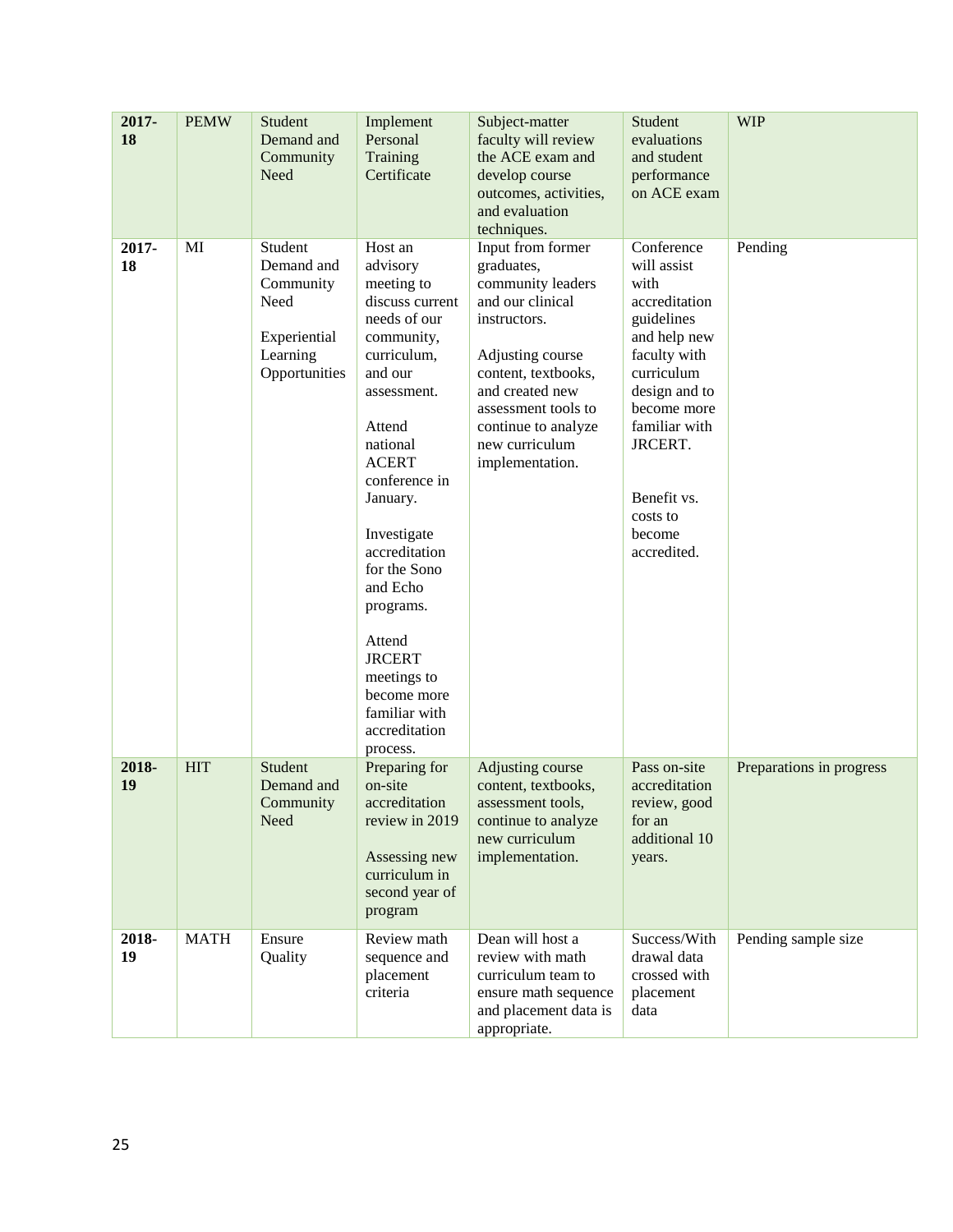| 2018-<br>19 | <b>MSHP</b> | Student<br>Demand and<br>Community<br>Need | Explore<br>feasibility of<br>med aid and/or<br>homecare<br>program                                                                            | <b>Nursing Director</b><br>(with guidance from<br>Dean) will explore<br>the feasibility of<br>offering and possible<br>curriculum for<br>certificate programs.                                                                                        |                                                                  | Pending                                 |
|-------------|-------------|--------------------------------------------|-----------------------------------------------------------------------------------------------------------------------------------------------|-------------------------------------------------------------------------------------------------------------------------------------------------------------------------------------------------------------------------------------------------------|------------------------------------------------------------------|-----------------------------------------|
| 2018-<br>19 | <b>NURS</b> | Student<br>Demand and<br>Community<br>Need | To implement<br>the<br>recommendati<br>ons of the<br>Laerdal<br>consulting<br>team                                                            | The Simulation<br><b>Education Solutions</b><br>for Nursing (SESN)<br>Assessment team has<br>been contracted to<br>conduct a college<br>wide assessment in<br>order to determine<br>the optimum ROI for<br>the Simulation<br><b>Education Center.</b> | To be<br>scheduled for<br>Fall 17 with<br>follow-up<br>Spring 18 | In progress                             |
| 2018-<br>19 | <b>PEMW</b> | Ensure<br>Quality                          | Review<br>Personal<br>Training<br>Certificate                                                                                                 | Dean will host a<br>review with subject<br>matter faculty to<br>ensure sequencing<br>and quality of<br>program.<br>Subject matter<br>faculty & Dean will<br>host an advisory<br>committee.                                                            | Student<br>success/withd<br>rawal data<br>ACE pass<br>rates      | Pending sample size                     |
| 2018-<br>19 | MI          | Student<br>Demand and<br>Community<br>Need | Curriculum<br>Review                                                                                                                          | Adjusting course<br>content, textbooks,<br>assessment tools,<br>continue to analyze<br>new curriculum<br>implementation.                                                                                                                              |                                                                  | To be determined                        |
| 2018-<br>19 | MI          | Community<br>Need                          | Curriculum<br>review and<br>implement<br>changes to the<br>Rad Tech<br>program by<br>starting the<br>cohort in<br>summer rather<br>than fall. | Adjusting course<br>content, JRCERT &<br>ICCB approval.<br>Meets the needs of<br>local clinical<br>affiliations, allows<br>students to be<br>competitive for job<br>opportunities                                                                     |                                                                  | <b>Approval from JRCERT</b><br>and ICCB |
| 2019-<br>20 | <b>AGRI</b> | Student<br>Demand and<br>Community<br>Need | Review<br>curriculum<br>with the intent<br>of<br>modernizing<br>the program<br>curriculum                                                     | DACC subject matter<br>faculty review<br>syllabi, changing<br>content to include<br>modern technology<br>and terminology.                                                                                                                             |                                                                  | Pending new faculty                     |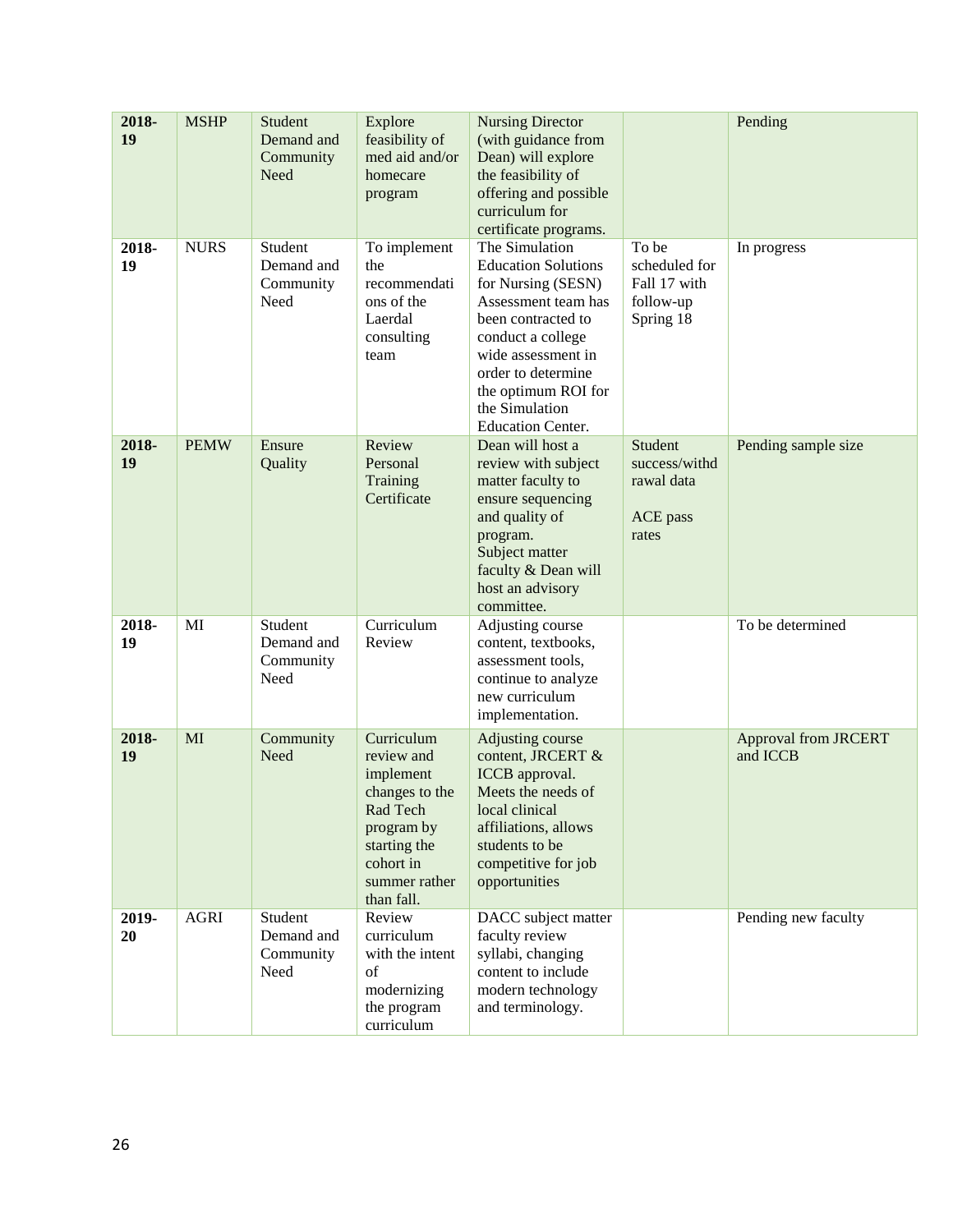| 2019-<br>20 | <b>HIT</b>  | Student<br>Demand and<br>Community<br>Need | Curriculum<br>review                                                                                                                            | Continue to adjust<br>course content,<br>textbooks, and<br>assessment tools                                                                                                        | Comparison<br>to national<br>domains and<br>maintain<br>accreditation<br>level | Pending                            |
|-------------|-------------|--------------------------------------------|-------------------------------------------------------------------------------------------------------------------------------------------------|------------------------------------------------------------------------------------------------------------------------------------------------------------------------------------|--------------------------------------------------------------------------------|------------------------------------|
| 2019-<br>20 | <b>HIT</b>  | Student<br>Demand and<br>Community<br>Need | <b>EIU HIM</b><br>Articulation<br>Agreement                                                                                                     | Program director will<br>work to EIU program<br>director to develop a<br>2x2, or better,<br>agreement                                                                              | <b>DACC</b><br>Articulation<br>Officer                                         | Pending EIU program<br>development |
| 2019-<br>20 | <b>NURS</b> | Student<br>Demand and<br>Community<br>Need | To extend the<br>use of the<br>Simulation<br>Education<br>Center to<br>healthcare<br>facilities with<br>in the greater<br>Danville<br>community | <b>Invite Nursing</b><br><b>Advisory Board</b><br>members to consider<br>using the DACC SEC<br>for staff development                                                               |                                                                                | Pending                            |
| 2019-<br>20 | <b>PEMW</b> | Student<br>Demand and<br>Community<br>Need | Explore<br>alternative<br>offerings of<br><b>Fitness Center</b><br>credit                                                                       | Develop an advisory<br>committee that<br>includes fitness<br>center/gym managers<br>and owner to review<br>possibility of "dual<br>enrollment" offerings<br>at external facilities | Feasibility<br>study                                                           | Pending                            |
| 2018-<br>19 | <b>PHYS</b> | Student<br>Demand and<br>Community<br>Need | Investigate the<br>feasibility of<br>an industrial<br>radiography<br>program                                                                    |                                                                                                                                                                                    | Initial<br>assessment<br>report                                                | Pending                            |
| 2017-<br>18 | MI          | Ensure<br>Quality                          | Reorganize<br>certificate                                                                                                                       | Better meets credit<br>requirements and<br>hour<br>recommendations by<br>accreditor                                                                                                | Dean and<br>Director<br>review                                                 | In Progress                        |
| 2017-<br>18 | <b>MSHP</b> | Student<br>Demand and<br>Community<br>Need | Explore the<br>possibility of<br>and industrial<br>radiography<br>program                                                                       |                                                                                                                                                                                    | Feasibility<br>study                                                           | Pending                            |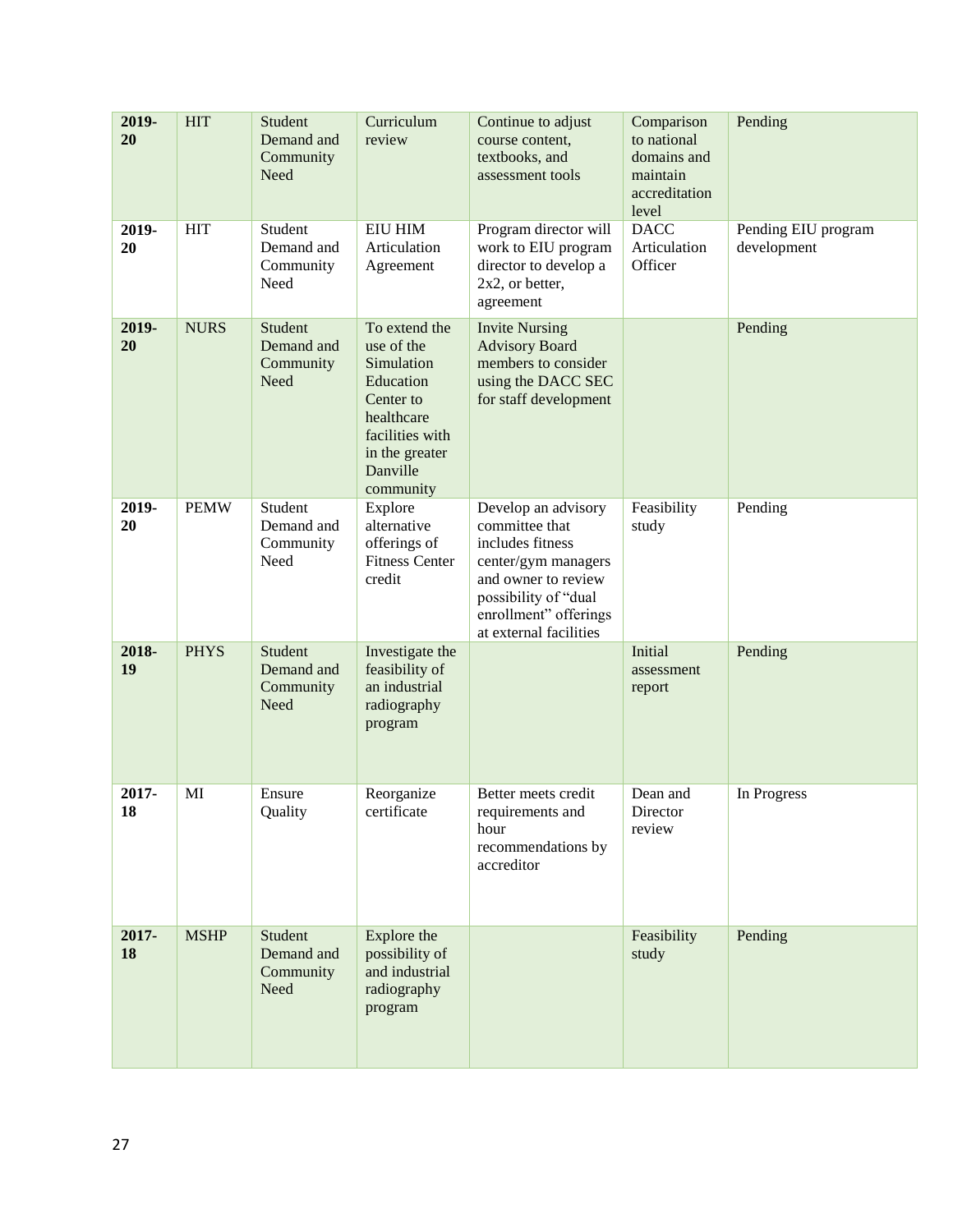| <b>Action</b>       | Program                            | <b>Core</b>                                        | Goal                                                                                                                                  | <b>Strategic</b>                                                                                                                | <b>Assessment</b>                                                                     | <b>Status</b>                                                                                    |
|---------------------|------------------------------------|----------------------------------------------------|---------------------------------------------------------------------------------------------------------------------------------------|---------------------------------------------------------------------------------------------------------------------------------|---------------------------------------------------------------------------------------|--------------------------------------------------------------------------------------------------|
| <b>Plan</b><br>Year |                                    | <b>Principal</b>                                   |                                                                                                                                       | <b>Approach</b>                                                                                                                 |                                                                                       |                                                                                                  |
| 2016-<br>2017       | Community<br>Education             | Student<br>Demand and<br>Community<br>Need         | Increase<br>Enrollments<br>and Net<br>Revenue                                                                                         | Provide greater<br>focus in<br>marketing<br>materials to<br>attract the<br>public's<br>awareness of<br>programs.                | Enrollment<br>Data                                                                    | New booklet<br>resulted in an<br>increase in<br>2017<br>enrollment                               |
| 2016-<br>2017       | <b>Boomers</b><br>and Seniors      | Experiential<br>Learning<br>Opportunities          | Increase<br>seniors<br>citizens'<br>engagement<br>in<br>Community<br>Ed                                                               | Promote the<br>Lunch and Learn<br>programs and<br>day trips.                                                                    | Headcount of<br>participants                                                          | Enrollments<br>increase<br>during Fall<br>2017                                                   |
| 2016-<br>2017       | Training                           | Active<br><b>Students</b><br>Engagement            | Improve<br>existing<br>syllabus for<br>Custodial<br>training                                                                          | Use of DACC's<br>in-house<br>custodian to<br>develop the<br>syllabus and<br>teach a pilot<br>course to clients<br>at WorkSource | Success rate of<br>students in<br>program; job<br>placements<br>upon<br>completion    | Program<br>developed<br>and approved<br>by the ICCB,<br>with first<br>class held<br>October 2017 |
| 2007-<br>2018       | Community<br>Education<br>Workshop | <b>Students</b><br>Demand and<br>Community<br>Need | Develop and<br>run a<br>marketing<br>commodities<br>class                                                                             | Hold class at the<br>Hoopeston<br>extension site<br>and campus                                                                  | Program<br>implementation<br>and enrollment                                           | Class is<br>scheduled at<br>both locations<br>for Spring<br>2018                                 |
| 2018-<br>2019       | Training                           | Student<br>Demand and<br>Community<br>Need         | Explore<br>community<br>market for a<br>home-health<br>aid class                                                                      | Contact<br>employers of<br><b>HHA</b>                                                                                           | Program<br>implementation<br>and enrollment                                           | Research<br>underway                                                                             |
| 2018-<br>2019       | College for<br>Kids                | Community<br>Need                                  | Increase the<br>program<br>offerings to<br>include a<br>Culinary<br>Camp to be<br>offered to<br>anyone<br>meeting age<br>requirements | Director will<br>meet with<br>campus culinary<br>instructor to<br>develop the<br>camp curriculum                                | Participants will<br>fill out<br>evaluation form<br>of the camp<br>upon<br>completion | In progress                                                                                      |
| 2018-<br>2019       | <b>Boomers</b><br>and Seniors      | Experiential<br>Learning<br>Opportunities          | Form a senior<br>advisory<br>committee                                                                                                | Put together a<br>group of area<br>seniors to get<br>input on college<br>offerings specific<br>to their age<br>group            | Addition of new<br>programs                                                           | Pending                                                                                          |

### **V. Community Education**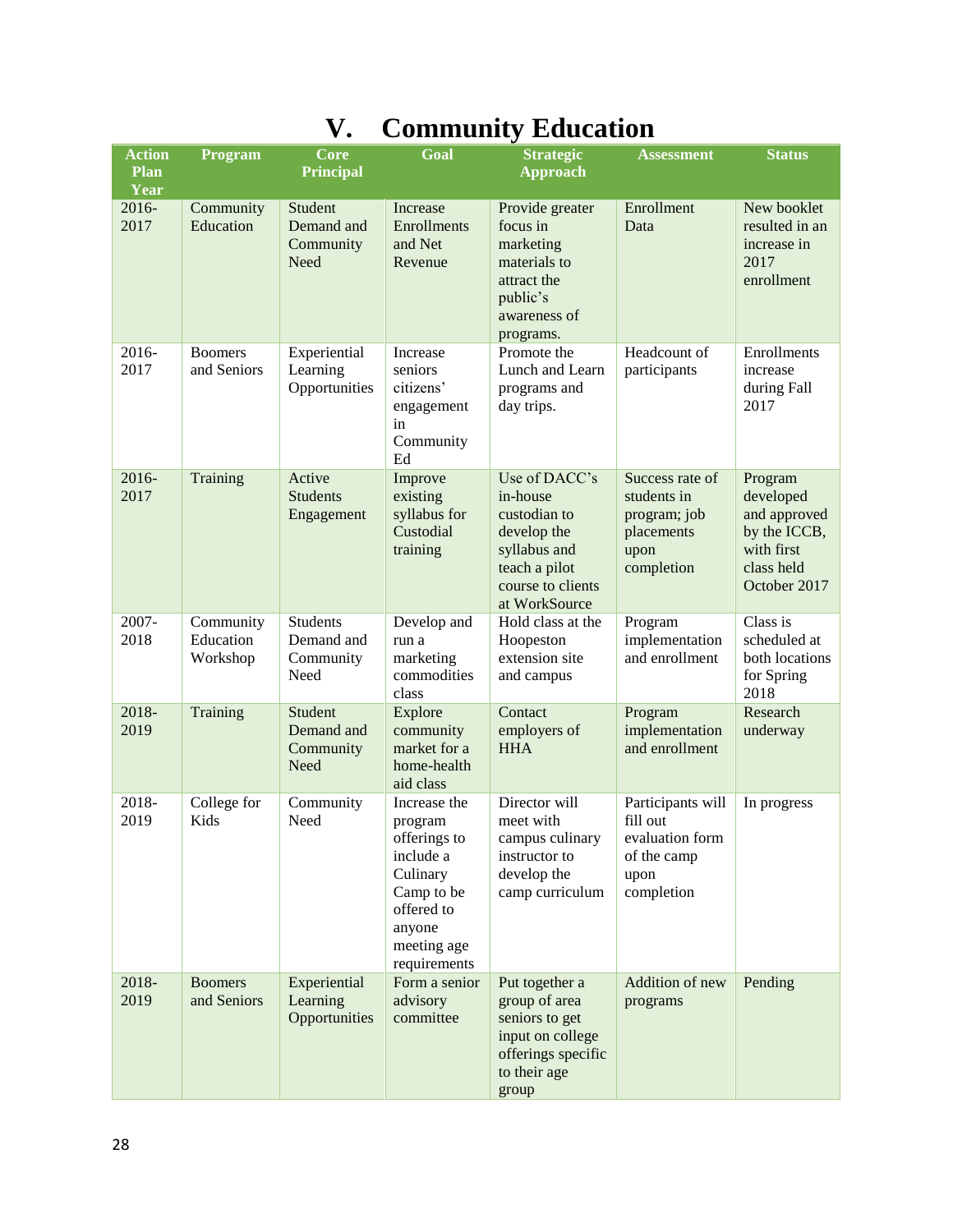| 2019-<br>2021 | Training                                         | Student<br>Demand and<br>Community<br>Need | Start an<br>apprentice<br>program                                           | Research and<br>work with<br>Vermilion<br>County Works to<br>develop an<br>apprenticeship<br>program for an<br>in-demand job                                                     |                                                 | Pending  |
|---------------|--------------------------------------------------|--------------------------------------------|-----------------------------------------------------------------------------|----------------------------------------------------------------------------------------------------------------------------------------------------------------------------------|-------------------------------------------------|----------|
| 2018-<br>2021 | Community<br>Education<br>Non-credit<br>schedule | Student<br>Demand and<br>Community<br>Need | Continue to<br>search for and<br>develop new<br>class ideas<br>and concepts | Listen to<br>suggestions from<br>public, research<br>what other<br>colleges are<br>offering, scan the<br>Internet for ideas<br>to continue to<br>expand the list of<br>offerings | Track<br>enrollment data<br>of new<br>offerings | On-going |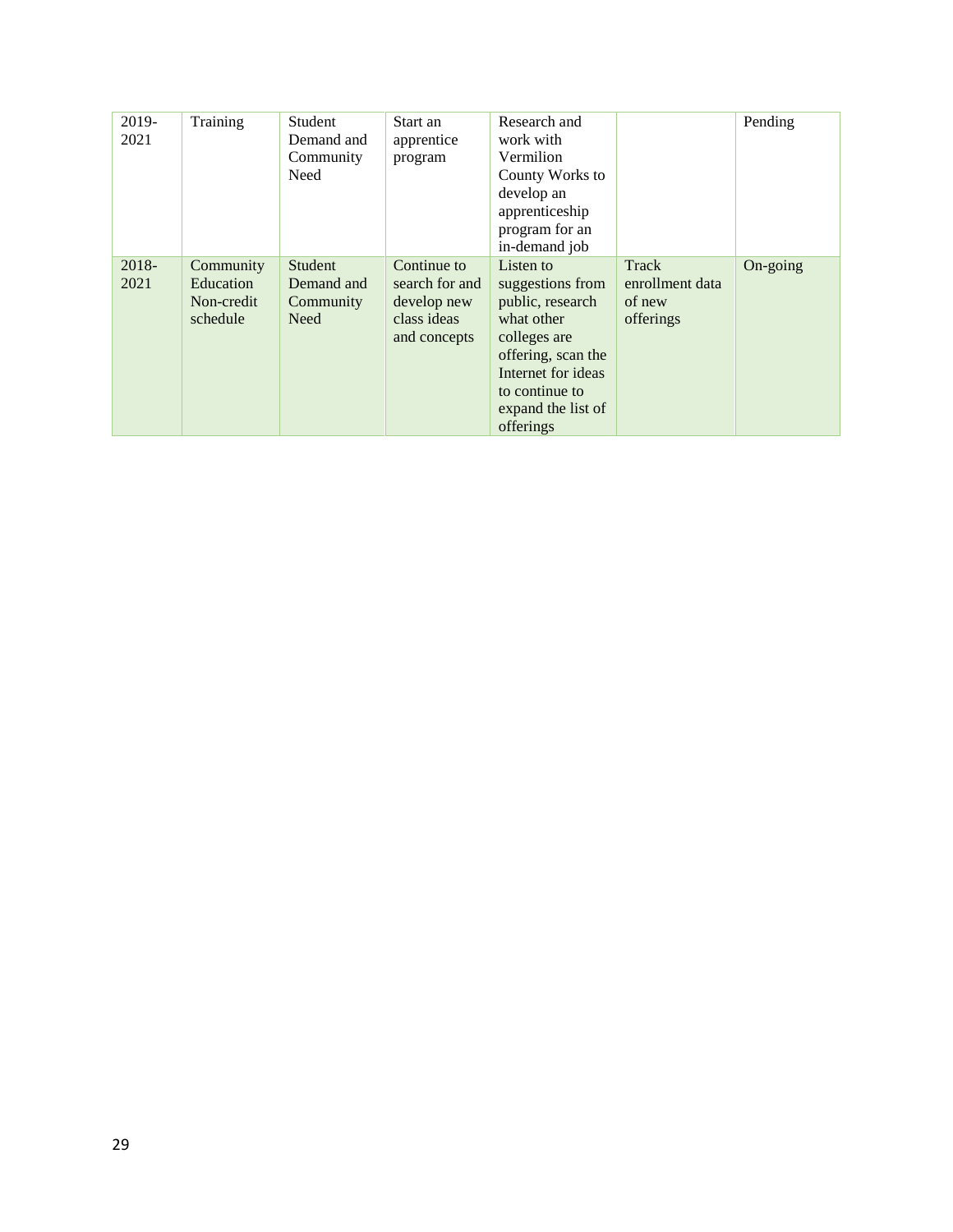| <b>Action</b><br><b>Plan</b> | <b>Core Principle</b>                      | Goal                                                                                                                            | <b>Strategic</b><br><b>Approach</b>                                                                                  | <b>Means</b> of<br><b>Assessment</b>                                                                                                                           | <b>Status</b>                                                                                                                                               |
|------------------------------|--------------------------------------------|---------------------------------------------------------------------------------------------------------------------------------|----------------------------------------------------------------------------------------------------------------------|----------------------------------------------------------------------------------------------------------------------------------------------------------------|-------------------------------------------------------------------------------------------------------------------------------------------------------------|
| <b>Years</b>                 |                                            |                                                                                                                                 |                                                                                                                      |                                                                                                                                                                |                                                                                                                                                             |
| 2016-17                      | Student<br>Demand and<br>Community<br>Need | <b>Become the One</b><br><b>Stop Operator for</b><br><b>Vermilion County</b><br>American Job<br>Center                          | Author proposal<br>in response to<br>federal<br>guidelines                                                           | Compete and be<br>evaluated by the<br><b>WIB</b>                                                                                                               | Became the One<br>Stop Operator of<br>the American Job<br>Center on July 1,<br>$2017 -$<br>renegotiation in<br>Spring 2018                                  |
| 2017-18                      | Student<br>Demand and<br>Community<br>Need | Compile and<br>manage a client<br>database                                                                                      | <b>BCI</b> form<br>provides a<br>simple format for<br>acquiring client<br>information,<br>needs, and<br>interests    | Placements into<br>client-identified<br>workforce<br>development<br>activities and<br>addressing their<br>needs                                                | As of Jan. 2018,<br>nearly 650 clients<br>have provided<br><b>BCI</b> information                                                                           |
| 2017-18                      | Experiential<br>Learning<br>Opportunities  | Support for<br>apprenticeships in<br>local business                                                                             | Leveraging WIB<br>relationships and<br><b>VC Works</b>                                                               | Outputs on<br>placements into<br>apprenticeships and<br>jobs                                                                                                   | Apprenticeship<br>program<br>established with<br>thyssenkrupp and<br>the development<br>of other DOL<br>approved<br>programs                                |
| 2017-18                      | <b>Active Student</b><br>Engagement        | Support<br>manufacturing<br>industry in<br>employee<br>assessment and<br>training                                               | Pursue an ICP<br>grant to fund the<br>use of an<br>assessment tool<br>for mechatronics<br>and mechanical<br>aptitude | Building of client<br>base among<br>manufacturing<br>industry                                                                                                  | Awaiting award<br>of grant                                                                                                                                  |
| 2017-18                      | Experiential<br>Learning<br>Opportunities  | Create employment<br>and training<br>pipelines for<br>individuals with<br>limited experience<br>in the classroom<br>and/or work | Utilize the<br>business service<br>programs offered<br>through the AJC<br>Partners                                   | <b>Track student</b><br>completion rates in<br>identified training<br>programs in<br>addition to the<br>work experience<br>and unsubsidized<br>work placements | Developed the<br><b>Custodial Tech</b><br>program in late<br>2017 and<br>additional short<br>term training<br>opportunities will<br>be developed in<br>2018 |
| 2017-18                      | <b>Active Student</b><br>Engagement        | Support for DACC<br>teaching and<br>learning                                                                                    | Integrating<br>services with<br><b>College Career</b><br>Services, TRiO<br>and Registrar                             | Level of "wrap<br>around" support<br>rendered for First-<br>time, Full-time<br>students                                                                        | In development                                                                                                                                              |
| 2017-18                      | Student<br>Demand and<br>Community<br>Need | Creation of a<br>common referral<br>process in the AJC<br>to assist with student<br>success and<br>retention                    | Through AJC<br>partner feedback<br>and discussion.                                                                   | Track all system<br>wide referrals<br>through a common<br>database that holds<br>partners<br>accountable                                                       | As of Jan 2018,<br>92 AJC referrals<br>have been created<br>by our partners<br>and will be<br>tracked by the<br><b>OWD</b>                                  |

### **VI. American Job Center**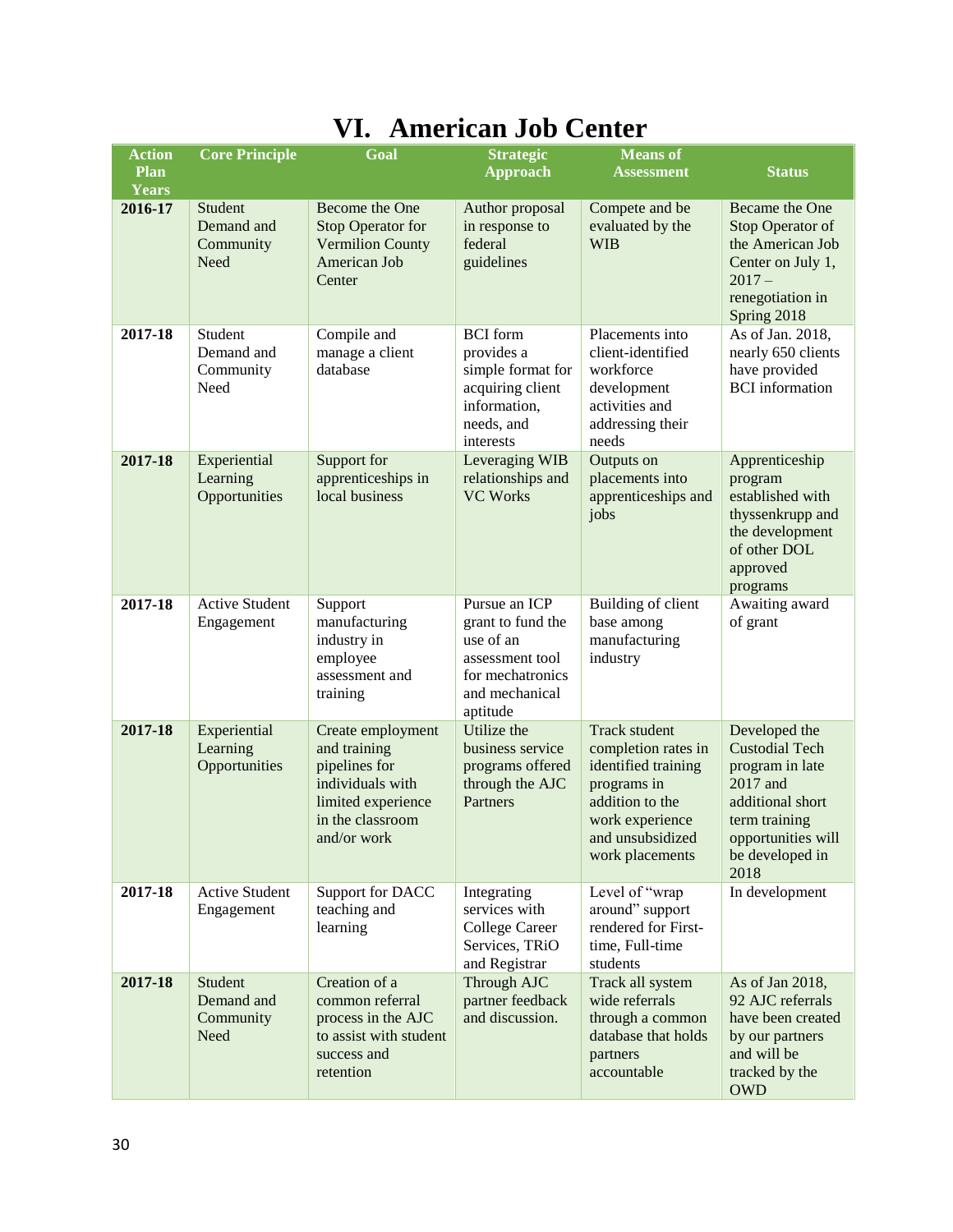| 2017-18 | Experiential   | Create a steady flow      | Utilize the        | Employer driven         | In development       |
|---------|----------------|---------------------------|--------------------|-------------------------|----------------------|
|         | Learning       | of On-the-Job             | business service   | data collected          |                      |
|         | Opportunities/ | training and work         | programs offered   | through our             |                      |
|         | Student        | experience                | through the AJC    | partners at             |                      |
|         | Demand and     | opportunities in          | Partners           | Vermilion               |                      |
|         | Community      | <b>High Demand fields</b> |                    | Advantage               |                      |
|         | Need           | for certificate or        |                    |                         |                      |
|         |                | degree completers         |                    |                         |                      |
| 2017-18 | Student        | Maintain high level       | Utilize the 20%    | Track spending in       | On going             |
|         | Demand and     | of coordination with      | authorized by      | <b>Incumbent Worker</b> |                      |
|         | Community      | Corporate Ed to           | WIOA and other     | funds and monitor       |                      |
|         | Need           | train our incumbent       | partner money to   | retention               |                      |
|         |                | workers                   | keep folks         |                         |                      |
|         |                |                           | employed           |                         |                      |
| 2017-18 | Student        | Ensure access to all      | Open AJC           | Traffic numbers in      | Opened the AJC       |
|         | Demand and     | AJC services to all       | affiliate sites in | affiliate sites and     | @DACC in             |
|         | Community      | populations without       | Vermilion          | partner engagement      | December 2017        |
|         | Need           | restrictions              | County for all     |                         | and will continue    |
|         |                |                           | AJC partners to    |                         | to roll services out |
|         |                |                           | bring services to  |                         | through Spring       |
|         |                |                           | those in need of   |                         | 2018 semester.       |
|         |                |                           | workforce          |                         | Additional           |
|         |                |                           | development        |                         | affiliate sites will |
|         |                |                           | services           |                         | be discussed         |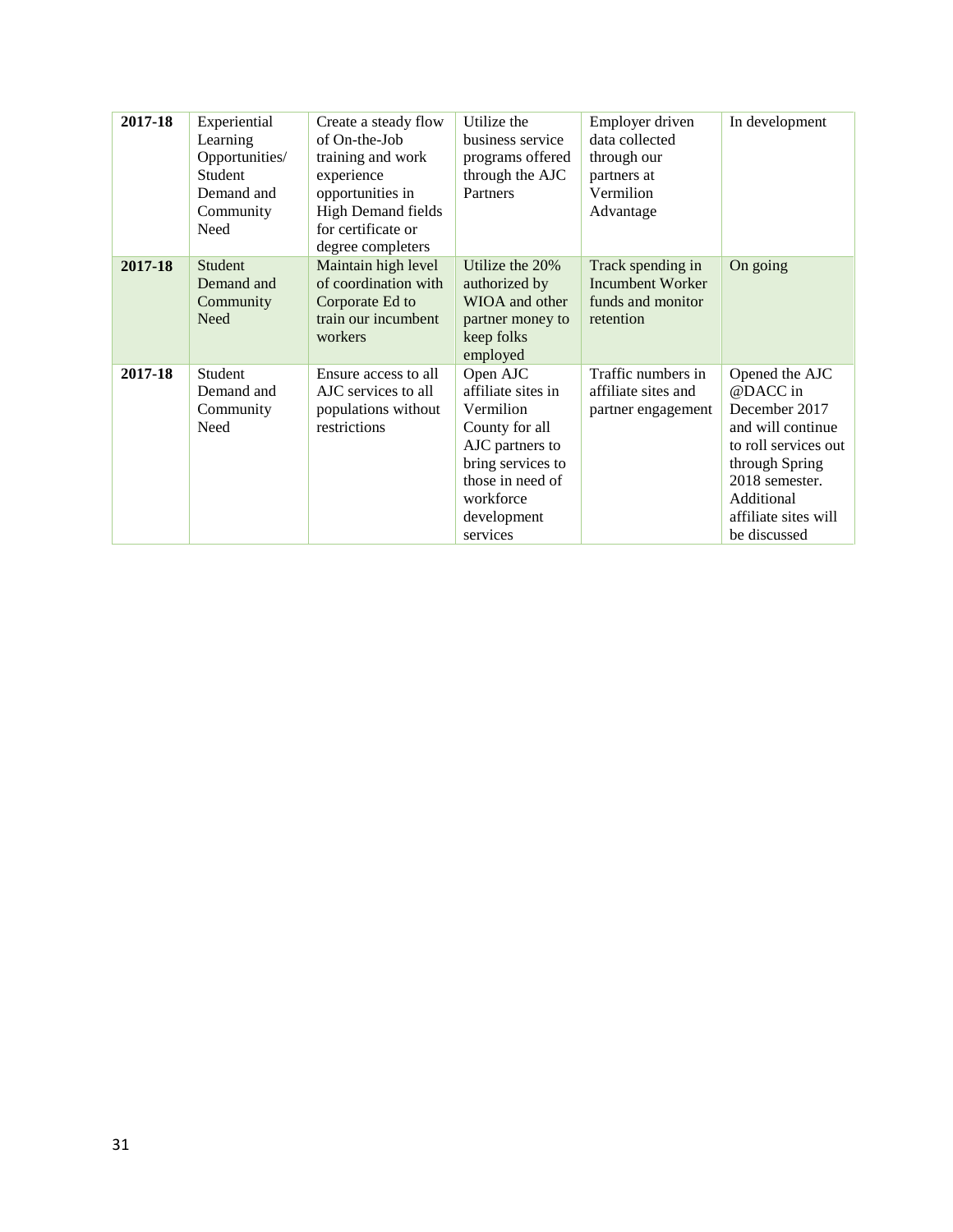| <b>Action</b><br>Plan | Program                | <b>Core</b>                                                                                                                                                    | Goal                                                                                                                                                                                                                                        |                      | <b>Strategic Approach</b>                                                                                                                                                                                                                                                                                                                                                                                                                                                                                                                  | <b>Assessment</b>                                                                                                                                                                                                     | <b>Status</b>                                                                                                                                                                                                                         |
|-----------------------|------------------------|----------------------------------------------------------------------------------------------------------------------------------------------------------------|---------------------------------------------------------------------------------------------------------------------------------------------------------------------------------------------------------------------------------------------|----------------------|--------------------------------------------------------------------------------------------------------------------------------------------------------------------------------------------------------------------------------------------------------------------------------------------------------------------------------------------------------------------------------------------------------------------------------------------------------------------------------------------------------------------------------------------|-----------------------------------------------------------------------------------------------------------------------------------------------------------------------------------------------------------------------|---------------------------------------------------------------------------------------------------------------------------------------------------------------------------------------------------------------------------------------|
| Year<br>2017-<br>20   | Corporate<br>Education | <b>Principle</b><br>Industry<br>Demand:<br>Identify<br>training<br>opportunitie<br>s that will<br>meet the<br>needs of<br>local<br>business<br>and<br>industry | Maintain<br>communication<br>with industry to<br>gauge interest in<br>topics that can be<br>offered at DACC<br>that would<br>minimize travel<br>expenses for<br>their business,<br>and generate<br>revenue and<br>credit hours for<br>DACC. | 1.<br>2.<br>3.<br>4. | Involvement with<br><b>Vermilion Advantage</b><br>through monthly<br>roundtable meetings<br>and HR/Safety<br>Council to stay in<br>front of corporate<br>contacts.<br>Engagement with<br><b>WeTrain Network to</b><br>assess programs that<br>other community<br>colleges are offering<br>that have been well<br>received.<br>"Quick Poll" email<br>surveys to contacts to<br>gather their interest in<br>new topics that can<br>be added to our<br>course offering.<br>Keep topics fresh and<br>current in the eyes of<br>the consumer by | Training<br>feedback is<br>collected at the<br>end of each<br>session to<br>identify training<br>topics they<br>would be<br>interested in.<br>Follow up with<br>clients post<br>training and<br>document<br>feedback. | $Ongoing -$<br>2017 began<br>utilizing<br>"Quick Poll"<br>surveys to<br>assess<br>training needs<br>and training<br>timing to<br>ensure that<br>our classes<br>are aligned<br>with what<br>companies'<br>need, when<br>they need it.  |
| 2017-<br>20           | Corporate<br>Education | Identify and<br>Implement<br>effective<br>means of<br>marketing                                                                                                | <b>Expand CCE</b><br>branding with<br>highly visual<br>email marketing.                                                                                                                                                                     | 1.<br>2.<br>3.<br>4. | education on changes<br>in OSHA and other<br>regulatory standards.<br>Utilization of<br><b>Constant Contact to</b><br>notify businesses of<br>upcoming training<br>offerings.<br>Distribution of fliers<br>and email promotions<br>though Vermilion<br>Advantage mailings.<br>Promotion of CCE<br>programs through<br>social media outlets.<br>Promote services<br>through DACC radio,<br>DACC TV show and<br>DACC sponsored<br>events.                                                                                                    | Track in CCE<br>database to<br>assess increase<br>in registration<br>numbers.<br>Track<br>promotion<br>attempts by<br>event and<br>measure results.                                                                   | $Ongoing - In$<br>2017,<br>Constant<br>Contact<br>database was<br>streamlined<br>to group<br>contacts into<br>very specific<br>categories<br>based on<br>occupation.<br>This will<br>allow for<br>more direct<br>target<br>marketing. |
| 2016-<br>20           | Corporate<br>Education | Bring new<br>companies<br>to DACC<br>campus to<br>learn about<br>programs                                                                                      | Short workshops<br>on relevant<br>industry or<br>"headline topics"<br>are convenient<br>and affordable<br>with potential to                                                                                                                 | 1.                   | In 2016, this short<br>term training model<br>on topics of general<br>interest generated<br>40% more<br>participation than                                                                                                                                                                                                                                                                                                                                                                                                                 | <b>Track</b><br>participation in<br>short programs<br>in CCE tracker.<br>Analyze data to<br>identify interest                                                                                                         | In 2016,<br>several<br>programs<br>were run that<br>have appeal<br>to a general<br>audience. i.e.                                                                                                                                     |

#### **VII. Corporate Education**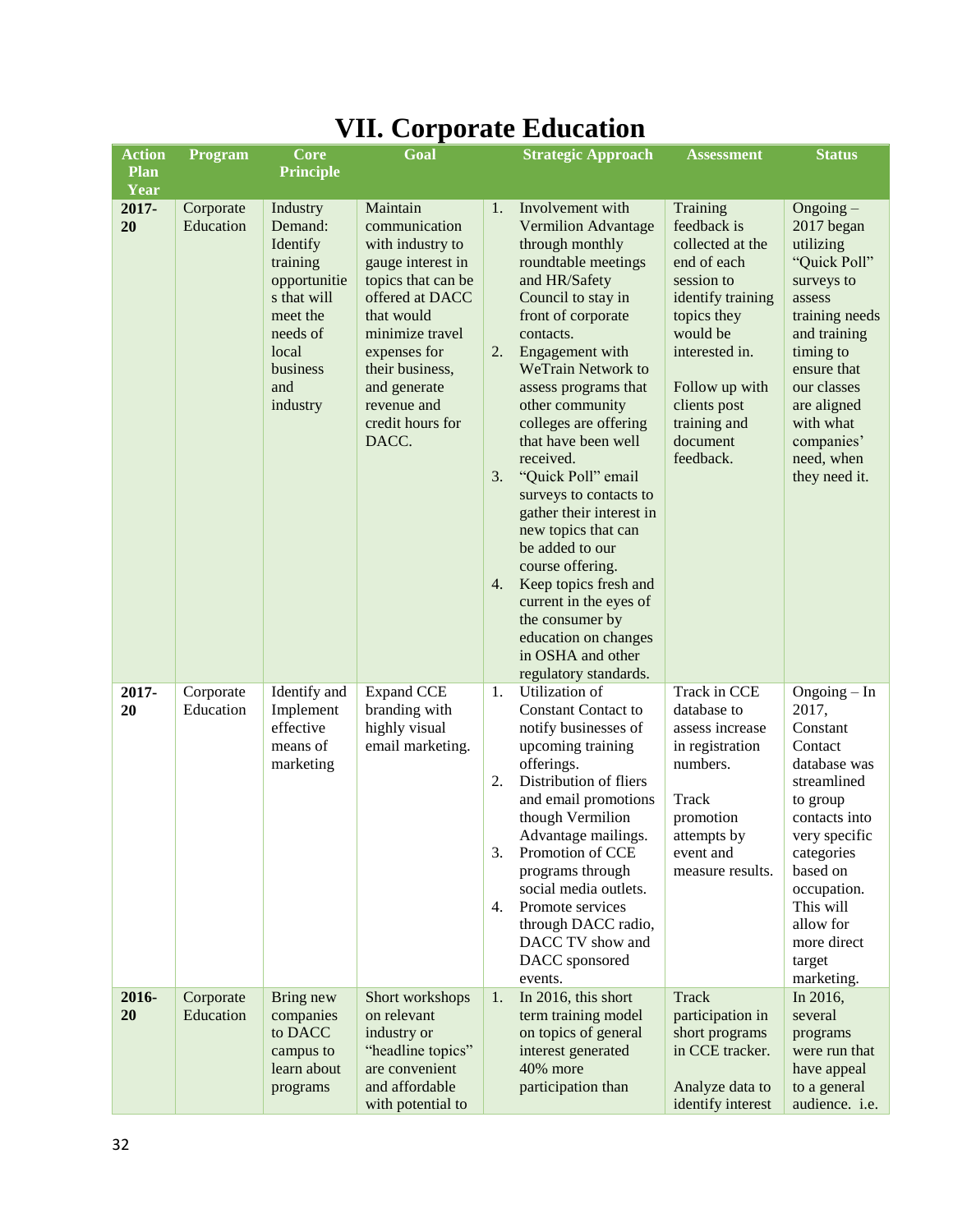|             |                        | and services<br>offered.                                                                                       | bring new clients<br>to DACC from<br>different sectors<br>of industry.                                                                                                                                         | 2.<br>3.       | standard half day<br>training sessions.<br>Email marketing<br>allows for reaching a<br>wider audience.<br>Short training<br>sessions in<br>conjunction with<br>lunch or breakfast<br>draws employees to<br>campus where they<br>can learn about<br>additional DACC<br>program offerings or<br>inquire about contract<br>training for their<br>business.                                                                                                                                                                   | in contract<br>training for<br>participating<br>companies.<br>Measure<br>increase in new<br>clients<br>compared to<br>previous years<br>data.                                                                                        | Millennials in<br>the<br>Workplace.<br><b>Businesses</b><br>(banks,<br>hotels, small<br>agencies,<br>etc.) sent<br>employees<br>providing<br>exposure to<br>Corporate<br>Education<br>and the<br><b>DACC</b><br>campus.                                                                                                                                                                                                                                                                                                          |
|-------------|------------------------|----------------------------------------------------------------------------------------------------------------|----------------------------------------------------------------------------------------------------------------------------------------------------------------------------------------------------------------|----------------|---------------------------------------------------------------------------------------------------------------------------------------------------------------------------------------------------------------------------------------------------------------------------------------------------------------------------------------------------------------------------------------------------------------------------------------------------------------------------------------------------------------------------|--------------------------------------------------------------------------------------------------------------------------------------------------------------------------------------------------------------------------------------|----------------------------------------------------------------------------------------------------------------------------------------------------------------------------------------------------------------------------------------------------------------------------------------------------------------------------------------------------------------------------------------------------------------------------------------------------------------------------------------------------------------------------------|
| 2017-<br>20 | Corporate<br>Education | Implement<br>training<br>curriculum<br>focused on<br>mechanical<br>aptitude<br>skills<br>needed by<br>industry | Corporate<br><b>Education</b> is<br>working with<br>American Job<br>Center on ICP<br>grant. CCE<br>provided specs<br>on a company<br>(SMT) that<br>provides a tool<br>that measures<br>mechanical<br>aptitude. | 1.<br>2.<br>3. | If grant funding is<br>procured, Standard<br><b>Timing Model</b><br>assessment tool<br>would be available<br>for CCE use.<br>Pre-testing measures<br>employee's current<br>mechanical aptitude<br>skills. They are then<br>trained on a<br>curriculum aligned to<br>industry needs (math,<br>blueprint reading,<br>hand tools,<br>troubleshooting, etc.).<br>Post-testing is<br>performed to measure<br>change.<br>Program could be<br>offered through open<br>enrollment at DACC<br>or delivered at<br>company worksite. | Based on<br>availability of<br>grant funding,<br>the Industrial<br>Career<br>Pathways will<br>be introduced to<br>local businesses<br>at DACC. Will<br>assess through<br>CCE additional<br>technical<br>training that<br>may result. | In 2017, CCE<br>contacted a<br>company<br>called<br>Strategic<br>Management<br>Techniques<br>(SMT) about<br>their<br>programs. In<br>discussions<br>with Director<br>of Vermilion<br>County<br>Works, CCE<br>learned that<br>there was a<br>grant through<br>WIOA that<br>could bring<br>this program<br>and<br>technology to<br>the DACC<br>campus,<br>students and<br>industry<br>partners.<br>2018,<br>Presently<br>awaiting<br>availability of<br>grant funding<br>for this<br>program,<br>Industrial<br>Career<br>Pathways. |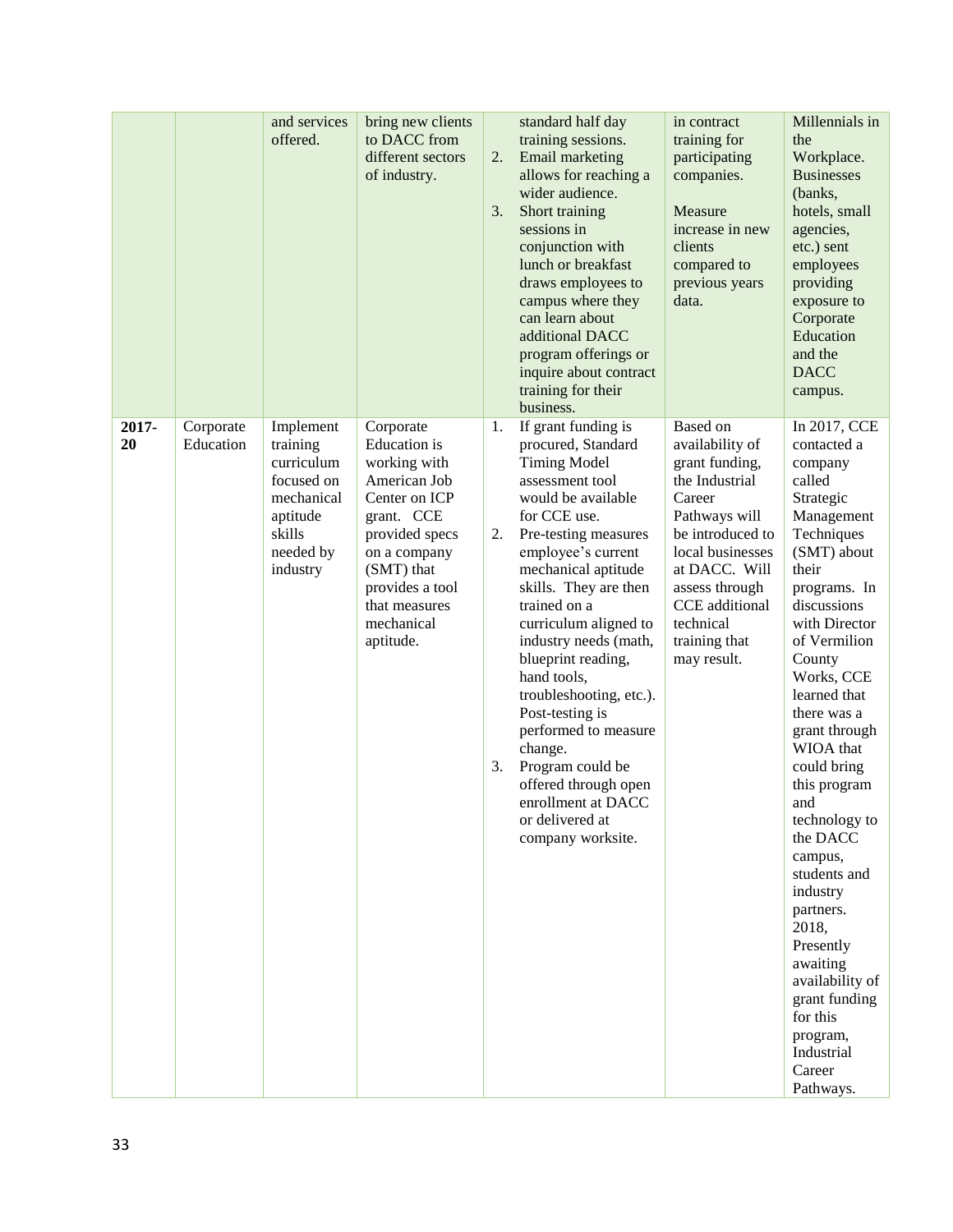| 2017-<br>20 | Corporate<br>Education | Increase<br>short term<br>online<br>career<br>training<br>options | Partner with Ed-<br>2-Go to offer<br>short training<br>and career<br>training options<br>through DACC<br>website for<br>immediate<br>training needs of<br>industry.                                     | 1.<br>2.<br>3. | Online options are<br>necessary when<br>contract training is<br>not cost effective, the<br>need is immediate or<br>attending offsite is a<br>barrier.<br>Offer 6-week, online<br>courses to learn<br>professional skills<br>and obtain CEUs.<br>Incorporate online<br>career training<br>courses, 6 to 18-<br>month programs that<br>are self-paced<br>instruction to prepare<br>individuals for<br>industry certification<br>or a new career. | Activity can be<br>measured<br>through Ed-2-<br>Go Learning<br>Management<br>System and also<br>is recorded in<br>CCE tracker.                                                                                                                                                                   | In 2017, CCE<br>became a<br>training<br>partner with<br>Ed-2-Go to<br>offer 6-week<br>online<br>courses<br>through the<br><b>DACC</b><br>website. In<br>2018, 6-18<br>month online<br>career<br>training<br>courses will<br>be added. |
|-------------|------------------------|-------------------------------------------------------------------|---------------------------------------------------------------------------------------------------------------------------------------------------------------------------------------------------------|----------------|------------------------------------------------------------------------------------------------------------------------------------------------------------------------------------------------------------------------------------------------------------------------------------------------------------------------------------------------------------------------------------------------------------------------------------------------|--------------------------------------------------------------------------------------------------------------------------------------------------------------------------------------------------------------------------------------------------------------------------------------------------|---------------------------------------------------------------------------------------------------------------------------------------------------------------------------------------------------------------------------------------|
| 2016-<br>20 | Corporate<br>Education | <b>IDOC CPR</b><br>Training                                       | Continued<br>administration of<br><b>IDOC</b> and State<br>of Illinois CPR<br>program;<br>presently serving<br>four state<br>correctional<br>centers with goal<br>of adding<br>additional<br>locations. | 1.<br>2.<br>3. | DACC is preparing to<br>upgrade AHA<br>equipment at the 4<br>correctional centers -<br>Danville, Lincoln,<br>Logan and Pontiac.<br>DACC is in process<br>of hiring new<br>instructor for Lincoln<br>and Logan CC.<br>DACC will be<br>administrators for<br>training, including all<br>AHA documentation<br>and issuance of<br>certification cards.                                                                                             | Track<br>registrations<br>through<br>Colleague and<br>departmental<br>filling system.<br>IDOC is<br>moving to every<br>other year<br>certification<br>from annual.<br>This change is<br>effective<br>January 2018.<br><b>AHA</b><br>certifications<br>will be tracked<br>through AHA<br>website. | Contract<br>between<br>IDOC and<br>DACC was<br>signed<br>January 2018<br>renewing the<br>training<br>partnership<br>through 2020                                                                                                      |
| 2018-<br>20 | Corporate<br>Education | Apprentices<br>hips                                               | Identify short<br>term training<br>programs that<br>can be<br>incorporated into<br>apprenticeship<br>opportunities for<br>individuals<br>seeking<br>employment.                                         | 1.<br>2.       | Apprenticeship<br>consideration for<br>Pharmacy Tech,<br>Phlebotomy,<br>Paraprofessional and<br>other programs<br>Identification of new<br>programs. ICP<br>program, upon<br>approval of grant<br>funding, would lend<br>itself to<br>apprenticeship<br>opportunities for<br>manufacturing.                                                                                                                                                    | Partner with<br>American Job<br>Center and<br>industry<br>partners on<br>development.<br>Contact<br>pharmacies,<br>school<br>superintendents,<br>etc. to<br>determine<br>feasibility of<br>students<br>obtaining on-<br>the-job<br>experience.                                                   | Program<br>development<br>and<br>feasibility<br>will be a<br>focus in<br>2018.                                                                                                                                                        |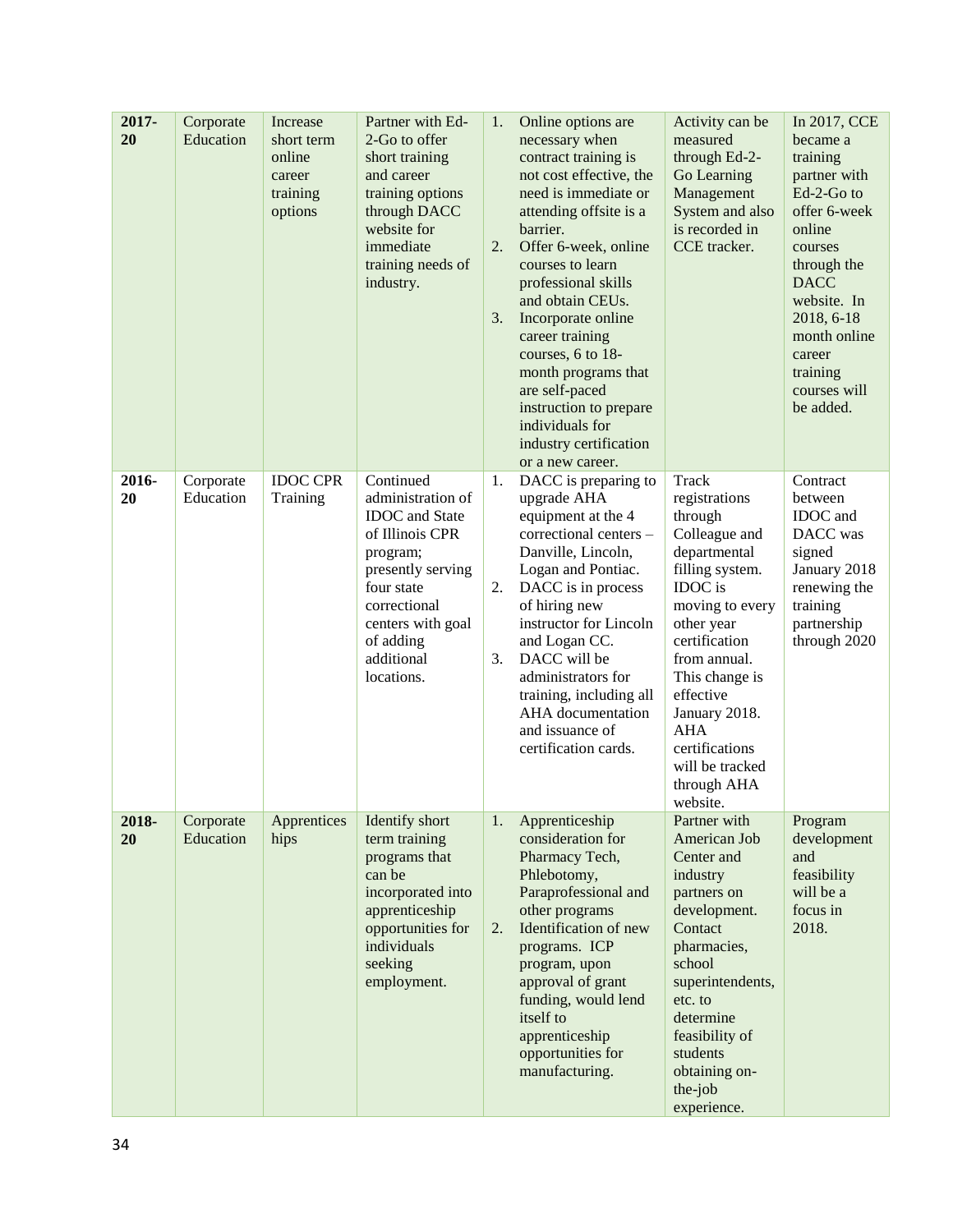| 2017-<br>20 | Corporate<br>Education | Lean<br>Network                                       | Development of<br>Continuous<br>Improvement<br>Network for<br><b>Local Businesses</b>                                                                                                                                                                                                                  | 1.<br>2.<br>3.<br>4.<br>5.<br>6. | DACC CCE is<br>partnering with many<br>local manufacturers,<br><b>IMEC</b> and Vermilion<br>Advantage<br>Surveyed companies<br>to assess interest on<br>Continuous<br>Improvement topics.<br>Developed Steering<br>Committee<br>DACC and IMEC<br>promoting events.<br>Establish meeting<br>schedule, monthly at<br><b>DACC</b><br>Incorporate ideas<br>from industry from<br>the Network that can<br>translate into training<br>opportunities for<br><b>DACC</b> | Information<br>will be recorded<br>in CCE tracker<br>and Lean<br>Network<br>website.                                                                                                                                 | First Lean<br>Network<br>meeting held<br>$1/16/18$ with<br>strong<br>attendance.<br>Meetings are<br>scheduled for<br>the remainder<br>of the year.                           |
|-------------|------------------------|-------------------------------------------------------|--------------------------------------------------------------------------------------------------------------------------------------------------------------------------------------------------------------------------------------------------------------------------------------------------------|----------------------------------|------------------------------------------------------------------------------------------------------------------------------------------------------------------------------------------------------------------------------------------------------------------------------------------------------------------------------------------------------------------------------------------------------------------------------------------------------------------|----------------------------------------------------------------------------------------------------------------------------------------------------------------------------------------------------------------------|------------------------------------------------------------------------------------------------------------------------------------------------------------------------------|
| 2017-<br>20 | Corporate<br>Education | Enhance<br>offering of<br>pre-<br>assessment<br>tools | Presently CCE<br>utilizes ACT<br>WorkKeys for<br>corporate pre-<br>employment<br>testing. With<br>ICP grant<br>funding<br>availability, the<br><b>SMT</b> mechanical<br>aptitude<br>assessment<br>technology will<br>become another<br>screening tool<br>that can would<br>be available to<br>industry | 1.<br>2.<br>3.<br>4.             | Procure grant funding<br>for SMT Standard<br><b>Timing Model</b><br>mechanical aptitude<br>assessment tool.<br>Purchase of<br>curriculum and STM<br>tool.<br>Job applicants will be<br>assessed on their<br>mechanical aptitude<br>skills and a detailed<br>report provided to<br>hiring company.<br>This can be used<br>alone or in addition<br>to ACT WorkKeys<br>assessments.                                                                                 | Assessment<br>through pre-<br>testing and<br>post-testing<br>using the<br>Standard<br><b>Timing Model</b><br>assessment tool.<br>Detailed<br>reporting will<br>be available for<br>DACC and<br>industry<br>partners. | $2018 -$<br>Presently in<br>holding<br>pattern<br>pending<br>availability of<br>grant funding.<br>Grant<br>submitted<br>December<br>2016 by<br>Vermilion<br>County<br>Works. |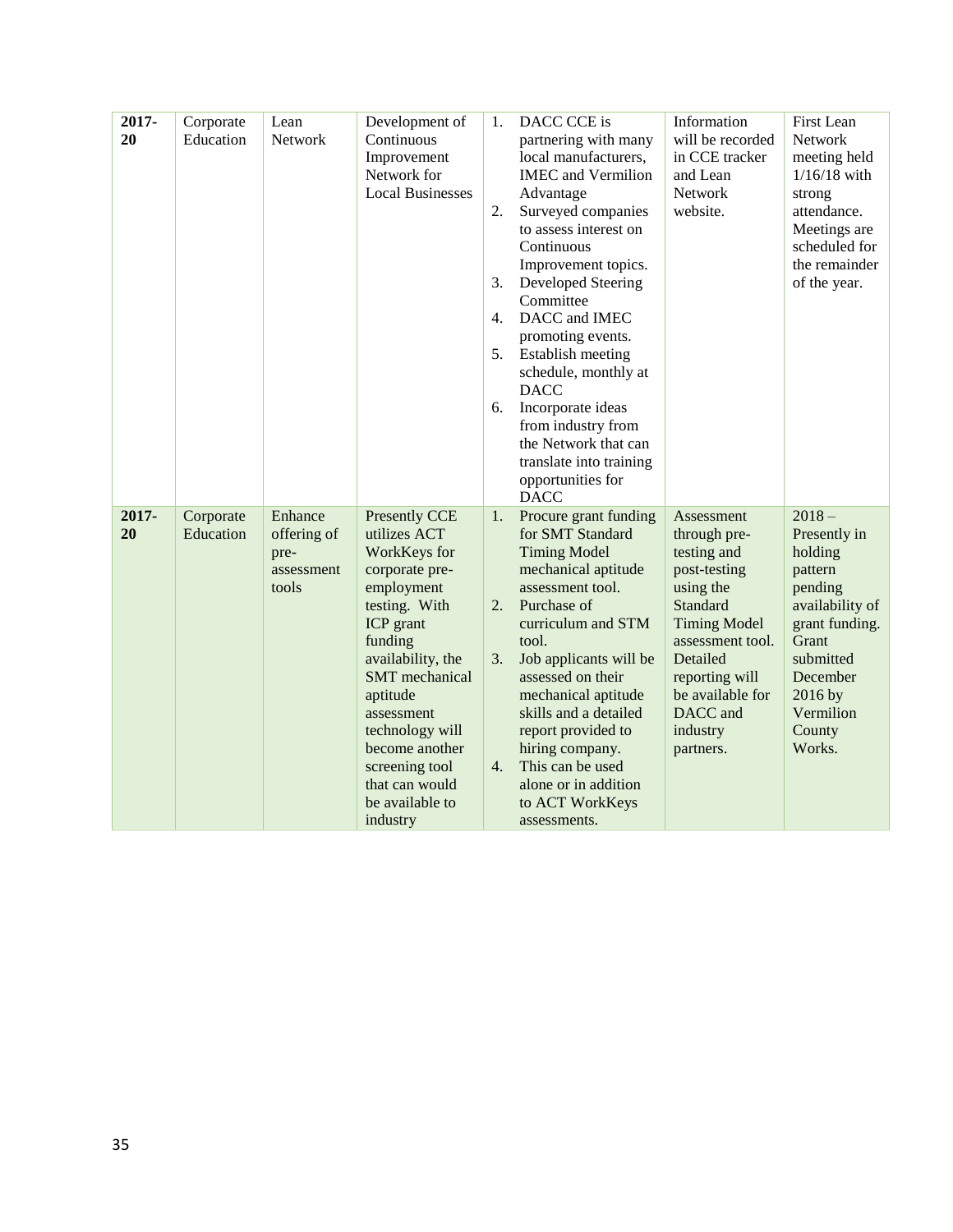|  | VIII. Adult Education & Middle College |  |  |
|--|----------------------------------------|--|--|
|--|----------------------------------------|--|--|

| <b>Action</b> | Core                                                                                        | Goal                                                                                                                                                                                                                                                              | <b>Strategic Approach</b>                                                                                                                                                                                 | <b>Means</b> of                                                                                                                                                                                                        |                                                                                                                                    |
|---------------|---------------------------------------------------------------------------------------------|-------------------------------------------------------------------------------------------------------------------------------------------------------------------------------------------------------------------------------------------------------------------|-----------------------------------------------------------------------------------------------------------------------------------------------------------------------------------------------------------|------------------------------------------------------------------------------------------------------------------------------------------------------------------------------------------------------------------------|------------------------------------------------------------------------------------------------------------------------------------|
| Plan          | <b>Principle</b>                                                                            |                                                                                                                                                                                                                                                                   |                                                                                                                                                                                                           | <b>Assessment</b>                                                                                                                                                                                                      | <b>Status</b>                                                                                                                      |
| <b>Years</b>  |                                                                                             |                                                                                                                                                                                                                                                                   |                                                                                                                                                                                                           |                                                                                                                                                                                                                        |                                                                                                                                    |
| 2017-<br>18   | <b>Student</b><br>Demand and<br>Community<br>Need                                           | 1. Develop CNA site in<br>Chrisman.<br>2. Reopen HSE site at<br>downtown AJC.<br>3. Develop CNA Skills<br>Refresher Course.<br>4. Open HSE site at<br>HACD.                                                                                                       | 1. Partner with Pleasant<br>Meadows.<br>2. Hire Instructor; Market<br>program.<br>3. Lead CNA Instructor<br>will review guidelines,<br>develop, submit to ICCB.<br>4. Hire Instructor; Market<br>program. | 1. Site opens.<br>2. Site opens.<br>3. Class is added to<br><b>DACC</b> Catalog.<br>4. Site opens.                                                                                                                     | 1. First class<br>Spring 2018.<br>2. First class<br>Spring 2018.<br>3. First class Fall<br>2017.<br>4. First Class<br>Spring 2017. |
| 2018-<br>19   | Student<br>Demand and<br>Community<br>Need and<br>Experiential<br>Learning<br>Opportunities | 1. Develop peer-to-peer<br>tutoring at DCC.<br>2. Develop fast-track<br>manufacturing HSE/AO<br>Path<br>3. Two teachers will<br>become Proficient<br>Certified per ICCB<br><b>Adult Education.</b><br>4. Increase E2020 class<br>offerings for Middle<br>College. | 1. Partner with DCC and<br>IL SOS.<br>2. Partner with DACC<br>Corporate Education and<br>AJC.<br>3. Enroll teachers in<br>training.<br>4. Seek grant funding to<br>add classes.                           | 1. Measure number<br>of tutors/learners<br>and obtain clearance<br>with DOC to teach.<br>2. Class offered and<br>measure number of<br>enrollees.<br>3. Certification<br>obtainment.<br>4. Measure course<br>offerings. | 1. Feb 2018 will<br>graduate first class<br>of tutors.                                                                             |
| 2019-<br>20   | Student<br>Demand and<br>Community<br>Need and<br>Experiential<br>Learning<br>Opportunities | 1. Reopen HSE site at<br>Hoopeston.<br>2. Offer CNA Skills<br>refresher at Hoopeston<br>site.<br>3. Add Teacher's Aide<br>path to HSE/AO.                                                                                                                         | 1. Hire Instructor, market<br>program.<br>2. Hire Instructor, market<br>program.<br>3. Work with Corporate<br>Education and AJC.                                                                          | 1. Site opens<br>2. Class offered.<br>3. Class offered and<br>measure number of<br>enrollees.                                                                                                                          |                                                                                                                                    |
| 2020-<br>21   | Student<br>Demand and<br>Community<br>Need and<br>Experiential<br>Learning<br>Opportunities | 1. Add two more<br>teachers to Proficient<br>Certified status with<br>ICCB.<br>2. Add Healthcare path<br>to HSE/AO.                                                                                                                                               | 1. Enroll teachers in<br>training.<br>2. Work with Corporate<br>Education and AJC.                                                                                                                        | 1. Certification<br>obtainment.<br>2. Class offered and<br>measure number of<br>enrollees.                                                                                                                             |                                                                                                                                    |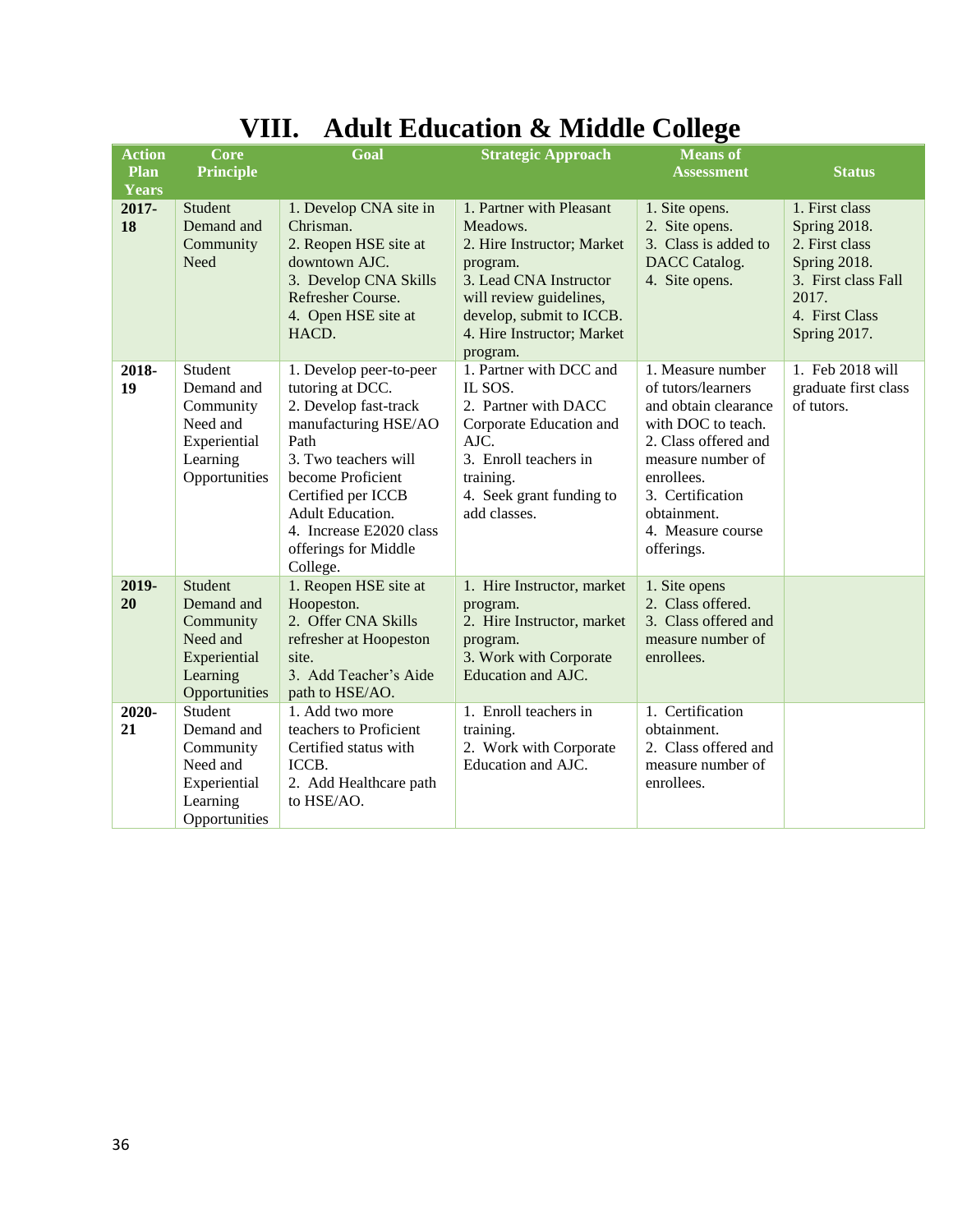| <b>Action</b>       | Program     | ≖∡≖∙<br><b>Core</b>                           | Goal                                                                                                                                | Dinan Dasmess Development Center<br><b>Strategic</b>                                                                                                                                                                                                                                                                  | <b>Assessment</b>                                                                                                                                                                                                                                                                                                                                                  | <b>Status</b> |
|---------------------|-------------|-----------------------------------------------|-------------------------------------------------------------------------------------------------------------------------------------|-----------------------------------------------------------------------------------------------------------------------------------------------------------------------------------------------------------------------------------------------------------------------------------------------------------------------|--------------------------------------------------------------------------------------------------------------------------------------------------------------------------------------------------------------------------------------------------------------------------------------------------------------------------------------------------------------------|---------------|
| <b>Plan</b><br>Year |             | <b>Principle</b>                              |                                                                                                                                     | <b>Approach</b>                                                                                                                                                                                                                                                                                                       |                                                                                                                                                                                                                                                                                                                                                                    |               |
| 2016-<br>20         | <b>SBDC</b> | Student<br>demand<br>and<br>community<br>need | Provide one-<br>on-one<br>consulting<br>services to<br>new and<br>existing<br>entrepreneurs<br>resulting in<br>economic<br>impact.  | Promote services<br>through traditional<br>and online media.<br>Make contact with<br>community<br>stakeholders to<br>generate referrals.<br>Maintain an ongoing<br>follow-up program<br>with existing clients<br>to track impact.                                                                                     | Track utilization of<br>services and impact<br>through Neoserra:<br>Clients<br>Hours<br><b>New Businesses</b><br><b>Expanded Businesses</b><br>Jobs created<br>Jobs retained<br>Debt financing<br>Non-debt financing<br>Track and report<br>monthly on stakeholder<br>meetings<br>Track response to<br>promotion through<br><b>Request for Counseling</b><br>Forms |               |
| 2016-<br>20         | <b>SBDC</b> | Student<br>demand<br>and<br>community<br>need | Provide<br>training<br>opportunities<br>that address<br>the needs of<br>small business<br>owners and<br>potential<br>entrepreneurs. | Identify needed<br>training topics<br>through online<br>surveys, attendee<br>feedback forms and<br>client sessions.<br>Utilize engaging<br>presenters.<br>Offer training in<br>geographical<br>locations easily<br>accessible to clients.<br>Promote services<br>through targeted<br>traditional and online<br>media. | Track and promote<br>through Neoserra:<br>Training events<br>Training attendees<br>Feedback surveys<br>Track promotion dollars<br>by event and measure<br>results.                                                                                                                                                                                                 |               |
| 2017-<br>20         | <b>SBDC</b> | Student<br>demand<br>and<br>community<br>need | Identify<br>supplemental<br>funding<br>sources for<br>small<br>businesses.                                                          | Work with city to<br>identify CDBG funds<br>for use by small<br>business.<br>Work with the City<br>of Danville and area<br>towns to reinstitute<br>revolving loan fund<br>and maximize TIF<br>usage.                                                                                                                  | Track availability of<br>funding and dollars<br>utilized.                                                                                                                                                                                                                                                                                                          |               |

### **IX. Small Business Development Center**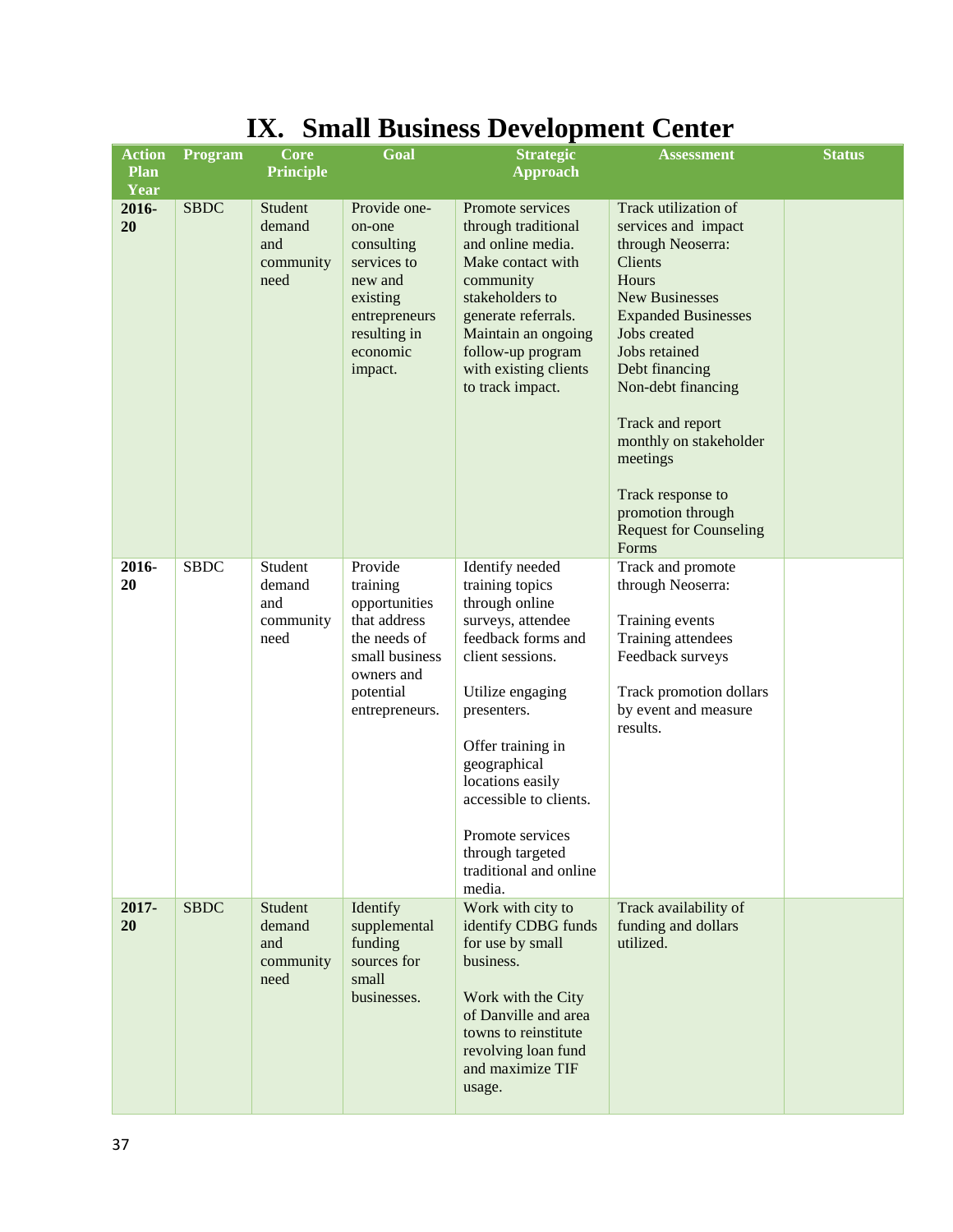|             |             |                                               |                                                                                                  | Maximize usage of<br>SBA micro-loan<br>funds such as<br><b>ACCION</b> and Justine<br>Petersen.                                                                                                                                                                                                                                                                                                                                                                                    |                                                              |                                                                                                                                                                                                                                                                 |
|-------------|-------------|-----------------------------------------------|--------------------------------------------------------------------------------------------------|-----------------------------------------------------------------------------------------------------------------------------------------------------------------------------------------------------------------------------------------------------------------------------------------------------------------------------------------------------------------------------------------------------------------------------------------------------------------------------------|--------------------------------------------------------------|-----------------------------------------------------------------------------------------------------------------------------------------------------------------------------------------------------------------------------------------------------------------|
| 2016-<br>20 | <b>SBDC</b> | Student<br>demand<br>and<br>community<br>need | Educate<br>students<br>regarding<br>entrepreneurial<br>possibilities of<br>their career<br>path. | Work with faculty to<br>provide Staring Your<br>Business workshops<br>for on-campus<br>classes in relevant<br>courses.                                                                                                                                                                                                                                                                                                                                                            | Track number of SYB<br>workshops offered to<br>DACC students |                                                                                                                                                                                                                                                                 |
| 2016-<br>20 | <b>SBDC</b> | Student<br>demand<br>and<br>community<br>need | Develop<br>shared work<br>spaces as<br>demand<br>indicates.                                      | Research existing<br>shared work spaces in<br>other communities<br>Identify potential<br>institutional<br>stakeholders and<br>client users.<br>Evaluate need for<br>concept and types of<br>users.<br><b>Identify</b> location<br>conducive to need<br>Identify funding<br>sources for<br>improvements needed<br>Promote usage of the<br>facility.<br>Provide support<br>services through<br>development of<br>business plans, one-<br>on-one counseling<br>and on-site training. | Report activity in<br>monthly report.                        | Visited                                                                                                                                                                                                                                                         |
| 2017-<br>20 | <b>SBDC</b> | Active<br>student<br>engagemen<br>t           | Educate<br>students in real<br>world<br>entrepreneursh<br>ip                                     | Work with students<br>and faculty to create<br>a stand-alone student<br>campus news<br>organization run as a<br>business enterprise.                                                                                                                                                                                                                                                                                                                                              | Track student<br>involvement and<br>financial performance    | Business plan<br>and financial<br>analysis<br>approved by the<br>administration.<br>(2/17)<br>Recruit students<br>to work on the<br>news staff<br>(Initiated $3/17$ )<br>Create an online<br>presence $(3/17)$<br>Print product<br>2x/semester.<br>$(1x$ each - |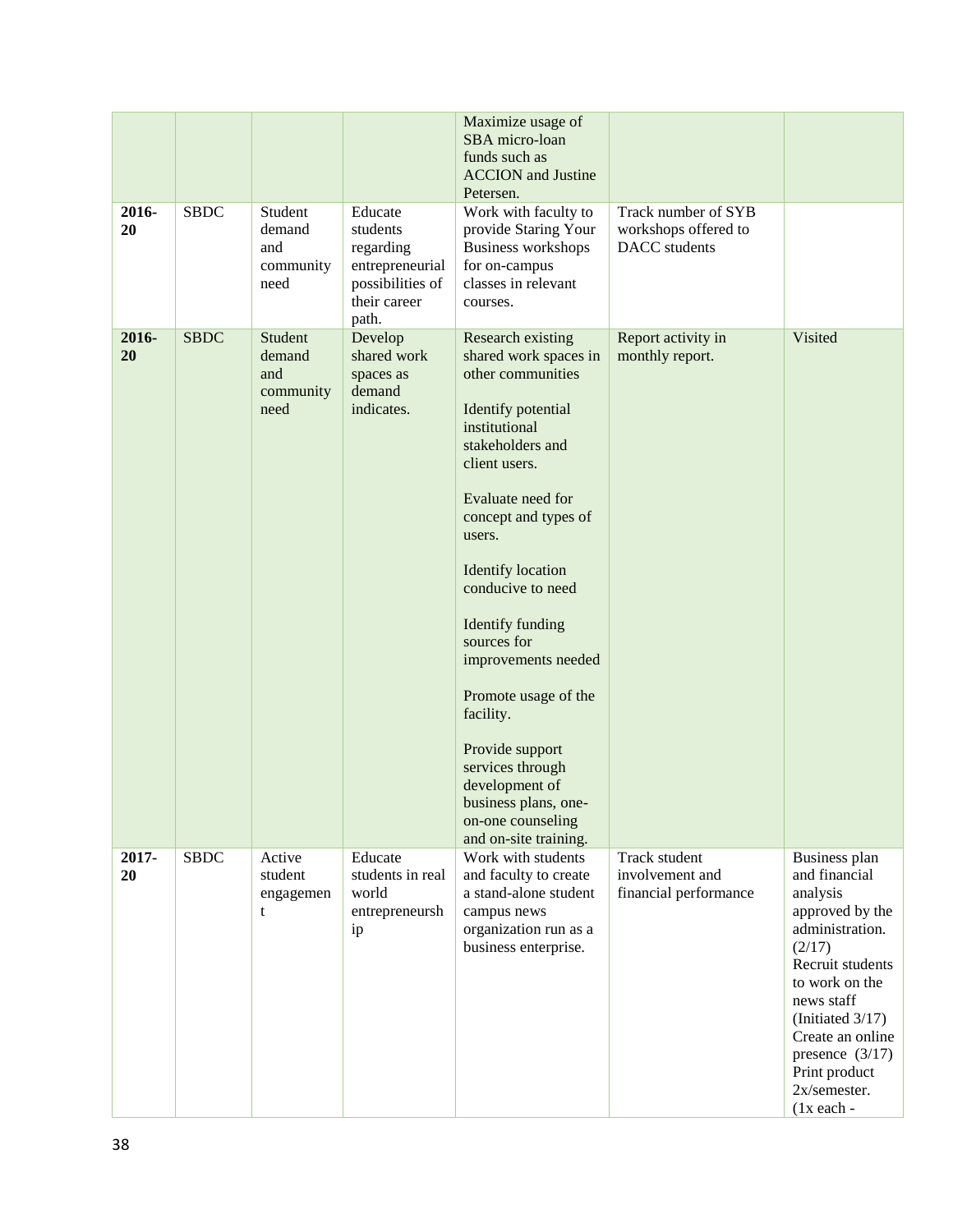|             |             |           |                                                                                                      |                                                                                                                                                                                                                                                                                                                                                                                                                                                                       |                   | SP2017/FA<br>2017)<br>Train staff in<br>news gathering,<br>writing, editing,<br>page design, ad<br>sales and<br>bookkeeping.<br>(ongoing) |
|-------------|-------------|-----------|------------------------------------------------------------------------------------------------------|-----------------------------------------------------------------------------------------------------------------------------------------------------------------------------------------------------------------------------------------------------------------------------------------------------------------------------------------------------------------------------------------------------------------------------------------------------------------------|-------------------|-------------------------------------------------------------------------------------------------------------------------------------------|
| 2017-<br>20 | <b>SBDC</b> | Diversity | Assure our<br>SBDC client-<br>base reflects<br>the multi-<br>cultural nature<br>of our<br>community. | In an effort to assure<br>that our SBDC client-<br>base mirrors the<br>diversity of our<br>community, the<br>center will:<br>Market our<br>1.<br>services in media<br>with high<br>readership or<br>listenership in<br>the minority<br>communities we<br>serve.<br>Reach out to<br>2.<br>stakeholders in<br>the minority<br>community for<br>referrals.<br>Offer one-on-one<br>3.<br>consulting<br>sessions and<br>training events at<br><b>Fair Oaks</b><br>Housing. | Track in Neoserra |                                                                                                                                           |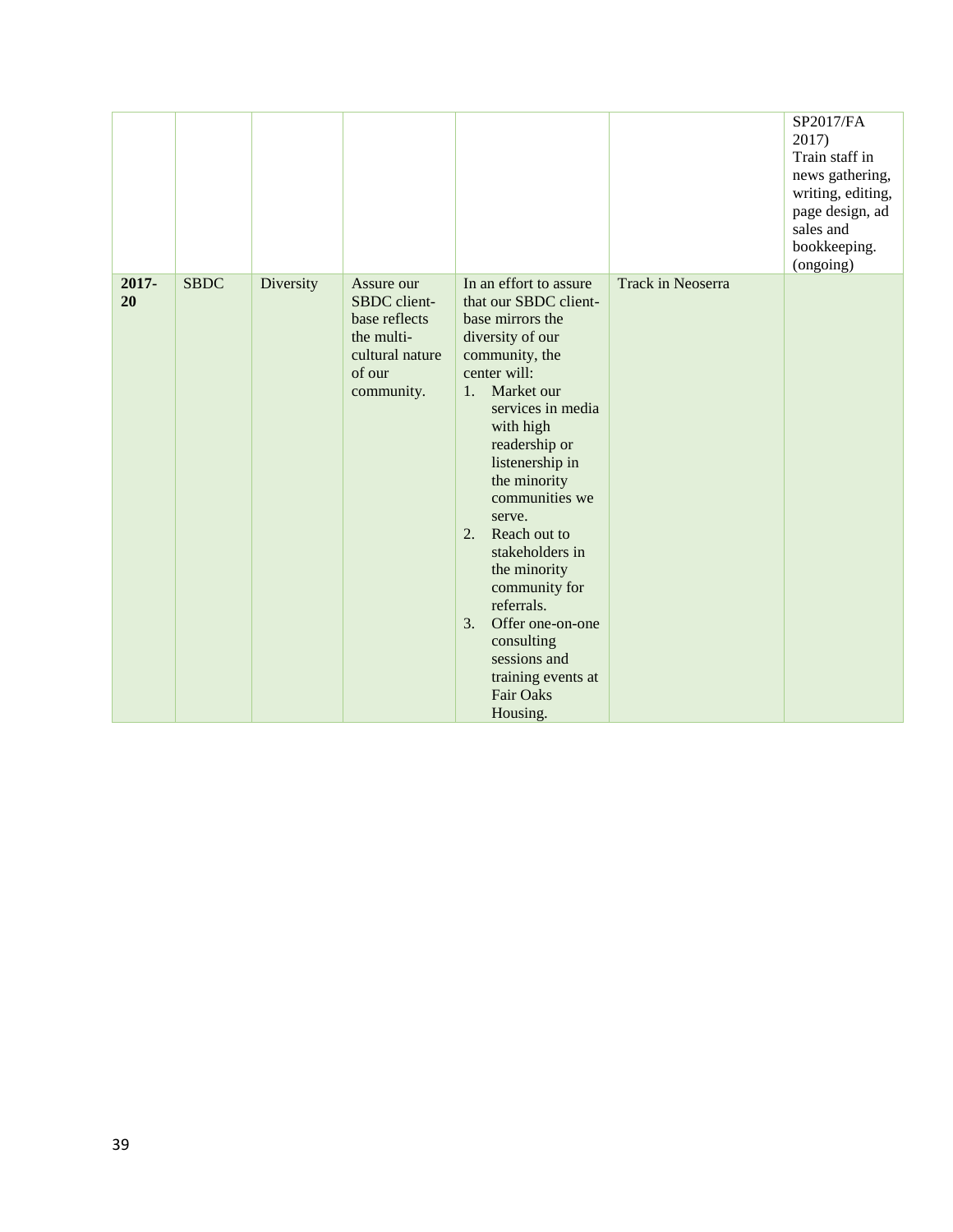| <b>Action</b><br><b>Plan</b> | Core<br><b>Principle</b>                   | Goal                                                                                                            | o<br><b>Strategic</b><br><b>Approach</b>                                                                                                         | <b>Means</b> of<br><b>Assessment</b>                                                                                                                                                                                   | <b>Status</b>                                                                                                                                                                              |
|------------------------------|--------------------------------------------|-----------------------------------------------------------------------------------------------------------------|--------------------------------------------------------------------------------------------------------------------------------------------------|------------------------------------------------------------------------------------------------------------------------------------------------------------------------------------------------------------------------|--------------------------------------------------------------------------------------------------------------------------------------------------------------------------------------------|
| <b>Years</b>                 |                                            |                                                                                                                 |                                                                                                                                                  |                                                                                                                                                                                                                        |                                                                                                                                                                                            |
| 2016-<br>20                  | Student<br>Demand and<br>Community<br>Need | Increase<br>enrollment in<br>Center's<br>College for<br>Kids                                                    | Survey parents and<br>students to<br>determine likes,<br>dislikes, and future<br>interests                                                       | Survey and<br>interviews, student<br>evaluation forms,<br>attendance<br>numbers                                                                                                                                        | Ongoing                                                                                                                                                                                    |
| 2017-<br>20                  | Student<br>Demand and<br>Community<br>Need | Increase<br>success in<br>Hoopeston Area<br>schools through<br>all grades                                       | Develop tutoring<br>program                                                                                                                      | Students utilize the<br>program and see<br>improved academic<br>performance                                                                                                                                            | First year (2017) deemed<br>successful with 5<br>students using the<br>service and seeing<br>improvements.<br>Continuing with program<br>in 2018/19. Working<br>with schools for referrals |
| 2016-<br>20                  | Student<br>Demand and<br>Community<br>Need | Increase<br>enrollment in<br><b>Community Ed</b><br>courses                                                     | Survey and create<br>new list of courses<br>tailored to area<br>needs                                                                            | Track enrollment<br>numbers and<br>number of courses<br>held                                                                                                                                                           | Ongoing                                                                                                                                                                                    |
| $2017 -$<br>20               | Active<br>Student<br>Engagement            | Improve<br>completion rate<br>for Certified<br>Nursing<br>Assistant<br>students                                 | Personalized<br>tutoring                                                                                                                         | Successful course<br>completion and<br>pass rate of the<br>state exam.                                                                                                                                                 | Ongoing                                                                                                                                                                                    |
| 2016-<br>17                  | Experiential<br>Learning<br>Opportunities  | Provide<br>students with a<br>better<br>understanding<br>of available<br>careers                                | Tours of local<br>industries                                                                                                                     | Student persistence                                                                                                                                                                                                    | Unknown                                                                                                                                                                                    |
| 2018-<br>20                  | Experiential<br>Learning<br>Opportunities  | Provide<br>students with a<br>better<br>understanding<br>of available<br>health care<br>careers in<br>Hoopeston | Arrange for guest<br>speakers for high<br>school Health<br>Occupation classes.                                                                   | Survey students'<br>plans for after<br>completing course.                                                                                                                                                              | Will implement spring<br>2018                                                                                                                                                              |
| 2016-<br>20                  | Active<br><b>Student</b><br>Engagement     | Explore<br>enhancement to<br>services, usage<br>and purpose of<br>the Center.                                   | Continue to<br>identify needs of<br>students coming<br>into the Center and<br>connect them with<br>appropriate service<br>resources on<br>campus | TRIO enrollment<br>for Hoopeston area<br>students;<br>enrollment and<br>completion of<br>certificates or<br>degrees, utilization<br>of the Center for<br>testing, advising,<br>career counseling<br>and financial aid. | Ongoing                                                                                                                                                                                    |

## **X. Hoopeston Higher Learning Center**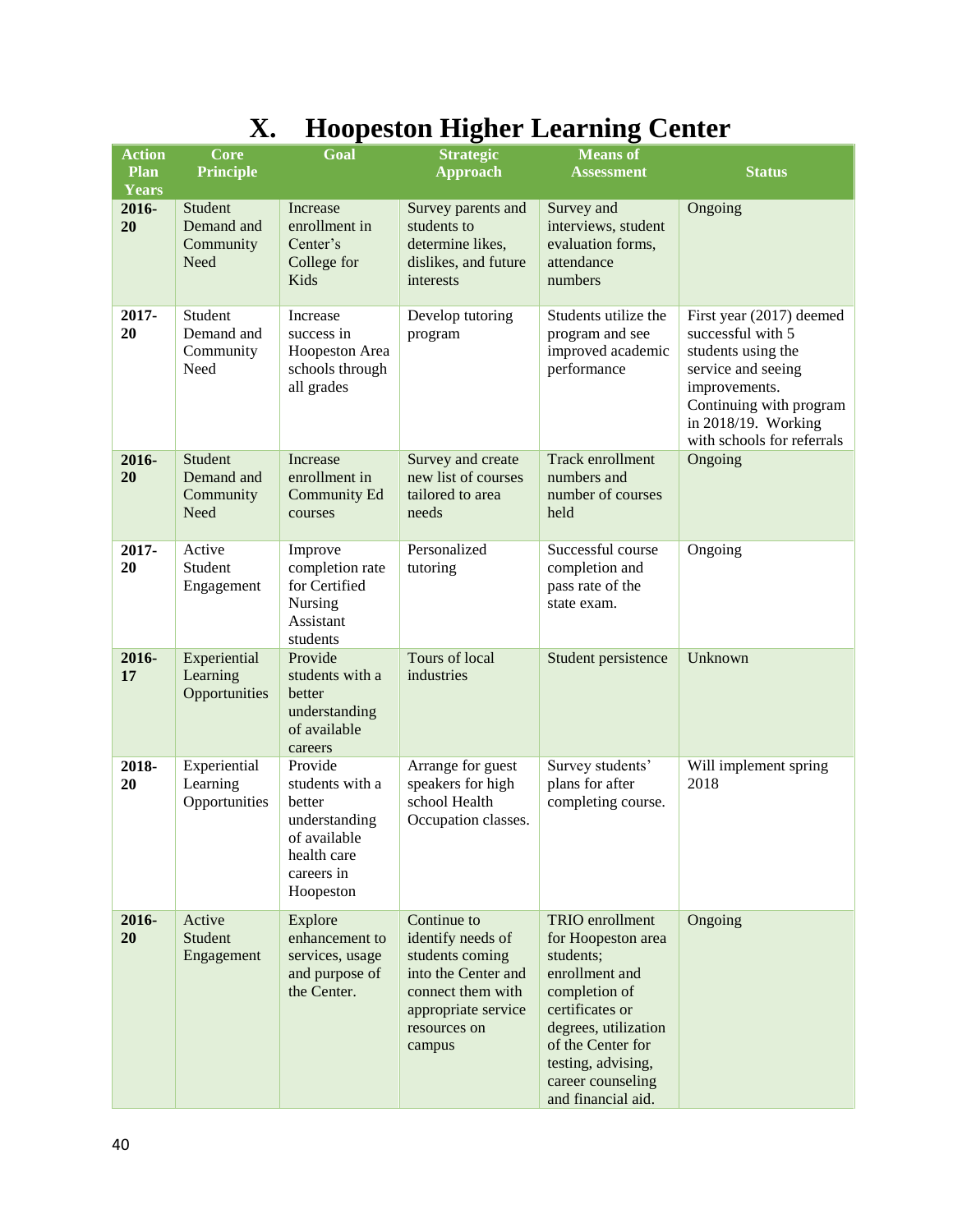|             |                                                   |                                                                                      |                                                                                                                                                                                                                              | Track activity logs<br>kept.                                                                                                                                                                                                                                                                |                                                                                                                             |
|-------------|---------------------------------------------------|--------------------------------------------------------------------------------------|------------------------------------------------------------------------------------------------------------------------------------------------------------------------------------------------------------------------------|---------------------------------------------------------------------------------------------------------------------------------------------------------------------------------------------------------------------------------------------------------------------------------------------|-----------------------------------------------------------------------------------------------------------------------------|
| 2018-<br>19 | Student<br>Demand and<br>Community<br>Need        | Grow dual<br>credit at the<br>Center without<br>financial loss                       | Add general<br>education classes<br>(History, Social<br>Science,<br>Humanities) for<br>daytime classes;<br>work to enroll<br>more HS students<br>in online courses<br>that build on<br>learning from high<br>school classes. | Track enrollment<br>for classes added                                                                                                                                                                                                                                                       | Working to implement<br>for 2018/19 academic<br>year.                                                                       |
| 2018-<br>20 | Student<br>Demand and<br>Community<br><b>Need</b> | Increase<br>enrollment and<br>encourage<br>certificate<br>completion in<br><b>HS</b> | Develop second<br>year course plan<br>for Health Occ<br>students                                                                                                                                                             | <b>Track enrollment</b><br>and CMA<br>certificate<br>completion and<br>entrance to DACC<br>nursing program                                                                                                                                                                                  | Implement in 2018/19<br>academic year                                                                                       |
| 2018-<br>19 | Student<br>Demand and<br>Community<br>Need        | Increase high<br>school<br>graduation rates                                          | Partner with the<br>school and Middle<br>College to offer<br>credit recovery<br>classes in<br>Hoopeston.                                                                                                                     | Revenue generated<br>for the college<br>@\$150/class and<br>successful<br>graduation of<br>students doing the<br>credit recovery.<br>Also track the post-<br>secondary<br>enrollment among<br>these students to<br>see if they have<br>developed loyalty<br>to DACC through<br>the program. | Implement Spring 2018;<br>five students enrolled in<br>Fall, four more in<br>January. Eight of the<br>students are seniors. |
| 2018-<br>20 | Student<br>Demand and<br>Community<br>Need        | Increase college<br>readiness in<br>high school<br>students.                         | Partner with school<br>to do Accuplacer<br>testing for 10 <sup>th</sup> and<br>11 <sup>th</sup> grade students.                                                                                                              | <b>Placement scores</b><br>on retests for<br>seniors after they<br>have received<br>additional focused<br>instruction in the<br>schools.                                                                                                                                                    | Began in spring 2018                                                                                                        |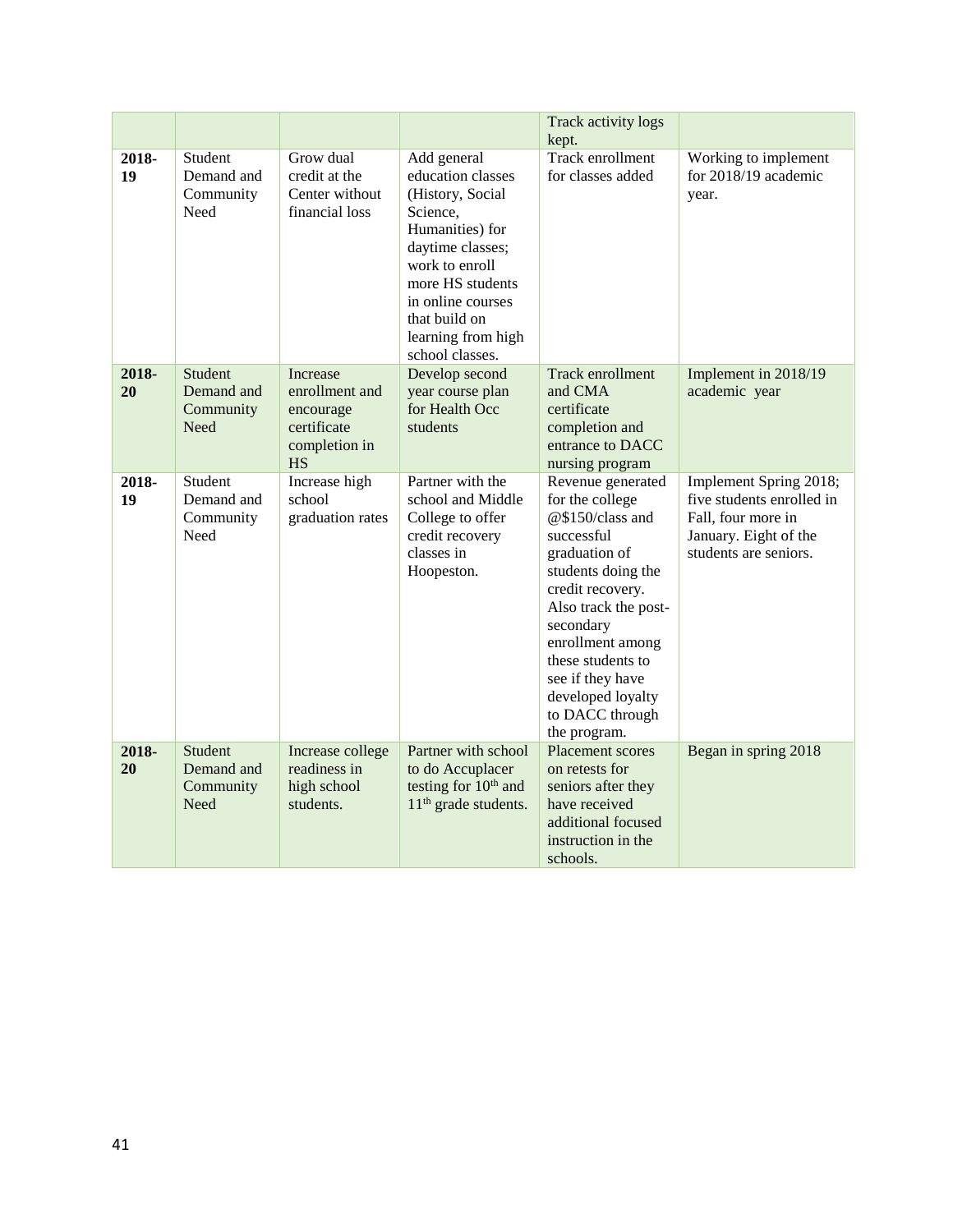## **XI. Athletics**

| <b>Action</b>       | <b>Core</b>                                   | Goal                                                                                                                                                     | <b>Strategic Approach</b>                                                                                        | <b>Assessment</b>                                                                    | <b>Status</b>          |
|---------------------|-----------------------------------------------|----------------------------------------------------------------------------------------------------------------------------------------------------------|------------------------------------------------------------------------------------------------------------------|--------------------------------------------------------------------------------------|------------------------|
| <b>Plan</b><br>Year | <b>Principle</b>                              |                                                                                                                                                          |                                                                                                                  |                                                                                      |                        |
| 2017-<br>2018       | <b>Student</b><br>Demand<br>Community<br>Need | Establish a Fund<br>Account with the<br>Foundation for the<br><b>Athletic Department</b><br>and each individual<br>team                                  | Athletics, EVP of<br>Instruction and<br><b>Student Services</b> , and<br>Foundation working<br>for establishment | Establishment<br>of the accounts                                                     | Established            |
| 2018-<br>2019       | Student<br>Demand<br>Community<br>Need        | Update the scorer's<br>table and the graphics<br>in the MM Gym                                                                                           |                                                                                                                  |                                                                                      |                        |
| 2019-<br>2020       | <b>Student</b><br>Demand<br>Community<br>Need | Investigate adding both<br>Men's and Women's<br>Golf to compete<br>beginning Fall 2019.                                                                  | Use the current<br>athletic advisory<br>committee to evaluate<br>the feasibility and<br>initiate the team.       | By Fall 2019<br>either having<br>teams or<br>reasoning to<br>reject the<br>addition. | Studying in<br>process |
| 2019-<br>2020       | Student<br>Demand<br>Community<br>Need        | Implement a process to<br>provide fees and<br>textbooks for all second<br>year athletic<br>participants with a<br>minimum 3.0 GPS in<br>the Fall of 2019 | Use the current<br>athletic advisory<br>committee to consider<br>and evaluate options.                           | Establishment<br>of the process                                                      | Studying in<br>process |
| 2019-<br>2020       | Active<br>Student<br>Engagement               | Improve and expand the<br>weight room and<br>equipment                                                                                                   |                                                                                                                  |                                                                                      |                        |
| 2019-<br>2020       | Student<br>Demand<br>Community<br>Need        | Investigate additional<br>staffing for Athletic<br>office assistance and<br>program promotion                                                            |                                                                                                                  |                                                                                      |                        |
| 2020-<br>2021       | Active<br><b>Student</b><br>Engagement        | Investigate expanded<br>athletic facilities                                                                                                              |                                                                                                                  |                                                                                      |                        |